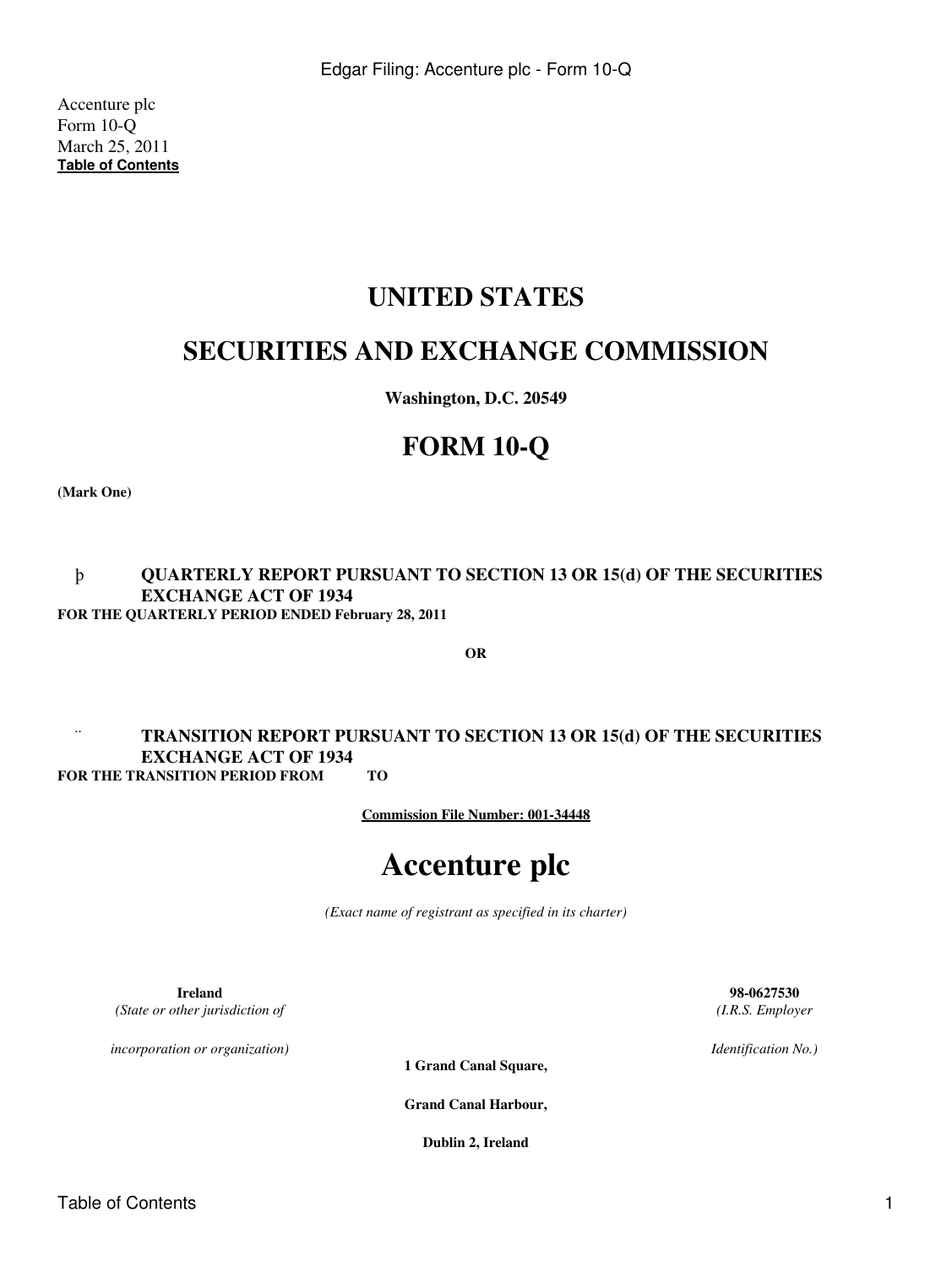*(Address of principal executive offices)*

# **(353) (1) 646-2000**

#### *(Registrant s telephone number, including area code)*

Indicate by check mark whether the registrant (1) has filed all reports required to be filed by Section 13 or 15(d) of the Securities Exchange Act of 1934 during the preceding 12 months (or for such shorter period that the registrant was required to file such reports), and (2) has been subject to such filing requirements for the past 90 days. Yes þ No ¨

Indicate by check mark whether the registrant has submitted electronically and posted on its corporate Web site, if any, every Interactive Data File required to be submitted and posted pursuant to Rule 405 of Regulation S-T (§232.405 of this chapter) during the preceding 12 months (or for such shorter period that the registrant was required to submit and post such files). Yes þ No ¨

Indicate by check mark whether the registrant is a large accelerated filer, an accelerated filer, a non-accelerated filer, or a smaller reporting company. See the definitions of large accelerated filer, accelerated filer and smaller reporting company in Rule 12b-2 of the Exchange Act. (Check one):

Large accelerated filer b Accelerated filer ¨ Non-accelerated filer ¨ Smaller reporting filer company ¨ (Do not check if a smaller reporting company) Indicate by check mark whether the registrant is a shell company (as defined in Rule 12b-2 of the Exchange Act). Yes ¨ No þ

The number of shares of the registrant s Class A ordinary shares, par value \$0.0000225 per share, outstanding as of March 18, 2011 was 649,281,204 (which number does not include 69,241,949 issued shares held by the registrant). The number of shares of the registrant s Class X ordinary shares, par value \$0.0000225 per share, outstanding as of March 18, 2011 was 53,268,039.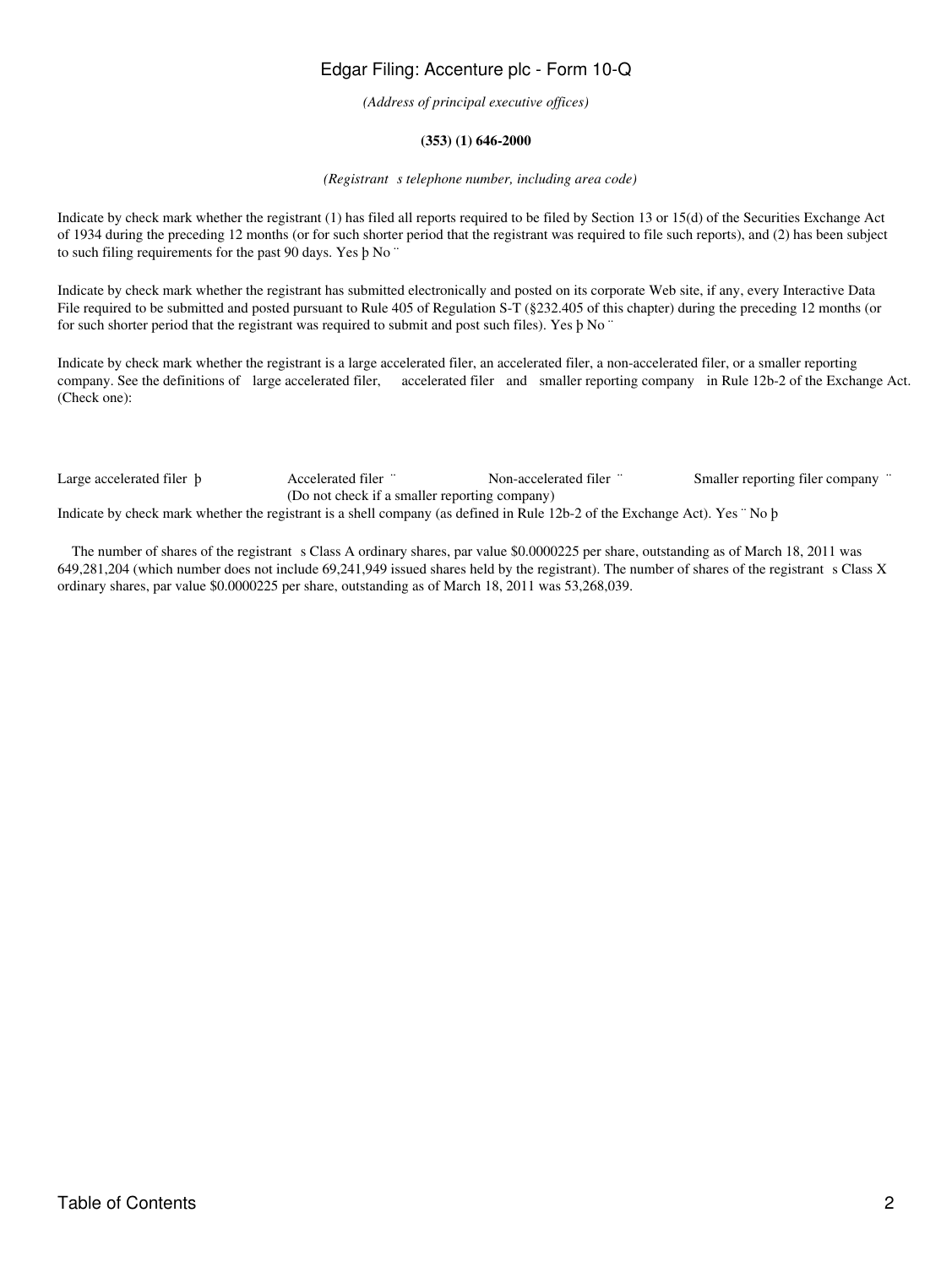# **ACCENTURE PLC**

# **INDEX**

<span id="page-2-0"></span>

|                                                                                                                             | Page |
|-----------------------------------------------------------------------------------------------------------------------------|------|
| <b>Part I. Financial Information</b>                                                                                        |      |
| Item 1. Financial Statements                                                                                                |      |
| Consolidated Balance Sheets as of February 28, 2011 (Unaudited) and August 31, 2010                                         |      |
| Consolidated Income Statements (Unaudited) for the three and six months ended February 28, 2011 and 2010                    |      |
| Consolidated Shareholders Equity and Comprehensive Income Statements (Unaudited) for the six months ended February 28, 2011 |      |
| Consolidated Cash Flow Statements (Unaudited) for the six months ended February 28, 2011 and 2010                           | 6    |
| Notes to Consolidated Financial Statements (Unaudited)                                                                      |      |
| Item 2. Management s Discussion and Analysis of Financial Condition and Results of Operations                               | 15   |
| Item 3. Quantitative and Qualitative Disclosures About Market Risk                                                          | 31   |
| Item 4. Controls and Procedures                                                                                             | 31   |
| <b>Part II. Other Information</b>                                                                                           | 31   |
| Item 1. Legal Proceedings                                                                                                   | 31   |
| Item 1A. Risk Factors                                                                                                       | 32   |
| Item 2. Unregistered Sales of Equity Securities and Use of Proceeds                                                         | 32   |
| Item 3. Defaults upon Senior Securities                                                                                     | 34   |
| Item 4. (Removed and Reserved)                                                                                              | 34   |
| Item 5. Other Information                                                                                                   | 34   |
| Item 6. Exhibits                                                                                                            | 34   |
| Signatures                                                                                                                  | 35   |
|                                                                                                                             |      |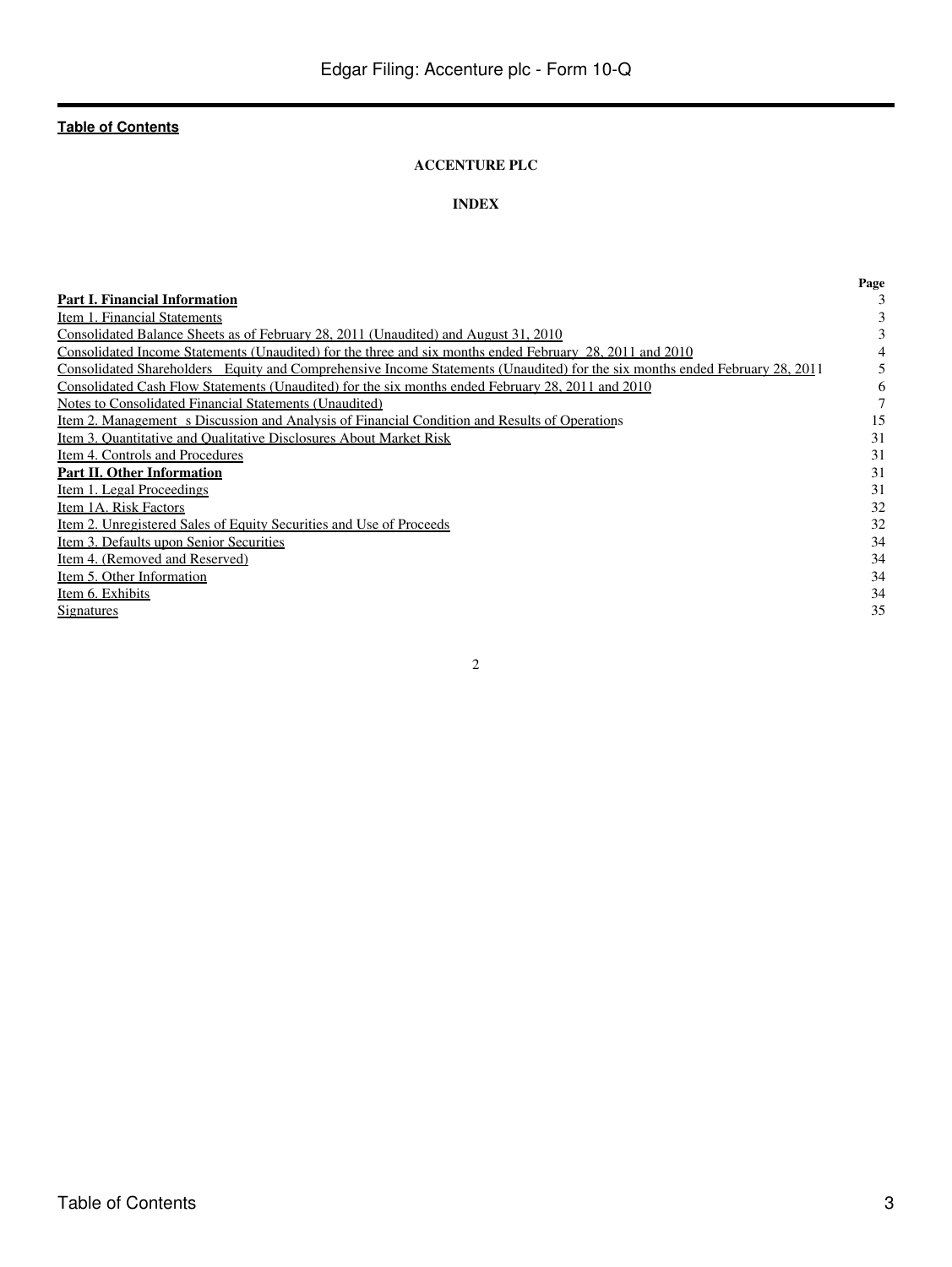### <span id="page-3-0"></span>**PART I FINANCIAL INFORMATION**

### <span id="page-3-2"></span><span id="page-3-1"></span>**ITEM 1. FINANCIAL STATEMENTS**

### **ACCENTURE PLC**

#### **CONSOLIDATED BALANCE SHEETS**

# **February 28, 2011 and August 31, 2010**

# **(In thousands of U.S. dollars, except share and per share amounts)**

|                                                       | February 28,<br>2011<br>(Unaudited) | August 31,<br>2010   |
|-------------------------------------------------------|-------------------------------------|----------------------|
| <b>ASSETS</b>                                         |                                     |                      |
| <b>CURRENT ASSETS:</b>                                |                                     |                      |
| Cash and cash equivalents                             | \$4,677,544                         | \$4,838,292          |
| Short-term investments                                | 5,192                               | 2,987                |
| Receivables from clients, net                         | 3,072,103                           | 2,534,598            |
| Unbilled services, net                                | 1,373,376                           | 1,127,827            |
| Deferred income taxes, net                            | 567,826                             | 569,678              |
| Other current assets                                  | 583,236                             | 490,243              |
| Total current assets                                  | 10,279,277                          | 9,563,625            |
| <b>NON-CURRENT ASSETS:</b>                            |                                     |                      |
| Unbilled services, net                                | 48,341                              | 54,310               |
| Investments                                           | 37,708                              | 41,023               |
| Property and equipment, net                           | 694,788                             | 659,569              |
| Goodwill                                              | 966,819                             | 841,234              |
| Deferred contract costs                               | 536,532                             | 518,780              |
| Deferred income taxes, net                            | 574,413                             | 532,191              |
| Other non-current assets                              | 755,795                             | 624,521              |
| Total non-current assets                              | 3,614,396                           | 3,271,628            |
| <b>TOTAL ASSETS</b>                                   | \$13,893,673                        | \$12,835,253         |
| <b>LIABILITIES AND SHAREHOLDERS EQUITY</b>            |                                     |                      |
| <b>CURRENT LIABILITIES:</b>                           |                                     |                      |
| Current portion of long-term debt and bank borrowings | \$<br>422                           | $\mathsf{\$}$<br>143 |
| Accounts payable                                      | 846,365                             | 885,328              |
| Deferred revenues                                     | 2,114,235                           | 1,772,833            |
| Accrued payroll and related benefits                  | 2,495,790                           | 2,683,492            |
| Accrued consumption taxes                             | 308,633                             | 263,612              |
| Income taxes payable                                  | 182,956                             | 247,416              |
| Deferred income taxes, net                            | 45,468                              | 43,287               |
| Other accrued liabilities                             | 623,227                             | 671,493              |
| Total current liabilities                             | 6,617,096                           | 6,567,604            |
|                                                       |                                     |                      |

# **NON-CURRENT LIABILITIES:**

Table of Contents 4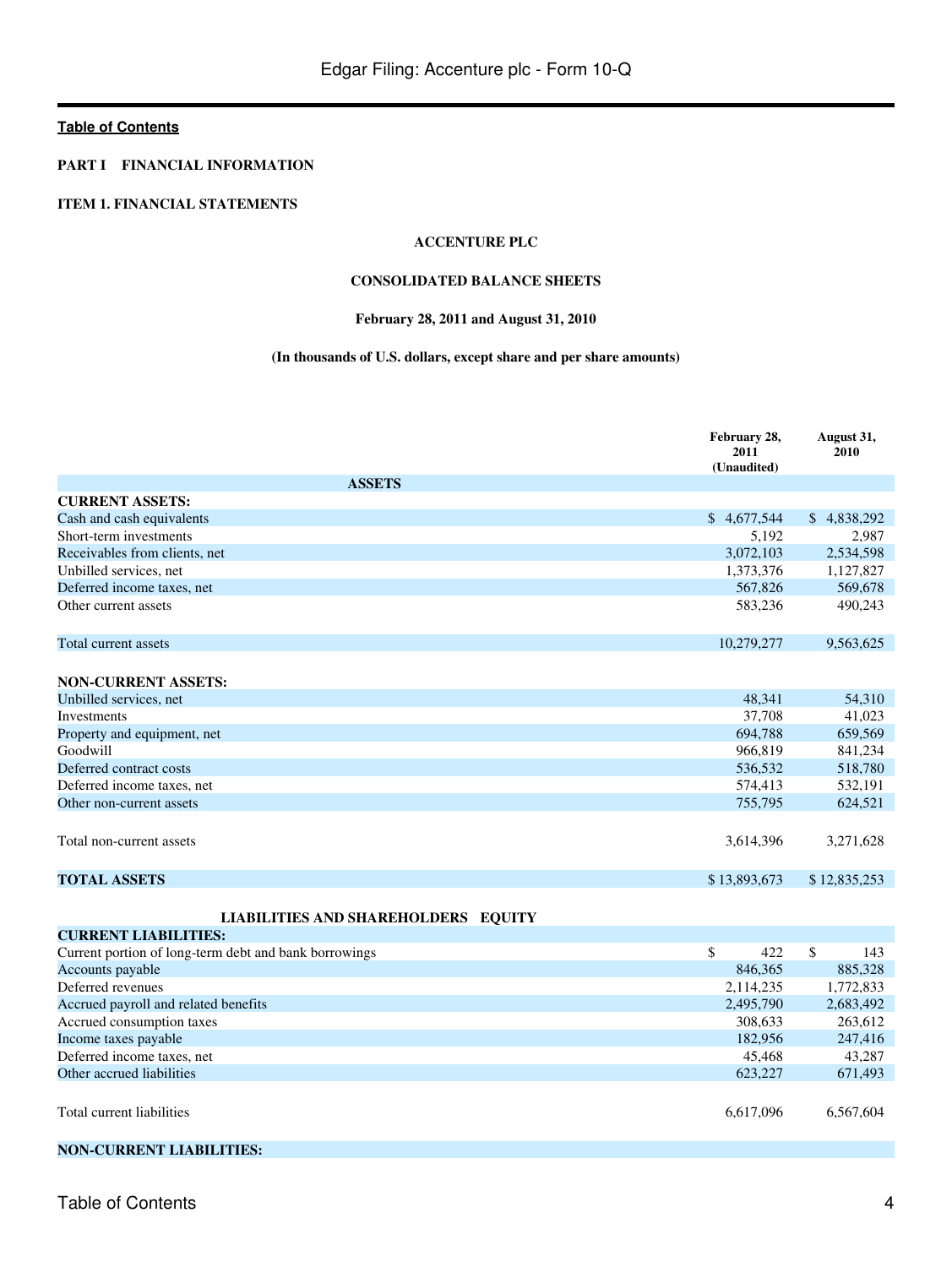| Long-term debt                                                                                                                                                                                                  | 4.129        | 1,445        |
|-----------------------------------------------------------------------------------------------------------------------------------------------------------------------------------------------------------------|--------------|--------------|
| Deferred revenues relating to contract costs                                                                                                                                                                    | 523,780      | 497,102      |
| Retirement obligation                                                                                                                                                                                           | 998,073      | 952,747      |
| Deferred income taxes, net                                                                                                                                                                                      | 80,480       | 67,976       |
| Income taxes payable                                                                                                                                                                                            | 1,407,127    | 1,246,960    |
| Other non-current liabilities                                                                                                                                                                                   | 215,217      | 226,696      |
| Total non-current liabilities                                                                                                                                                                                   | 3,228,806    | 2,992,926    |
| <b>COMMITMENTS AND CONTINGENCIES</b>                                                                                                                                                                            |              |              |
| SHAREHOLDERS EQUITY:                                                                                                                                                                                            |              |              |
| Ordinary shares, par value 1.00 euros per share, 40,000 shares authorized and issued as of February 28, 2011                                                                                                    |              |              |
| and August 31, 2010                                                                                                                                                                                             | 57           | 57           |
| Class A ordinary shares, par value $$0.0000225$ per share, $20,000,000,000$ shares authorized, $718,261,071$ and                                                                                                |              |              |
| 696,814,789 shares issued as of February 28, 2011 and August 31, 2010, respectively                                                                                                                             | 16           | 16           |
| Class X ordinary shares, par value \$0.0000225 per share, 1,000,000,000 shares authorized, 53,317,485 and                                                                                                       |              |              |
| 64,985,193 issued and outstanding as of February 28, 2011 and August 31, 2010, respectively                                                                                                                     | $\mathbf{1}$ | $\mathbf{1}$ |
| Restricted share units                                                                                                                                                                                          | 664,236      | 973,889      |
| Additional paid-in capital                                                                                                                                                                                      | 319,090      | 137,883      |
| Treasury shares, at cost: Ordinary, 40,000 shares as of February 28, 2011 and August 31, 2010, respectively;<br>Class A ordinary, 69,368,699 and 71,776,324 shares as of February 28, 2011 and August 31, 2010, |              |              |
| respectively                                                                                                                                                                                                    | (2,518,516)  | (2,524,137)  |
| Retained earnings                                                                                                                                                                                               | 5,367,504    | 4,634,329    |
| Accumulated other comprehensive loss                                                                                                                                                                            | (239, 481)   | (386,292)    |
| Total Accenture plc shareholders equity                                                                                                                                                                         | 3.592,907    | 2,835,746    |
| Noncontrolling interests                                                                                                                                                                                        | 454,864      | 438,977      |
| Total shareholders equity                                                                                                                                                                                       | 4,047,771    | 3,274,723    |
| TOTAL LIABILITIES AND SHAREHOLDERS EOUITY                                                                                                                                                                       | \$13,893,673 | \$12,835,253 |

The accompanying Notes are an integral part of these Consolidated Financial Statements.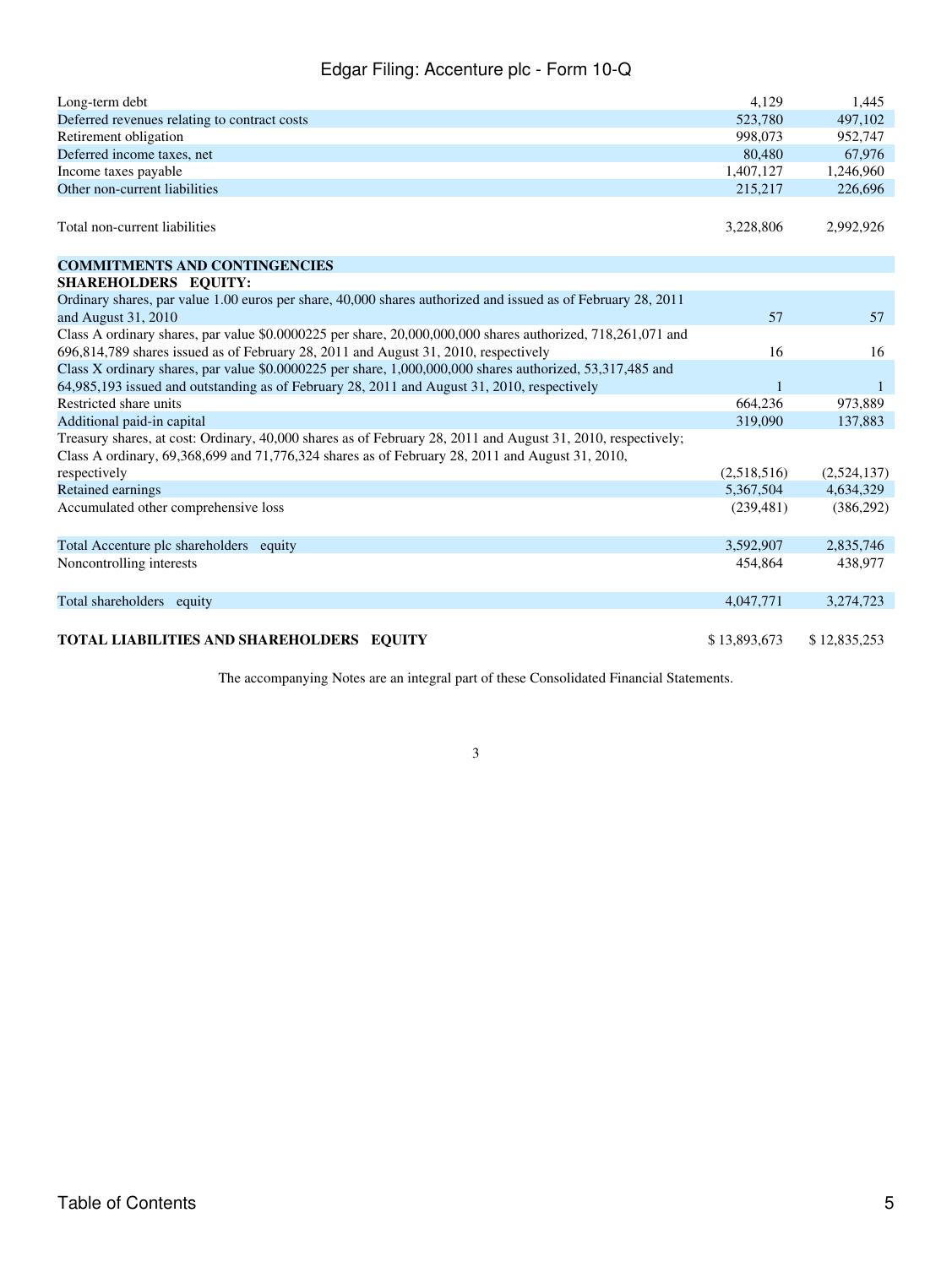#### **ACCENTURE PLC**

# **CONSOLIDATED INCOME STATEMENTS**

# **For the Three and Six Months Ended February 28, 2011 and 2010**

**(In thousands of U.S. dollars, except share and per share amounts)**

#### **(Unaudited)**

<span id="page-5-0"></span>

|                                                                      | <b>Three Months Ended</b> |    |           |    |                                              |               |
|----------------------------------------------------------------------|---------------------------|----|-----------|----|----------------------------------------------|---------------|
|                                                                      | February 28,<br>2011      |    | 2010      |    | <b>Six Months Ended February 28,</b><br>2011 | 2010          |
| <b>REVENUES:</b>                                                     |                           |    |           |    |                                              |               |
| Revenues before reimbursements (Net revenues)                        | \$<br>6,053,621           | \$ | 5,176,438 |    | \$12,099,271                                 | \$10,558,970  |
| Reimbursements                                                       | 442,672                   |    | 361,385   |    | 875,215                                      | 726,540       |
| Revenues                                                             | 6,496,293                 |    | 5,537,823 |    | 12,974,486                                   | 11,285,510    |
| <b>OPERATING EXPENSES:</b>                                           |                           |    |           |    |                                              |               |
| Cost of services:                                                    |                           |    |           |    |                                              |               |
| Cost of services before reimbursable expenses                        | 4,136,397                 |    | 3,486,107 |    | 8,237,567                                    | 7,084,685     |
| Reimbursable expenses                                                | 442,672                   |    | 361,385   |    | 875,215                                      | 726,540       |
| Cost of services                                                     | 4,579,069                 |    | 3,847,492 |    | 9,112,782                                    | 7,811,225     |
| Sales and marketing                                                  | 709,779                   |    | 623,386   |    | 1,441,250                                    | 1,245,246     |
| General and administrative costs                                     | 435,499                   |    | 413,335   |    | 821,225                                      | 825,456       |
| Reorganization costs, net                                            | 369                       |    | 2,637     |    | 717                                          | 6,202         |
| Total operating expenses                                             | 5,724,716                 |    | 4,886,850 |    | 11,375,974                                   | 9,888,129     |
| <b>OPERATING INCOME</b>                                              | 771,577                   |    | 650,973   |    | 1,598,512                                    | 1,397,381     |
| (Loss) gain on investments, net                                      | (868)                     |    | (302)     |    | (919)                                        | 32            |
| Interest income                                                      | 9,893                     |    | 7,029     |    | 19,286                                       | 13,974        |
| Interest expense                                                     | (3,507)                   |    | (4,519)   |    | (8,243)                                      | (9,000)       |
| Other (expense) income, net                                          | (2,948)                   |    | (13,791)  |    | 10,139                                       | (7, 892)      |
| <b>INCOME BEFORE INCOME TAXES</b>                                    | 774,147                   |    | 639,390   |    | 1,618,775                                    | 1,394,495     |
| Provision for income taxes                                           | 208,397                   |    | 177,511   |    | 447,469                                      | 407,818       |
| <b>NET INCOME</b>                                                    | 565,750                   |    | 461,879   |    | 1,171,306                                    | 986,677       |
| Net income attributable to noncontrolling interests in Accenture SCA |                           |    |           |    |                                              |               |
| and Accenture Canada Holdings Inc.                                   | (54, 590)                 |    | (58, 470) |    | (119, 264)                                   | (132, 451)    |
| Net income attributable to noncontrolling interests other            | (8, 143)                  |    | (3,649)   |    | (14, 311)                                    | (9,649)       |
| NET INCOME ATTRIBUTABLE TO ACCENTURE PLC                             | \$<br>503,017             | \$ | 399,760   | \$ | 1,037,731                                    | \$<br>844,577 |
| Weighted average Class A ordinary shares:                            |                           |    |           |    |                                              |               |

| Weighted average Class A Uruliary shares. |             |      |             |      |             |                |             |             |
|-------------------------------------------|-------------|------|-------------|------|-------------|----------------|-------------|-------------|
| Basic                                     | 646.292.241 |      | 638,695,204 |      | 641,779.811 |                | 635,092,477 |             |
| <b>Diluted</b>                            | 742,852,436 |      | 769.188.236 |      | 742,912,682 |                |             | 771.399.018 |
| Earnings per Class A ordinary share:      |             |      |             |      |             |                |             |             |
| <b>Basic</b>                              |             | 0.78 |             | 0.63 |             | $1.62^{\circ}$ |             | 1.33        |
| Diluted                                   |             | 0.75 |             | 0.60 |             | .56            |             | 1.27        |
| Cash dividends per share                  |             |      |             |      |             | 0.45           |             | 0.75        |
|                                           |             |      |             |      |             |                |             |             |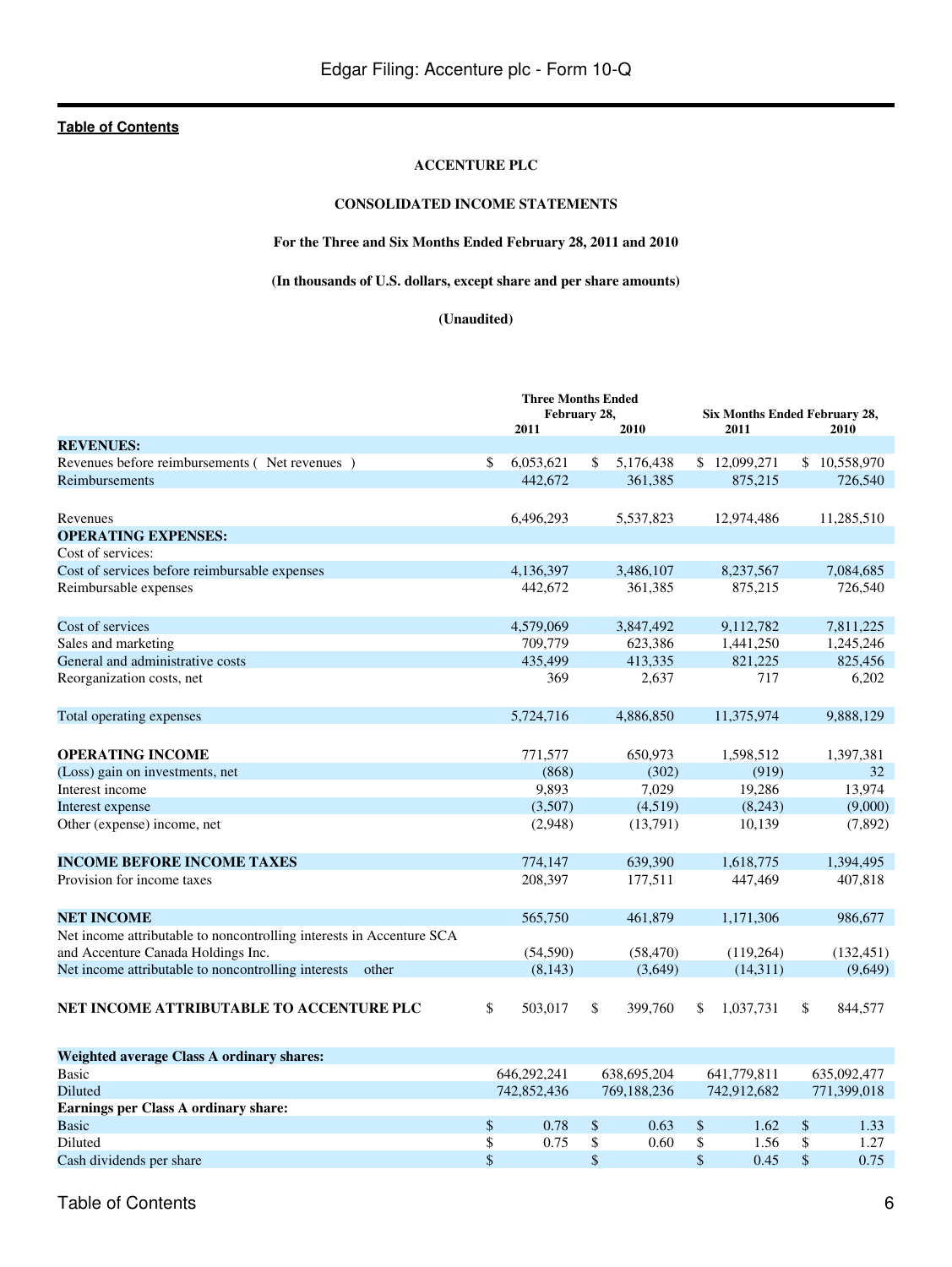The accompanying Notes are an integral part of these Consolidated Financial Statements.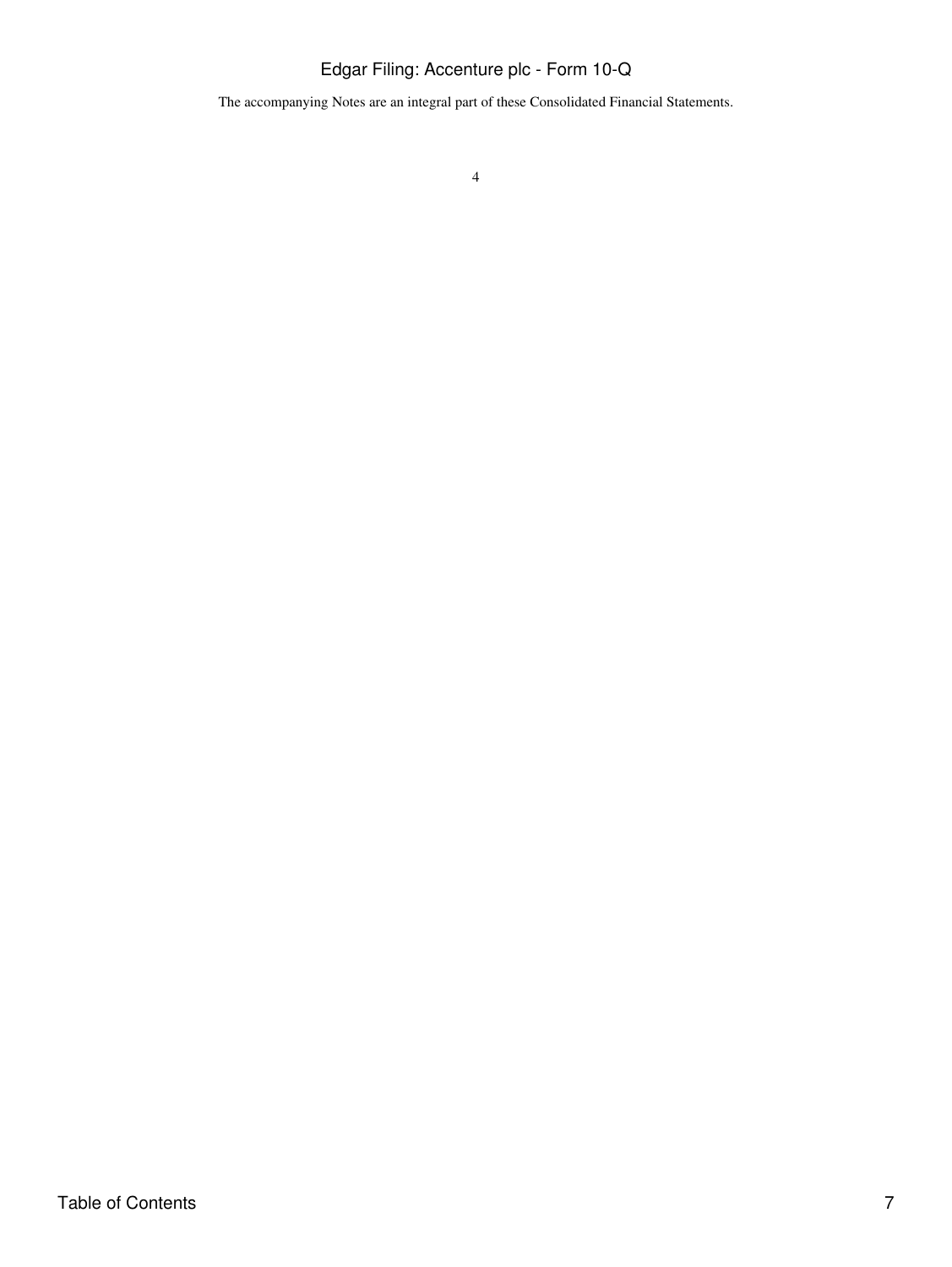#### **ACCENTURE PLC**

# <span id="page-7-0"></span>**CONSOLIDATED SHAREHOLDERS EQUITY AND COMPREHENSIVE INCOME STATEMENTS**

# **For the Six Months Ended February 28, 2011**

**(In thousands of U.S. dollars)**

**(Unaudited)**

|                                                                           | \$   | Ordinary<br><b>Shares</b><br>No.<br><b>Shares</b> | \$   | <b>Class A</b><br>Ordinary<br><b>Shares</b><br>No.<br><b>Shares</b> | \$  | Class X<br>Ordinary<br><b>Shares</b><br>No.<br><b>Shares</b> | <b>Restricted</b><br><b>Share</b><br><b>Units</b> | <b>Additional</b><br>Paid-in<br>Capital | <b>Treasury Shares</b><br>\$ | No.<br><b>Shares</b> | Earnings  | <b>Accumulated Accenture</b><br>Other<br>Retained ComprehensivShareholderNoncontrollinShar<br>Loss | <b>Total</b><br>plc<br><b>Equity</b> | <b>Interests</b> | E  |
|---------------------------------------------------------------------------|------|---------------------------------------------------|------|---------------------------------------------------------------------|-----|--------------------------------------------------------------|---------------------------------------------------|-----------------------------------------|------------------------------|----------------------|-----------|----------------------------------------------------------------------------------------------------|--------------------------------------|------------------|----|
| of<br>, 2010                                                              | \$57 | 40                                                | \$16 | 696,815                                                             | \$1 |                                                              | 64,985 \$973,889 \$137,883                        |                                         | \$(2,524,137)                |                      |           | $(71,816)$ \$4,634,329 \$(386,292) \$2,835,746 \$438,977 \$3,                                      |                                      |                  |    |
| nsive                                                                     |      |                                                   |      |                                                                     |     |                                                              |                                                   |                                         |                              |                      |           |                                                                                                    |                                      |                  |    |
| e                                                                         |      |                                                   |      |                                                                     |     |                                                              |                                                   |                                         |                              |                      | 1,037,731 |                                                                                                    | 1,037,731                            | 133,575          | 1, |
| <i>s</i> prehensive                                                       |      |                                                   |      |                                                                     |     |                                                              |                                                   |                                         |                              |                      |           |                                                                                                    |                                      |                  |    |
| d gains on<br>hedges, net                                                 |      |                                                   |      |                                                                     |     |                                                              |                                                   |                                         |                              |                      |           |                                                                                                    |                                      |                  |    |
| ation<br>ts                                                               |      |                                                   |      |                                                                     |     |                                                              |                                                   |                                         |                              |                      |           | 24,720                                                                                             | 24,720                               | 2,559            |    |
| d losses on<br>e securities,<br>assification                              |      |                                                   |      |                                                                     |     |                                                              |                                                   |                                         |                              |                      |           |                                                                                                    |                                      |                  |    |
| ts<br>arrency                                                             |      |                                                   |      |                                                                     |     |                                                              |                                                   |                                         |                              |                      |           | (125)                                                                                              | (125)                                | (13)             |    |
|                                                                           |      |                                                   |      |                                                                     |     |                                                              |                                                   |                                         |                              |                      |           |                                                                                                    |                                      |                  |    |
| ts, net of tax<br>enefit plans,                                           |      |                                                   |      |                                                                     |     |                                                              |                                                   |                                         |                              |                      |           | 111,069                                                                                            | 111,069                              | 16,321           |    |
|                                                                           |      |                                                   |      |                                                                     |     |                                                              |                                                   |                                         |                              |                      |           | 11,147                                                                                             | 11,147                               | 1,154            |    |
| <i>s</i> prehensive                                                       |      |                                                   |      |                                                                     |     |                                                              |                                                   |                                         |                              |                      |           | 146,811                                                                                            |                                      | 20,021           |    |
| nsive                                                                     |      |                                                   |      |                                                                     |     |                                                              |                                                   |                                         |                              |                      |           |                                                                                                    | 1,184,542                            |                  | 1. |
| x benefit on                                                              |      |                                                   |      |                                                                     |     |                                                              |                                                   |                                         |                              |                      |           |                                                                                                    |                                      |                  |    |
| $_{\rm{ed}}$<br>tion plans                                                |      |                                                   |      |                                                                     |     |                                                              |                                                   | 74,055                                  |                              |                      |           |                                                                                                    | 74,055                               |                  |    |
| of Class A                                                                |      |                                                   |      |                                                                     |     |                                                              |                                                   |                                         |                              |                      |           |                                                                                                    |                                      |                  |    |
| hares<br>ed                                                               |      |                                                   |      |                                                                     |     |                                                              |                                                   | 35,393                                  | (367,005)                    | (8,978)              |           |                                                                                                    | (331, 612)                           | (35, 393)        |    |
| tion expense                                                              |      |                                                   |      |                                                                     |     |                                                              | 202,324                                           | 15,864                                  |                              |                      |           |                                                                                                    | 218,188                              |                  |    |
| /redemptions<br>ure SCA<br>mmon<br>centure<br>oldings Inc.<br>able shares |      |                                                   |      |                                                                     |     |                                                              |                                                   |                                         |                              |                      |           |                                                                                                    |                                      |                  |    |
| X ordinary                                                                |      |                                                   |      |                                                                     |     | (11,668)                                                     |                                                   | (386, 565)                              |                              |                      |           |                                                                                                    | (386, 565)                           | (43, 642)        |    |
| of Class A<br>hares:                                                      |      |                                                   |      |                                                                     |     |                                                              |                                                   |                                         |                              |                      |           |                                                                                                    |                                      |                  |    |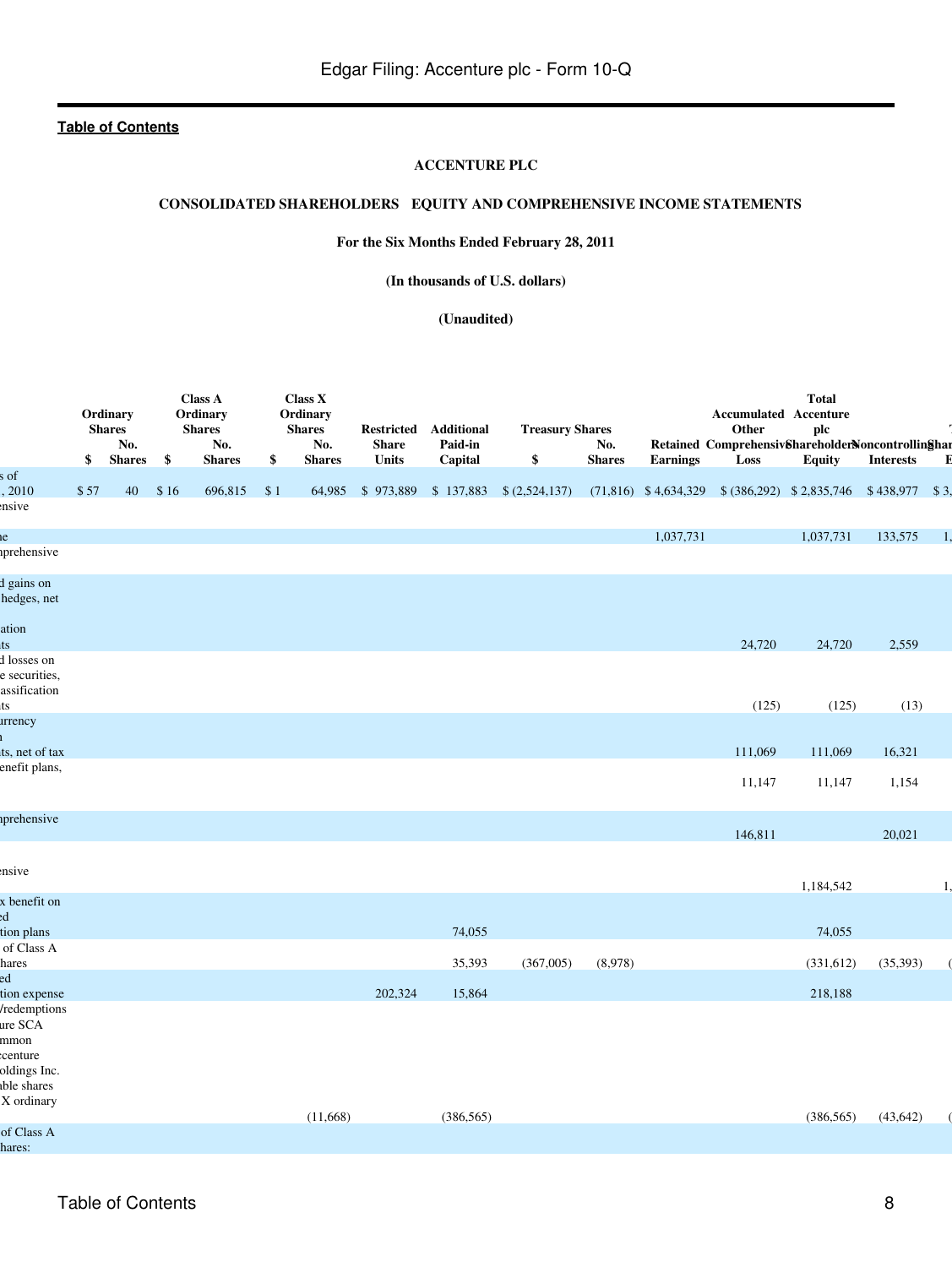| share                          |      |    |      |         |     |        |                     |         |               |        |                         |                            |                 |  |
|--------------------------------|------|----|------|---------|-----|--------|---------------------|---------|---------------|--------|-------------------------|----------------------------|-----------------|--|
|                                |      |    |      | 16,712  |     |        | (527, 112)          | 421,900 | 372,626       | 11,385 |                         | 267,414                    | 14,621          |  |
| emption of<br><b>SCA Class</b> |      |    |      |         |     |        |                     |         |               |        |                         |                            |                 |  |
| shares                         |      |    |      | 4,734   |     |        |                     |         |               |        |                         |                            |                 |  |
|                                |      |    |      |         |     |        | 15,135              |         |               |        | (300, 398)              | (285, 263)                 | (35, 387)       |  |
|                                |      |    |      |         |     |        |                     | 20,560  |               |        | (4,158)                 | 16,402                     | (37,908)        |  |
| s of<br>28, 2011               |      | 40 |      |         |     |        |                     |         |               |        |                         |                            |                 |  |
|                                | \$57 |    | \$16 | 718,261 | \$1 | 53,317 | \$664,236 \$319,090 |         | \$(2,518,516) |        | $(69,409)$ \$ 5,367,504 | $$ (239,481) \ $3,592,907$ | $$454,864$ \$4, |  |

The accompanying Notes are an integral part of these Consolidated Financial Statements.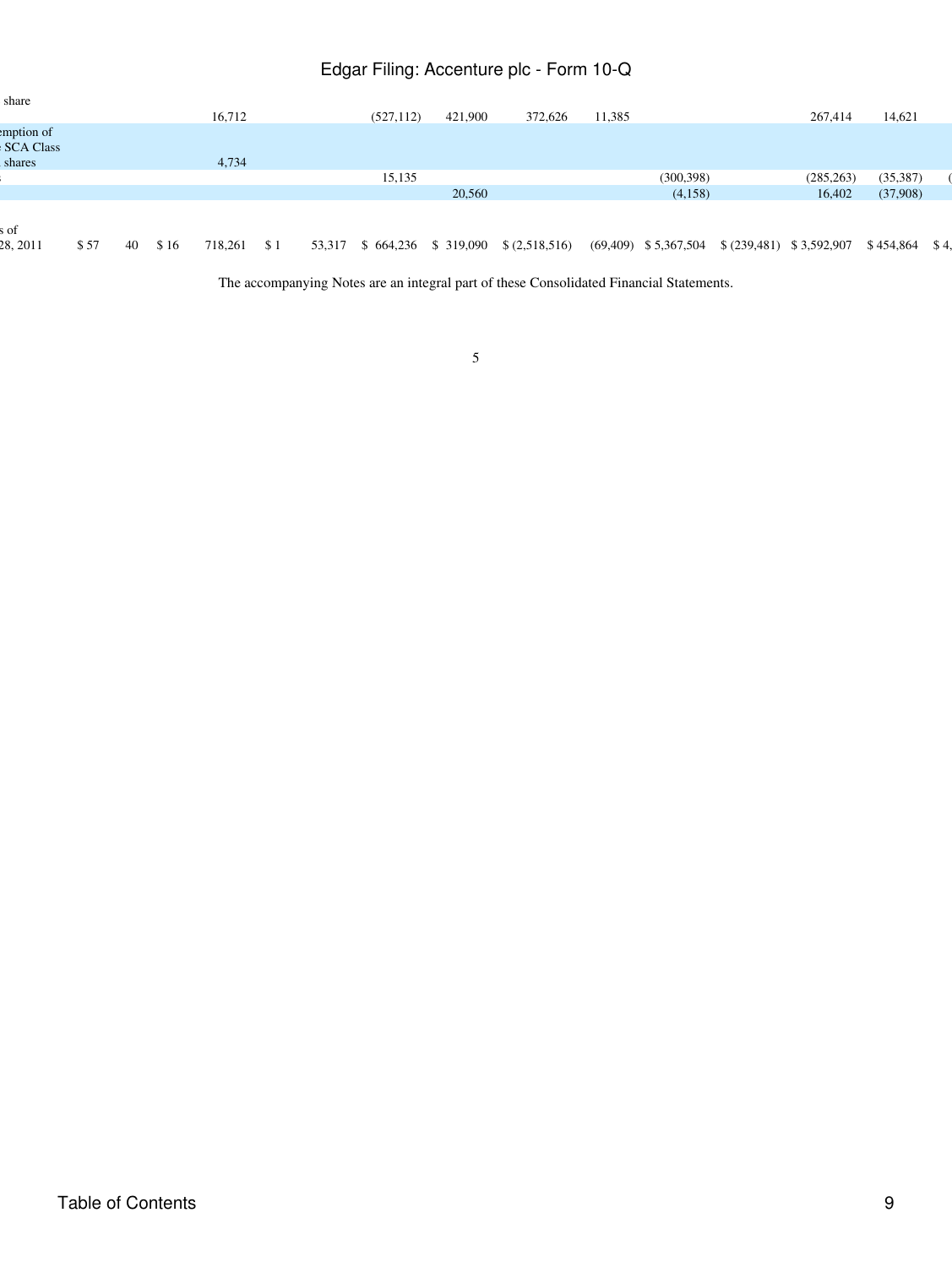### **ACCENTURE PLC**

# **CONSOLIDATED CASH FLOW STATEMENTS**

# **For the Six Months Ended February 28, 2011 and 2010**

**(In thousands of U.S. dollars)**

### **(Unaudited)**

<span id="page-9-0"></span>

|                                                                                  | 2011        | 2010          |
|----------------------------------------------------------------------------------|-------------|---------------|
| <b>CASH FLOWS FROM OPERATING ACTIVITIES:</b>                                     |             |               |
| Net income                                                                       | \$1,171,306 | \$<br>986,677 |
| Adjustments to reconcile Net income to Net cash provided by operating activities |             |               |
| Depreciation, amortization and asset impairments                                 | 241,143     | 233,416       |
| Reorganization costs, net                                                        | 717         | 6,202         |
| Share-based compensation expense                                                 | 218,188     | 219,416       |
| Deferred income taxes, net                                                       | (43,212)    | (4,561)       |
| Other, net                                                                       | 50,188      | 23,839        |
| Change in assets and liabilities, net of acquisitions                            |             |               |
| Receivables from clients, net                                                    | (419, 387)  | (266,910)     |
| Unbilled services, current and non-current                                       | (152, 125)  | (20, 221)     |
| Other current and non-current assets                                             | (255, 683)  | (28,799)      |
| Accounts payable                                                                 | (20,006)    | (29, 812)     |
| Deferred revenues, current and non-current                                       | 244,788     | 158,184       |
| Accrued payroll and related benefits                                             | (280, 638)  | (247, 808)    |
| Income taxes payable, current and non-current                                    | 16,309      | 26,848        |
| Other current and non-current liabilities                                        | (64,085)    | (177, 379)    |
|                                                                                  |             |               |
| Net cash provided by operating activities                                        | 707,503     | 879,092       |
|                                                                                  |             |               |
| <b>CASH FLOWS FROM INVESTING ACTIVITIES:</b>                                     |             |               |
| Proceeds from maturities and sales of available-for-sale investments             | 691         | 6,352         |
| Purchases of available-for-sale investments                                      | (726)       | (6,800)       |
| Proceeds from sales of property and equipment                                    | 1,930       | 2,186         |
| Purchases of property and equipment                                              | (154, 058)  | (78, 863)     |
| Purchases of businesses and investments, net of cash acquired                    | (118,262)   | (89)          |
| Net cash used in investing activities                                            | (270, 425)  | (77,214)      |
| <b>CASH FLOWS FROM FINANCING ACTIVITIES:</b>                                     |             |               |
| Proceeds from issuance of ordinary shares                                        | 282,035     | 242,372       |
| Purchases of shares                                                              | (797, 212)  | (885, 527)    |
| Repayments of long-term debt, net                                                | (1,260)     | (549)         |
| Cash dividends paid                                                              | (320, 650)  | (551, 442)    |
| Excess tax benefits from share-based payment arrangements                        | 105,798     | 33,706        |
| Other, net                                                                       | (19,210)    | (13, 149)     |
|                                                                                  |             |               |
| Net cash used in financing activities                                            | (750, 499)  | (1,174,589)   |
| Effect of exchange rate changes on cash and cash equivalents                     | 152,673     | (54,200)      |
|                                                                                  |             |               |
| NET DECREASE IN CASH AND CASH EQUIVALENTS                                        | (160, 748)  | (426, 911)    |
| CASH AND CASH EQUIVALENTS, beginning of period                                   | 4.838.292   | 4.541.662     |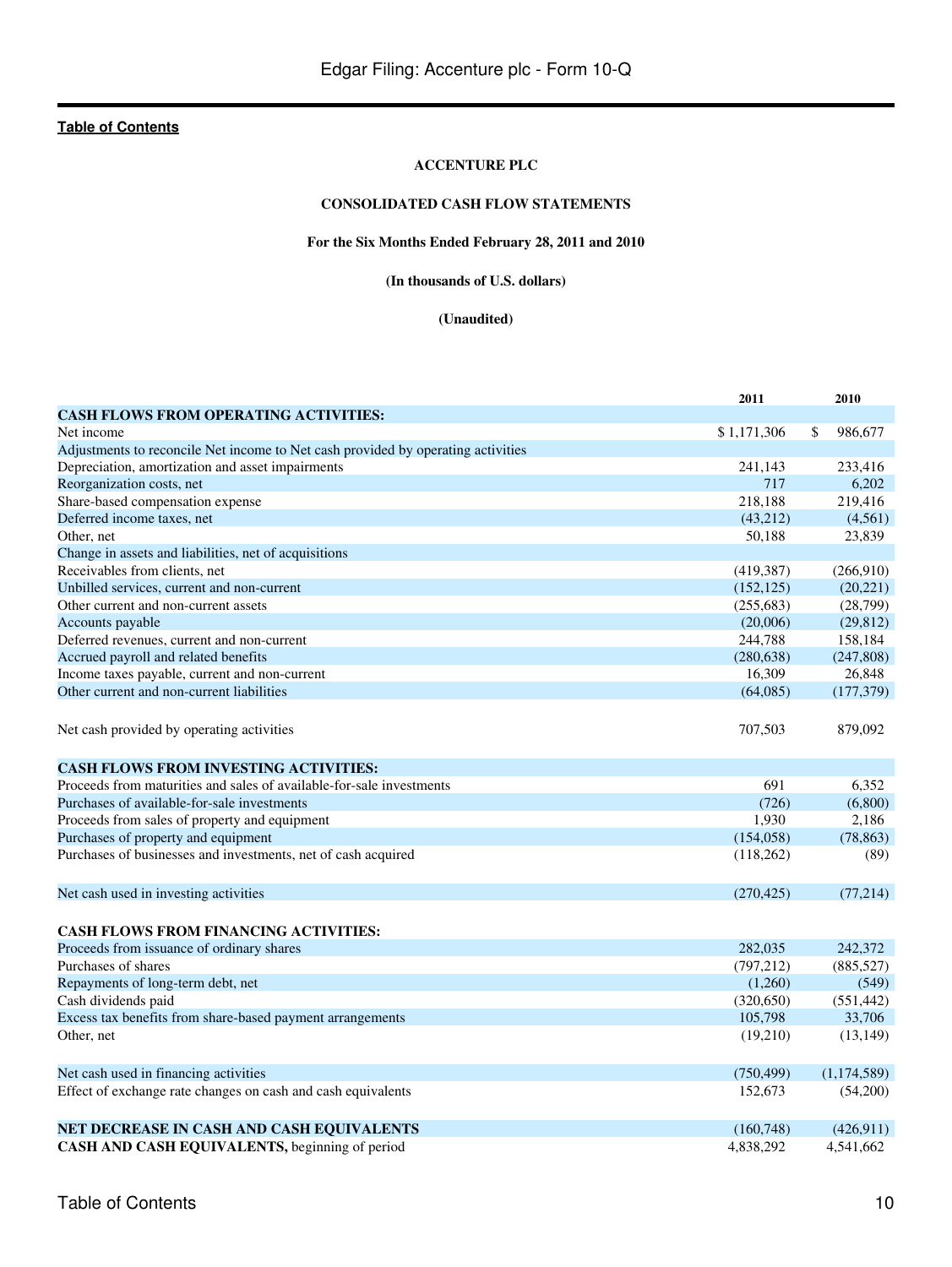# **CASH AND CASH EQUIVALENTS, end of period** \$ 4,677,544 \$ 4,114,751

The accompanying Notes are an integral part of these Consolidated Financial Statements.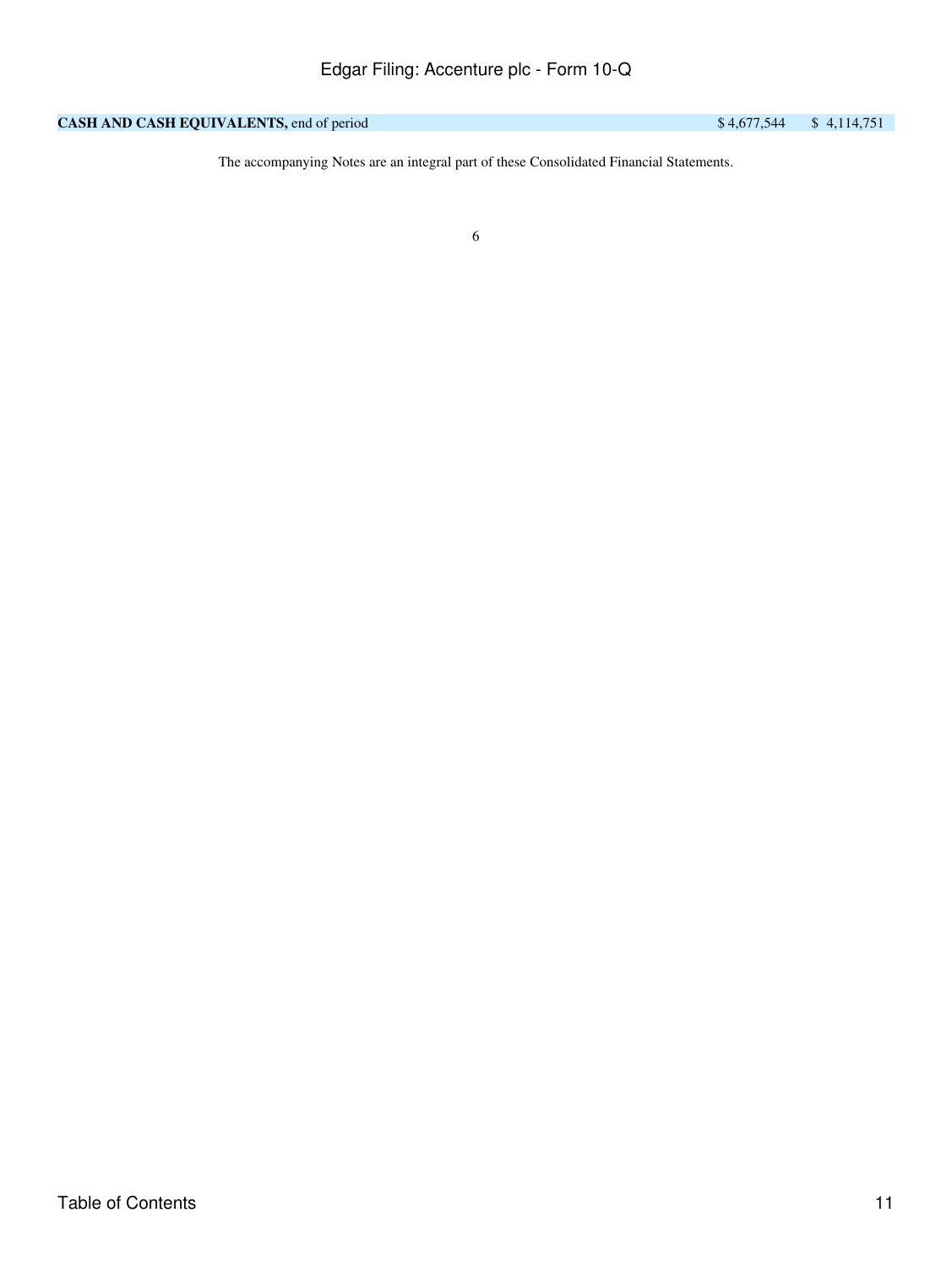### **ACCENTURE PLC**

### **NOTES TO CONSOLIDATED FINANCIAL STATEMENTS**

#### **(In thousands of U.S. dollars, except share and per share amounts or as otherwise disclosed)**

#### **(Unaudited)**

# <span id="page-11-0"></span>**1. BASIS OF PRESENTATION**

The accompanying unaudited interim Consolidated Financial Statements of Accenture plc and its controlled subsidiary companies (collectively, the Company) have been prepared pursuant to the rules and regulations of the Securities and Exchange Commission (SEC) for quarterly reports on Form 10-Q and do not include all of the information and note disclosures required by U.S. generally accepted accounting principles (U.S. GAAP) for complete financial statements. These Consolidated Financial Statements should therefore be read in conjunction with the Consolidated Financial Statements and Notes thereto for the fiscal year ended August 31, 2010 included in the Companys Annual Report on Form 10-K filed with the SEC on October 26, 2010.

The accompanying unaudited interim Consolidated Financial Statements have been prepared in accordance with U.S. GAAP, which requires management to make estimates and assumptions that affect amounts reported in the Consolidated Financial Statements and accompanying disclosures. Although these estimates are based on management s best knowledge of current events and actions that the Company may undertake in the future, actual results may be different from those estimates. The Consolidated Financial Statements reflect all adjustments of a normal, recurring nature that are, in the opinion of management, necessary for a fair presentation of results for these interim periods. The results of operations for the three and six months ended February 28, 2011 are not necessarily indicative of the results that may be expected for the fiscal year ending August 31, 2011.

Certain amounts reported in previous years have been reclassified to conform to the current-period presentation*.*

The Company has evaluated events and transactions subsequent to the balance sheet date. Based on this evaluation, the Company is not aware of any events or transactions that occurred subsequent to the balance sheet date but prior to filing that would require recognition or disclosure in its Consolidated Financial Statements.

#### *Allowances for Client Receivables and Unbilled Services*

As of February 28, 2011 and August 31, 2010, total allowances for client receivables and unbilled services were \$75,518 and \$104,753, respectively.

#### *Accumulated Depreciation*

As of February 28, 2011 and August 31, 2010, total accumulated depreciation was \$1,673,610 and \$1,559,738, respectively.

#### *Recently Adopted Accounting Pronouncements*

In September 2010, the Company adopted guidance issued by the Financial Accounting Standards Board (FASB) on revenue recognition guidance for arrangements with multiple deliverables. The guidance: eliminates the residual method of allocation in previous guidance; requires that arrangement considerations be allocated at the inception of the arrangement to all deliverables using the relative selling price; and requires a vendor to use estimates of a selling price developed in a manner that is consistent with that used to determine the price to sell the deliverable on a standalone basis for all deliverables that meet the remaining separation criteria when vendor-specific objective evidence and third-party evidence, respectively, do not exist as estimates of selling price. The adoption of this guidance did not have a material impact on the Consolidated Financial Statements.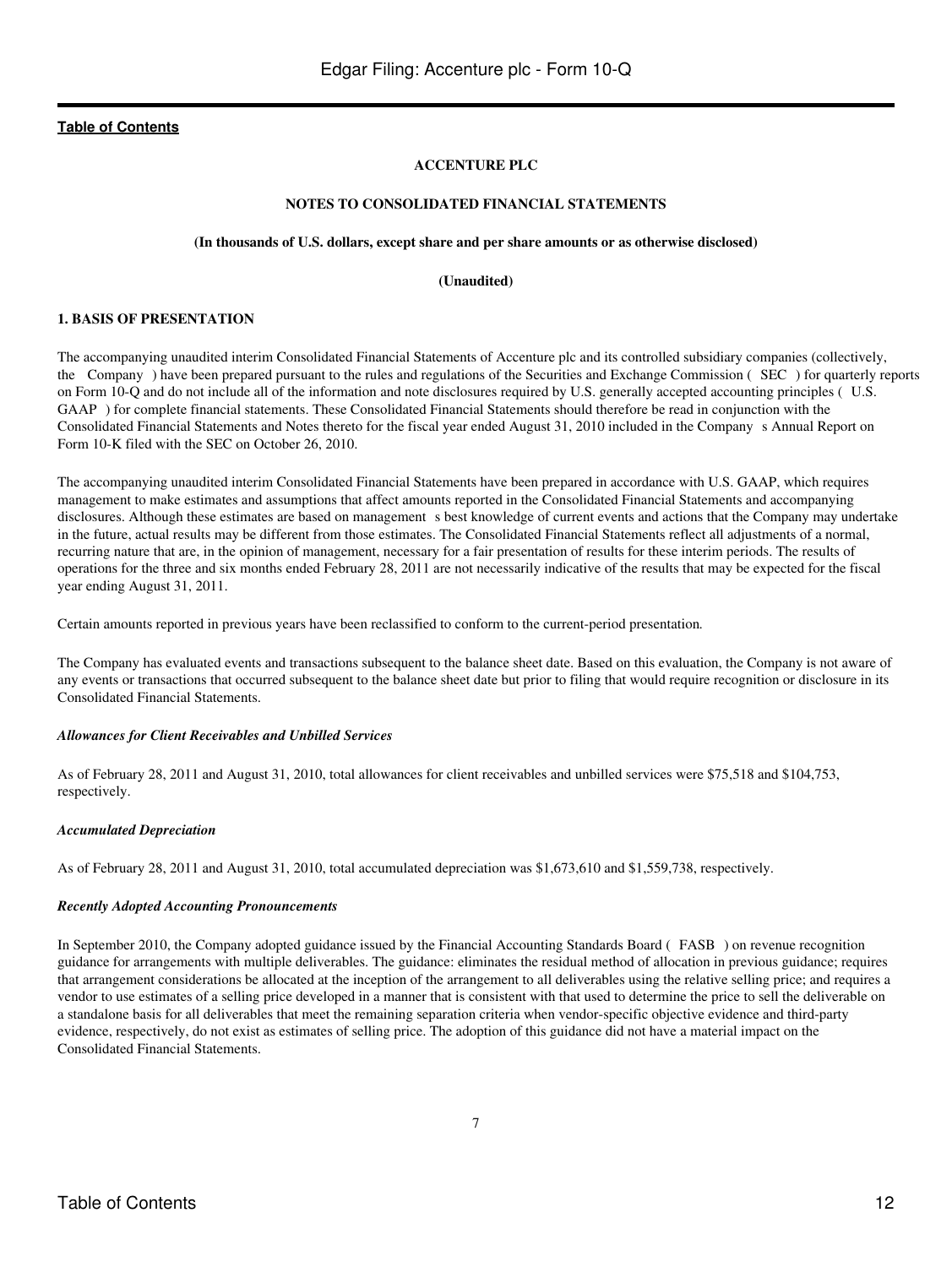### **ACCENTURE PLC**

### **NOTES TO CONSOLIDATED FINANCIAL STATEMENTS (Continued)**

#### **(In thousands of U.S. dollars, except share and per share amounts or as otherwise disclosed)**

**(Unaudited)**

#### **2. EARNINGS PER SHARE**

Basic and diluted earnings per share are calculated as follows:

|                                                                                     | <b>Three Months Ended</b><br>February 28,<br>2011 |              | 2010        |     | <b>Six Months Ended</b><br>2011 | February 28, | 2010        |
|-------------------------------------------------------------------------------------|---------------------------------------------------|--------------|-------------|-----|---------------------------------|--------------|-------------|
| <b>Basic Earnings per share</b>                                                     |                                                   |              |             |     |                                 |              |             |
| Net income attributable to Accenture plc                                            | \$<br>503,017                                     | $\mathbb{S}$ | 399,760     | \$  | 1,037,731                       | \$.          | 844,577     |
| Basic weighted average Class A ordinary shares                                      | 646.292.241                                       |              | 638,695,204 |     | 641,779,811                     |              | 635,092,477 |
| Basic earnings per share                                                            | \$<br>0.78                                        | \$           | 0.63        | \$  | 1.62                            | \$.          | 1.33        |
| <b>Diluted Earnings per share</b>                                                   |                                                   |              |             |     |                                 |              |             |
| Net income attributable to Accenture plc                                            | \$<br>503,017                                     | \$           | 399,760     | \$. | 1,037,731                       | \$           | 844,577     |
| Net income attributable to noncontrolling interests in Accenture SCA                |                                                   |              |             |     |                                 |              |             |
| and Accenture Canada Holdings Inc. (1)                                              | 54,590                                            |              | 58,470      |     | 119,264                         |              | 132,451     |
| Net income for diluted earnings per share calculation                               | \$<br>557,607                                     | \$           | 458,230     | \$  | 1,156,995                       | \$           | 977,028     |
| Basic weighted average Class A ordinary shares                                      | 646,292,241                                       |              | 638,695,204 |     | 641,779,811                     |              | 635,092,477 |
| Class A ordinary shares issuable upon redemption/exchange of                        |                                                   |              |             |     |                                 |              |             |
| noncontrolling interests (1)                                                        | 70,114,266                                        |              | 93,445,695  |     | 73,609,433                      |              | 99,259,619  |
| Diluted effect of employee compensation related to Class A ordinary<br>shares $(2)$ | 26,316,242                                        |              | 36,817,243  |     | 27,466,312                      |              | 36,868,497  |
| Diluted effect of share purchase plans related to Class A ordinary shares           | 129,687                                           |              | 230,094     |     | 57,126                          |              | 178,425     |
| Diluted weighted average Class A ordinary shares                                    | 742,852,436                                       |              | 769,188,236 |     | 742,912,682                     |              | 771,399,018 |
| Diluted earnings per share (2)                                                      | \$<br>0.75                                        | \$           | 0.60        | \$  | 1.56                            | \$           | 1.27        |

(1) Diluted earnings per share assumes the redemption of all Accenture SCA Class I common shares owned by holders of noncontrolling interests and the exchange of all Accenture Canada Holdings Inc. exchangeable shares, for Accenture plc Class A ordinary shares, on a one-for-one basis. The income effect does not take into account Net income attributable to noncontrolling interests other, since those shares are not redeemable or exchangeable for Accenture plc Class A ordinary shares.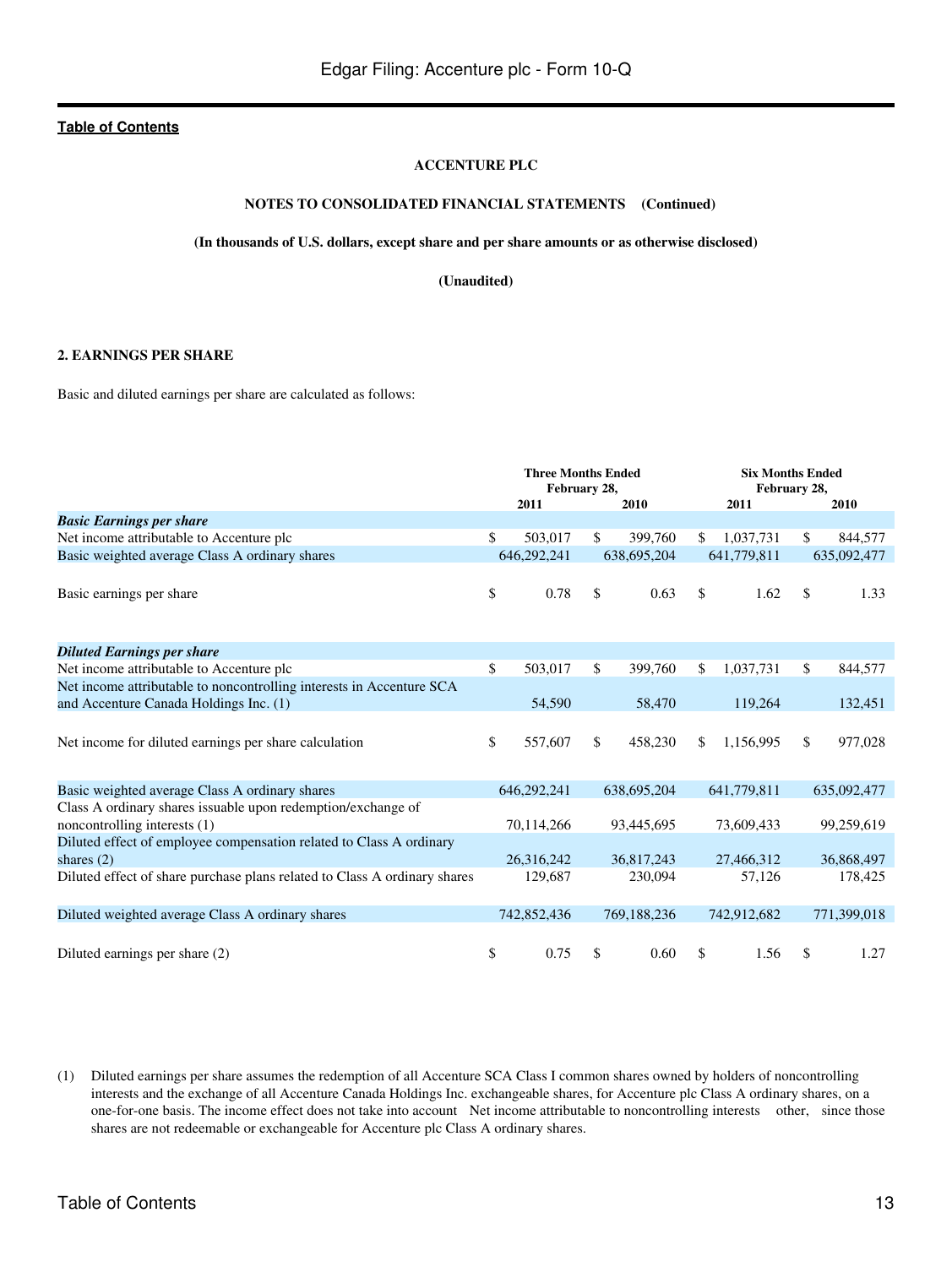(2) Fiscal 2010 diluted weighted average Accenture plc Class A ordinary shares and earnings per share amounts have been restated to reflect the impact of the issuance of additional restricted share units to holders of restricted share units in connection with the payment of cash dividends. This did not result in a change to previously reported Diluted earnings per share.

# **3. INCOME TAXES**

# *Effective Tax Rate*

The Company s effective tax rates for the three months ended February 28, 2011 and 2010 were 26.9% and 27.8%, respectively. The Company s effective tax rates for the six months ended February 28, 2011 and 2010 were 27.6% and 29.2%, respectively. The effective tax rates for the three and six months ended February 28, 2011 are lower than the effective tax rates for the three and six months ended February 28, 2010 due to a number of factors that impact the geographic mix of income.

| ۰.     |  |
|--------|--|
| I<br>٠ |  |
| i      |  |
| ۰.     |  |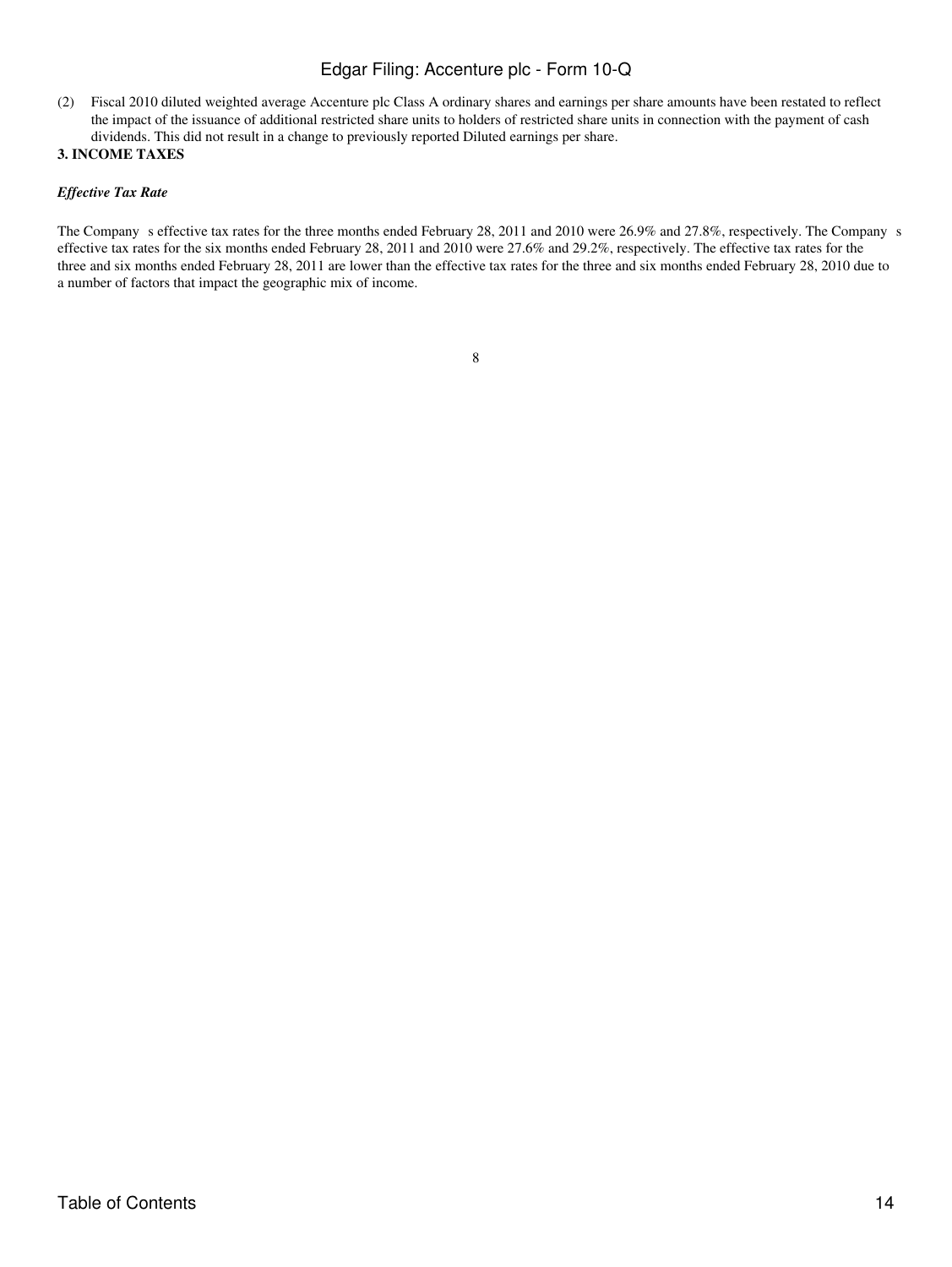#### **ACCENTURE PLC**

#### **NOTES TO CONSOLIDATED FINANCIAL STATEMENTS (Continued)**

#### **(In thousands of U.S. dollars, except share and per share amounts or as otherwise disclosed)**

**(Unaudited)**

#### **4. REORGANIZATION COSTS, NET**

In fiscal 2001, the Company accrued reorganization liabilities in connection with its transition to a corporate structure. These liabilities included certain non-income tax liabilities, such as stamp taxes, as well as liabilities for certain individual income tax exposures related to the transfer of interests in certain entities to the Company as part of the reorganization. These primarily represent unusual and disproportionate individual income tax exposures assumed by certain, but not all, of the Company s shareholders and partners in certain tax jurisdictions specifically related to the transfer of their partnership interests in certain entities to the Company as part of the reorganization. (Prior to fiscal 2005, the Company referred to its highest-level employees with the partner title and the Company continues to use the term partner to refer to these persons in certain situations related to its reorganization and the period prior to its incorporation.) The Company identified certain shareholders and partners who may incur such unusual and disproportionate financial damage in certain jurisdictions. These include shareholders and partners who were subject to tax in their jurisdiction on items of income arising from the reorganization transaction that were not taxable for most other shareholders and partners. In addition, certain other shareholders and partners were subject to a different rate or amount of tax than other shareholders or partners in the same jurisdiction. When additional taxes are assessed on these shareholders or partners in connection with these transfers, the Company has made and intends to make payments, and in one country has contractually committed, to reimburse certain costs associated with the assessment either to the shareholder or partner, or to the taxing authority. The Company has recorded reorganization expense and the related liability where such liabilities are probable. Interest accruals are made to cover reimbursement of interest on such tax assessments.

The Company s reorganization activity was as follows:

|                                               |           | <b>Three Months Ended</b><br>February 28, |           | <b>Six Months Ended</b><br>February 28, |
|-----------------------------------------------|-----------|-------------------------------------------|-----------|-----------------------------------------|
|                                               | 2011      | <b>2010</b>                               | 2011      | 2010                                    |
| Reorganization liability, beginning of period | \$281,781 | \$315,525                                 | \$271,907 | \$296,104                               |
| Final determinations (1)                      |           | (743)                                     |           | (743)                                   |
| Interest expense accrued                      | 369       | 3.380                                     | 717       | 6.945                                   |
| Foreign currency translation adjustments      | 14.019    | (30.044)                                  | 23.545    | (14, 188)                               |
| Reorganization liability, end of period       | \$296,169 | \$288.118                                 | \$296,169 | \$288,118                               |

(1) Includes final agreements with tax authorities and expirations of statues of limitations.

As of February 28, 2011, reorganization liabilities of \$284,843 were included in Other accrued liabilities because expirations of statutes of limitations or other final determinations could occur within 12 months, and reorganization liabilities of \$11,326 were included in Other non-current liabilities. Timing of the resolution of tax audits or the initiation of additional litigation and/or criminal tax proceedings may delay final resolution. Final resolution, through settlement, conclusion of legal proceedings or a tax authority s decision not to pursue a claim, will result in payment by the Company of amounts in settlement or judgment of these matters and/or recording of a reorganization benefit or cost in the Company s Consolidated Income Statement. It is possible the aggregate amount of such payments in connection with resolution of all such proceedings could exceed the currently recorded amounts. As of February 28, 2011, only a small number of jurisdictions remain that have active audits/investigations or open statutes of limitations, and only one is significant. In that jurisdiction, current and former partners, and the Company, are engaged in disputes with tax authorities in connection with the corporate reorganization in 2001, some of which have resulted, and others of which are expected to result in litigation. These individuals and the Company intend to vigorously defend their positions.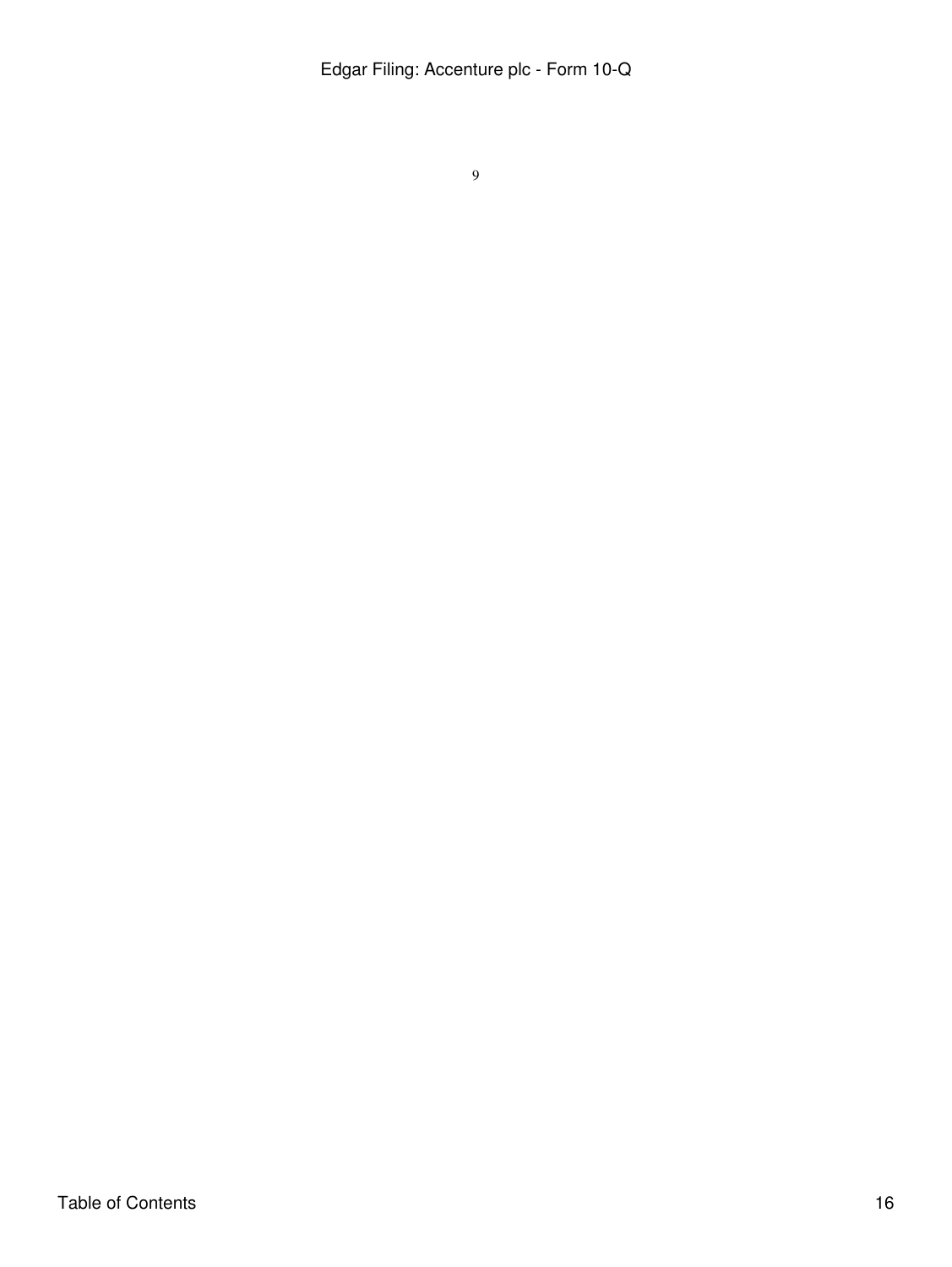### **ACCENTURE PLC**

# **NOTES TO CONSOLIDATED FINANCIAL STATEMENTS (Continued)**

#### **(In thousands of U.S. dollars, except share and per share amounts or as otherwise disclosed)**

**(Unaudited)**

### **5. BUSINESS COMBINATIONS AND GOODWILL**

The changes in the carrying amount of goodwill by reportable operating segment are as follows:

|                            | August 31,<br><b>2010</b> | Additions/<br><b>Adjustments</b> (1) | Foreign<br><b>Currency</b><br><b>Translation</b><br><b>Adjustments</b> | February 28,<br>2011 |         |  |
|----------------------------|---------------------------|--------------------------------------|------------------------------------------------------------------------|----------------------|---------|--|
| Communications & High Tech | \$151,514                 | \$<br>11,369                         | \$<br>6,740                                                            | \$                   | 169,623 |  |
| <b>Financial Services</b>  | 141,232                   | 6,756                                | 2,596                                                                  |                      | 150,584 |  |
| Health & Public Service    | 280,546                   | 3,155                                | 1,999                                                                  |                      | 285,700 |  |
| Products                   | 193,356                   | 72,618                               | 8,597                                                                  |                      | 274,571 |  |
| Resources                  | 74,586                    | 9,131                                | 2,624                                                                  |                      | 86,341  |  |
|                            |                           |                                      |                                                                        |                      |         |  |
| Total                      | \$841,234                 | \$<br>103,029                        | 22,556                                                                 | \$                   | 966,819 |  |

(1) Additions/Adjustments primarily related to immaterial acquisitions made during the six months ended February 28, 2011. **6. SHAREHOLDERS EQUITY**

#### **Comprehensive Income**

Comprehensive income was as follows:

|                                                               |           | Six months ended<br>Three months ended<br>February 28,<br>February 28, |             |                |  |
|---------------------------------------------------------------|-----------|------------------------------------------------------------------------|-------------|----------------|--|
|                                                               | 2011      | 2010                                                                   | 2011        | 2010           |  |
| Comprehensive income attributable to Accenture plc            | \$592,786 | \$312,663                                                              | \$1,184,542 | 873,052<br>\$. |  |
| Comprehensive income attributable to noncontrolling interests | 73.788    | 46,080                                                                 | 153.596     | 147.028        |  |
| Total comprehensive income                                    | \$666,574 | \$358.743                                                              | \$1,338,138 | \$1,020,080    |  |

### **Dividends**

The Company s dividend activity during the six months ended February 28, 2011 was as follows: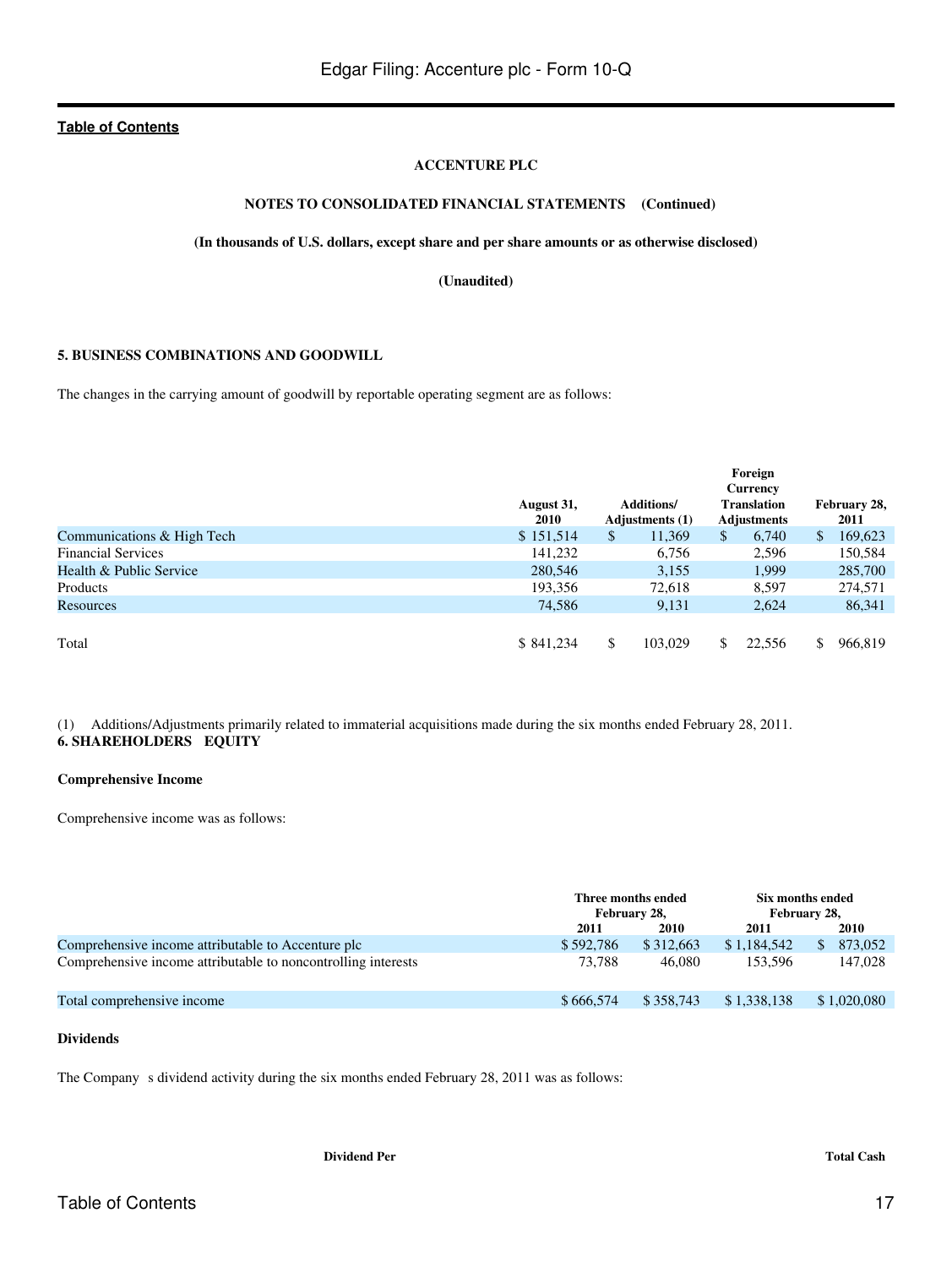|                              |  | <b>Accenture plc Class A</b><br><b>Ordinary Shares</b> |                    |                    | <b>Accenture SCA Class I Common</b><br><b>Shares and Accenture Canada</b><br><b>Holdings</b> |                    |            |  |
|------------------------------|--|--------------------------------------------------------|--------------------|--------------------|----------------------------------------------------------------------------------------------|--------------------|------------|--|
|                              |  |                                                        |                    |                    | Inc. Exchangeable Shares                                                                     |                    |            |  |
| <b>Dividend Payment Date</b> |  | <b>Share</b>                                           | <b>Record Date</b> | <b>Cash Outlay</b> | <b>Record Date</b>                                                                           | <b>Cash Outlay</b> | Outlay     |  |
| November 15, 2010            |  | 0.45                                                   | October 15, 2010   | 285,263            | October 12, 2010                                                                             | 35.387<br>\$.      | \$ 320,650 |  |
|                              |  |                                                        |                    |                    |                                                                                              |                    |            |  |

The payment of the cash dividends also resulted in the issuance of additional restricted share units to holders of restricted share units. Diluted weighted average Accenture plc Class A ordinary share amounts have been restated for all periods presented to reflect this issuance.

### **Subsequent Event**

On March 23, 2011, the Board of Directors of Accenture plc declared a cash dividend of \$0.45 per share on Accenture plc Class A ordinary shares for shareholders of record at the close of business on April 15, 2011. Accenture plc will cause Accenture SCA to declare a cash dividend of \$0.45 per share on its Class I common shares for shareholders of record at the close of business on April 12, 2011. Both dividends are payable on May 13, 2011.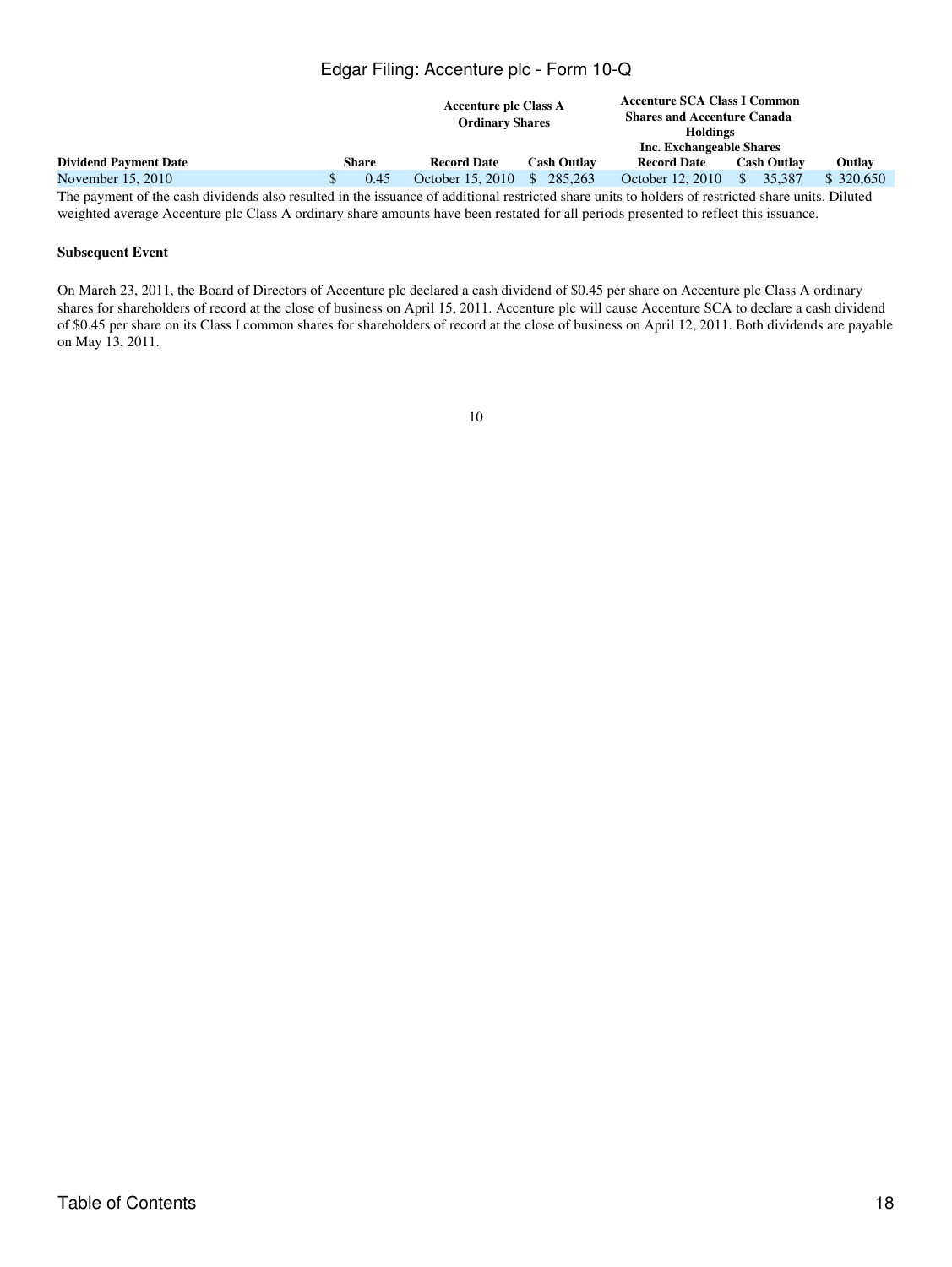### **ACCENTURE PLC**

#### **NOTES TO CONSOLIDATED FINANCIAL STATEMENTS (Continued)**

#### **(In thousands of U.S. dollars, except share and per share amounts or as otherwise disclosed)**

**(Unaudited)**

### **7. DERIVATIVE FINANCIAL INSTRUMENTS**

In the normal course of business, the Company uses derivative financial instruments to manage foreign currency exchange rate risk. Derivative transactions are governed by a uniform set of policies and procedures covering areas such as authorization, counterparty exposure and hedging practices. Positions are monitored using techniques such as market value and sensitivity analyses. The Company does not enter into derivative transactions for trading purposes.

Certain derivatives also give rise to credit risks from the possible non-performance by counterparties. Credit risk is generally limited to the fair value of those contracts that are favorable to the Company, and the maximum amount of loss due to credit risk, based on the gross fair value of all of the Company s derivative financial instruments, was approximately \$69,523 as of February 28, 2011. The Company has limited its credit risk by entering into derivative transactions only with highly-rated global financial institutions, limiting the amount of credit exposure with any one financial institution and conducting ongoing evaluation of the creditworthiness of the financial institutions with which it does business.

The Company also utilizes standard counterparty master agreements containing provisions for the netting of certain foreign currency transaction obligations and for set-off of certain obligations in the event of an insolvency of one of the parties to the transaction. These provisions may reduce the Company s potential overall loss resulting from the insolvency of a counterparty and reduce a counterparty s potential overall loss resulting from the insolvency of the Company. Additionally, these agreements contain early termination provisions triggered by adverse changes in a counterparty s credit rating, thereby enabling the Company to accelerate settlement of a transaction prior to its contractual maturity and potentially decrease the Company s realized loss on an open transaction. Similarly, a decrement in the Company s credit rating could trigger a counterpartys early termination rights, thereby enabling a counterparty to accelerate settlement of a transaction prior to its contractual maturity and potentially increase the Company s realized loss on an open transaction. The aggregate fair value of the Company s derivative instruments with credit-risk-related contingent features that are in a liability position as of February 28, 2011 was \$11,657.

The Company s derivative financial instruments consist of deliverable and non-deliverable foreign currency forward contracts. Fair values for derivative financial instruments are based on prices computed using third-party valuation models and are classified as Level 2 in accordance with the three-level hierarchy of fair value measurements. All of the significant inputs to the third-party valuation models are observable in active markets. Inputs include current market-based parameters such as forward rates, yield curves and credit default swap pricing.

The Company classifies cash flows from its derivative programs as cash flows from operating activities in the Consolidated Cash Flow Statement. The notional and fair values of all derivative instruments were as follows:

|                                     |                          | February 28,<br>2011 |                                 | August 31,    |
|-------------------------------------|--------------------------|----------------------|---------------------------------|---------------|
|                                     |                          |                      |                                 | 2010          |
|                                     | <b>Notional</b><br>Value | Fair<br>Value        | <b>Notional</b><br><b>Value</b> | Fair<br>Value |
| Foreign currency forward contracts: |                          |                      |                                 |               |
| To buy                              | \$2,447,264              | \$63,952             | \$2,402,633                     | \$6,747       |
| To sell                             | 538,012                  | (6,086)              | 187,681                         | (427)         |
| <b>Cash Flow Hedges</b>             |                          |                      |                                 |               |

Certain of the Company s subsidiaries are exposed to currency risk through their use of resources supplied by the Company s Global Delivery Network. To mitigate this risk, the Company uses foreign currency forward contracts to hedge the foreign exchange risk of the forecasted intercompany expenses denominated in foreign currencies for up to three years in the future. The Company has designated these derivatives as cash flow hedges. As of February 28, 2011, the Company held no derivatives that were designated as fair value or net investment hedges.

# Table of Contents 19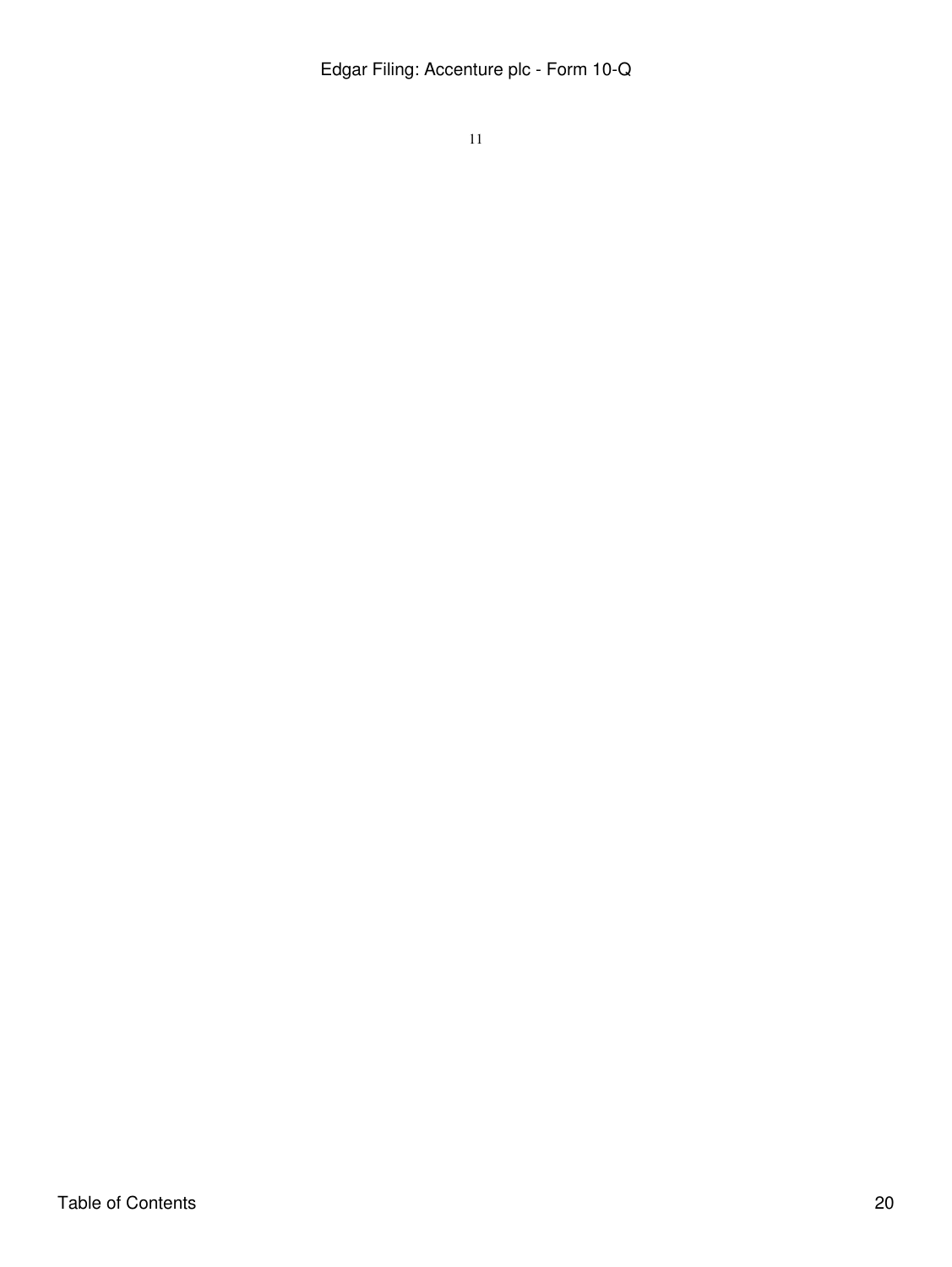### **ACCENTURE PLC**

#### **NOTES TO CONSOLIDATED FINANCIAL STATEMENTS (Continued)**

#### **(In thousands of U.S. dollars, except share and per share amounts or as otherwise disclosed)**

**(Unaudited)**

For a cash flow hedge, the effective portion of the change in estimated fair value of a hedging instrument is recorded in Accumulated other comprehensive loss as a separate component of Shareholders Equity and is reclassified into Cost of services in the Consolidated Income Statement during the period in which the hedged transaction is recognized. The ineffective portion of the change in fair value of a cash flow hedge is recognized immediately in Other (expense) income, net in the Consolidated Income Statement and for the three and six months ended February 28, 2011 and 2010 was not material. In addition, the Company did not discontinue any cash flow hedges during the three and six months ended February 28, 2011 and 2010.

The activity related to the change in net unrealized gains (losses) on cash flow hedges, net of tax, in Accumulated other comprehensive loss was as follows:

|                                                                                    |          | <b>Six Months Ended</b><br>February 28, |
|------------------------------------------------------------------------------------|----------|-----------------------------------------|
|                                                                                    | 2011     | <b>2010</b>                             |
| Net unrealized gains (losses) on cash flow hedges, net of tax, beginning of period | \$4.340  | \$(10,575)                              |
| Change in fair value, net of tax                                                   | 33.468   | 26,578                                  |
| Reclassification adjustments into earnings, net of tax                             | (6,189)  | (3,470)                                 |
| Portion attributable to Noncontrolling interests, net of tax                       | (2,559)  | (2,840)                                 |
| Net unrealized gains on cash flow hedges, net of tax, end of period                | \$29,060 | 9.693<br>S.                             |

As of February 28, 2011, \$9,796 of the amounts related to derivatives designated as cash flow hedges and recorded in Accumulated other comprehensive loss is expected to be reclassified into earnings in the next 12 months.

The fair values of derivative instruments designated as cash flow hedges are recorded in the Consolidated Balance Sheet as follows:

|                               | February 28,<br>2011 |              | August 31,<br>2010 |
|-------------------------------|----------------------|--------------|--------------------|
| <b>Assets</b>                 |                      |              |                    |
| Other current assets          | \$<br>21,339         | $\mathbb{S}$ | 10,806             |
| Other non-current assets      | 36,690               |              | 13,962             |
| Total                         | \$<br>58,029         |              | \$24,768           |
| <b>Liabilities</b>            |                      |              |                    |
| Other accrued liabilities     | \$<br>2,724          | \$           | 9,845              |
| Other non-current liabilities | 895                  |              | 5,202              |
| Total                         | \$<br>3,619          | S.           | 15,047             |

#### **Other Derivatives**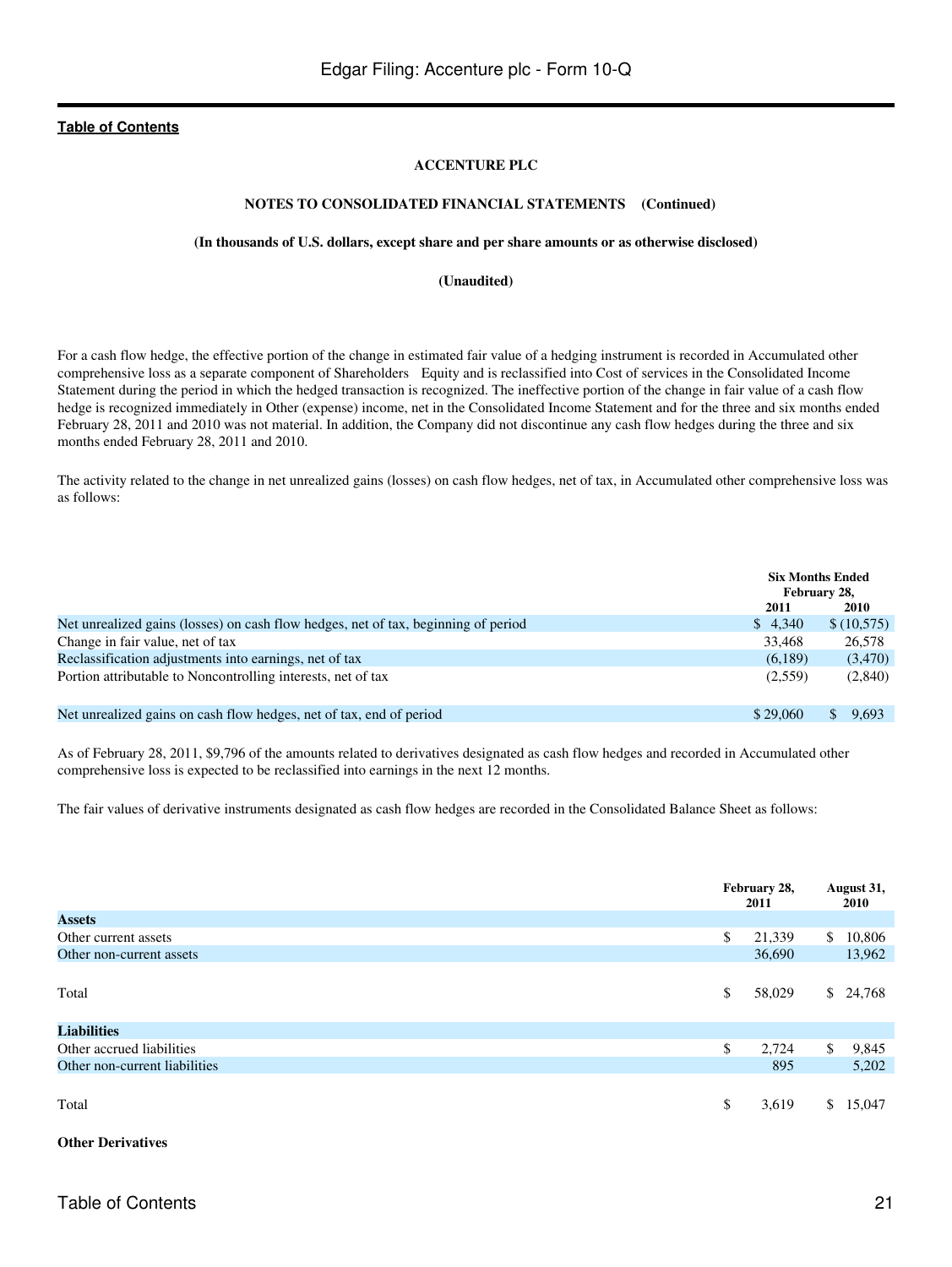The Company also uses foreign currency forward contracts, which have not been designated as hedges, to hedge balance sheet exposures, such as intercompany loans. These instruments are generally short-term in nature, with typical maturities of less than one year, and are subject to fluctuations in foreign exchange rates. Realized gains or losses and changes in the estimated fair value of these derivatives was a net gain of \$27,449 and \$66,978 for the three and six months ended February 28, 2011, respectively. Realized gains or losses and changes in the estimated fair value of these derivatives was a net loss of \$(34,544) and a net gain of \$38,949 for the three and six months ended February 28, 2010, respectively. Net gains are offset by net foreign currency losses, including net losses related to the underlying balance sheet exposures and are recorded in Other (expense) income, net in the Consolidated Income Statement. Net losses are offset by net foreign currency gains, including net gains related to the underlying balance sheet exposures and are recorded in Other (expense) income, net in the Consolidated Income Statement.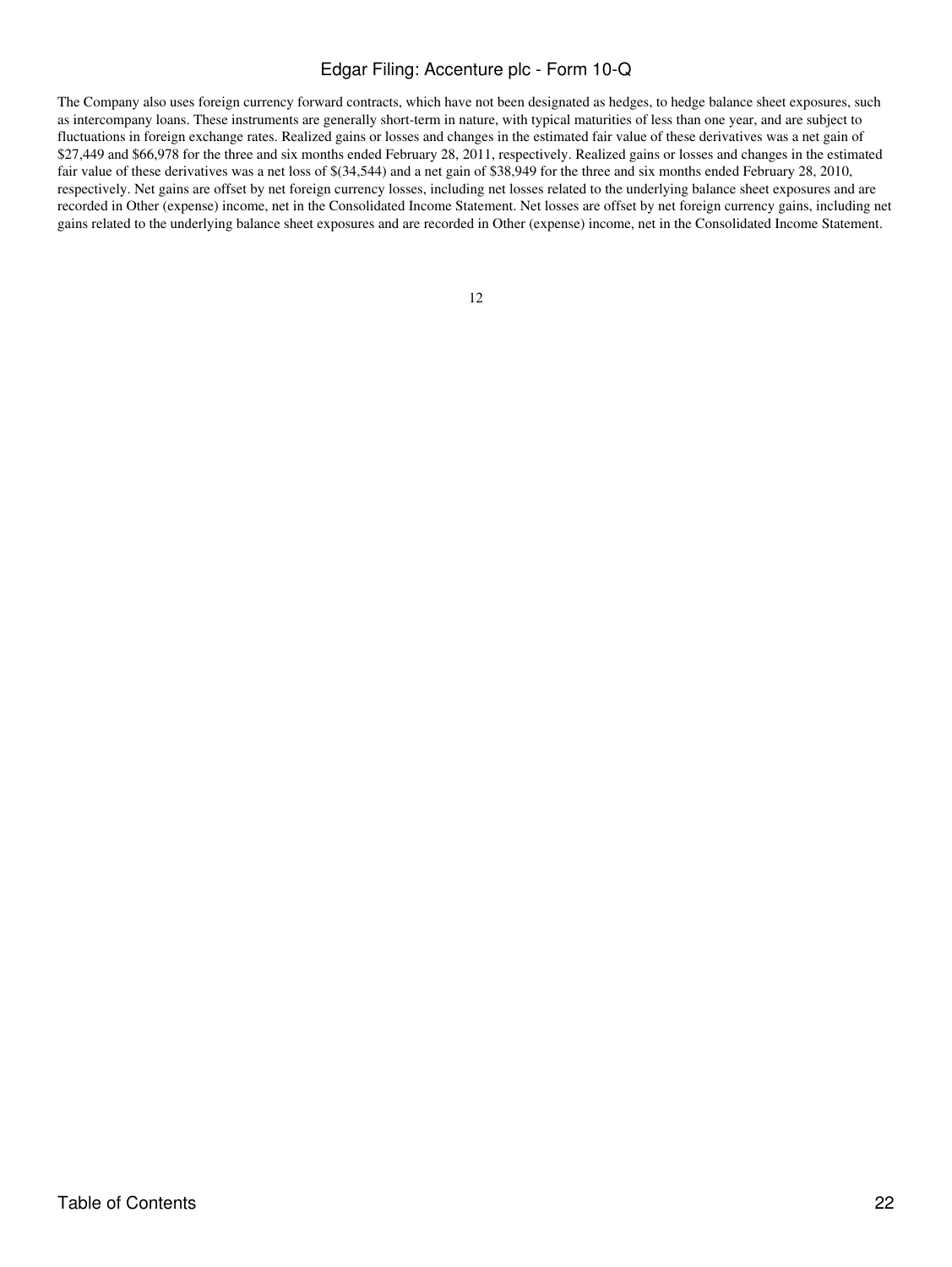### **ACCENTURE PLC**

#### **NOTES TO CONSOLIDATED FINANCIAL STATEMENTS (Continued)**

#### **(In thousands of U.S. dollars, except share and per share amounts or as otherwise disclosed)**

**(Unaudited)**

The fair values of other derivative instruments are recorded in the Consolidated Balance Sheet as follows:

|                                         | February 28,<br>2011 | August 31,<br>2010 |
|-----------------------------------------|----------------------|--------------------|
| Other current assets                    | $\frac{11.494}{2}$   | 4.422              |
| Other accrued liabilities               | 8.038                | 7.823              |
| <b>8. COMMITMENTS AND CONTINGENCIES</b> |                      |                    |

#### **Commitments**

The Company has the right to purchase or may also be required to purchase substantially all of the remaining outstanding shares of its Avanade Inc. subsidiary (Avanade) not owned by the Company at fair value if certain events occur. Certain holders of Avanade common stock and options to purchase the stock have put rights that, under certain circumstances and conditions, would require Avanade to redeem shares of its stock at fair value. As of February 28, 2011 and August 31, 2010, the Company has reflected the fair value of \$97,562 and \$93,404, respectively, related to Avanade s redeemable common stock and the intrinsic value of the options on redeemable common stock in Other accrued liabilities on the Consolidated Balance Sheet.

### **Indemnifications and Guarantees**

In the normal course of business and in conjunction with certain client engagements, the Company has entered into contractual arrangements through which it may be obligated to indemnify clients with respect to certain matters. These arrangements with clients can include provisions whereby the Company has joint and several liability in relation to the performance of certain contractual obligations along with third parties also providing services and products for a specific project. Indemnification provisions are also included in arrangements under which the Company agrees to hold the indemnified party harmless with respect to third party claims related to such matters as title to assets sold or licensed or certain intellectual property rights.

Typically, the Company has contractual recourse against third parties for certain payments made by the Company in connection with arrangements where third party nonperformance has given rise to the client s claim. Payments by the Company under any of the arrangements described above are generally conditioned on the client making a claim which may be disputed by the Company typically under dispute resolution procedures specified in the particular arrangement. The limitations of liability under these arrangements may be expressly limited or may not be expressly specified in terms of time and/or amount.

As of February 28, 2011 and August 31, 2010, the Company s aggregate potential liability to its clients for expressly limited guarantees involving the performance of third parties was approximately \$694,000 and \$556,000, respectively, of which all but approximately \$79,000 and \$71,000, respectively, may be recovered from the other third parties if the Company is obligated to make payments to the indemnified parties that are the consequence of a performance default by the other third parties. For arrangements with unspecified limitations, the Company cannot reasonably estimate the aggregate maximum potential liability, as it is inherently difficult to predict the maximum potential amount of such payments, due to the conditional nature and unique facts of each particular arrangement.

To date, the Company has not been required to make any significant payment under any of the arrangements described above. The Company has assessed the current status of performance/payment risk related to arrangements with limited guarantees, unspecified limitations and/or indemnification provisions and believes that any potential payments would be immaterial to the Consolidated Financial Statements, as a whole.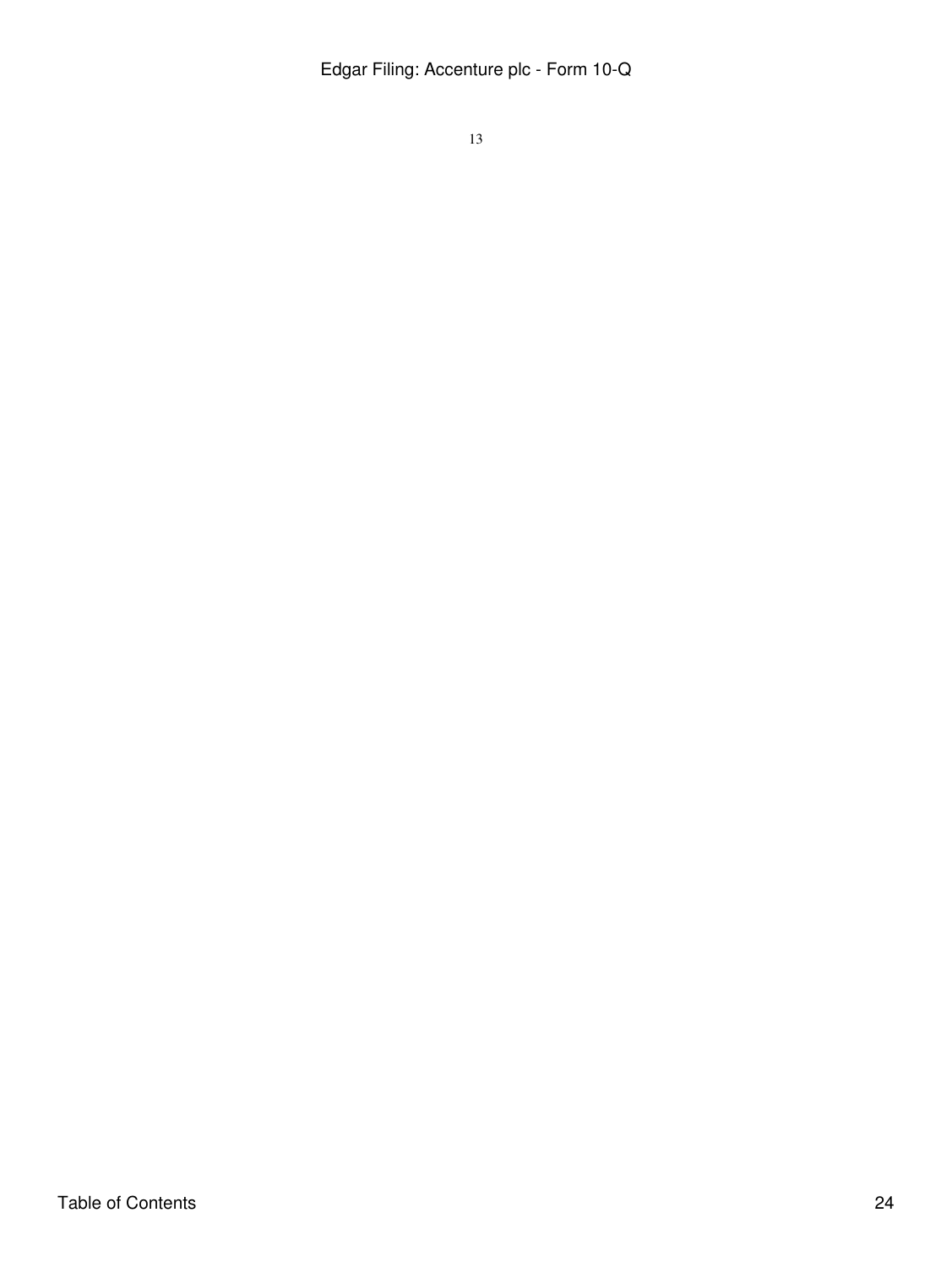### **ACCENTURE PLC**

# **NOTES TO CONSOLIDATED FINANCIAL STATEMENTS (Continued)**

#### **(In thousands of U.S. dollars, except share and per share amounts or as otherwise disclosed)**

**(Unaudited)**

#### **Legal Contingencies**

As of February 28, 2011, the Company or its present personnel had been named as a defendant in various litigation matters. The Company and/or its personnel also from time to time are involved in investigations by various regulatory or legal authorities concerning matters arising in the course of its business around the world. Based on the present status of these matters, management believes these matters will not ultimately have a material effect on the Company s results of operations or financial condition.

#### **9. SEGMENT REPORTING**

The Company s reportable operating segments are the five operating groups, which are Communications & High Tech, Financial Services, Health & Public Service, Products and Resources. Information regarding the Companys reportable operating segments is as follows:

|                            |                               | Three Months Ended February 28,<br>2010<br>2011 |                               |                         |  |  |
|----------------------------|-------------------------------|-------------------------------------------------|-------------------------------|-------------------------|--|--|
|                            | <b>Net</b><br><b>Revenues</b> | <b>Operating</b><br>Income                      | <b>Net</b><br><b>Revenues</b> | Operating<br>Income     |  |  |
| Communications & High Tech | \$1,274,449                   | 150,445<br>S.                                   | \$1,110,147                   | 141,633<br>$\mathbb{S}$ |  |  |
| <b>Financial Services</b>  | 1,265,620                     | 204.214                                         | 1,076,879                     | 185,015                 |  |  |
| Health & Public Service    | 964,612                       | 89,569                                          | 851,563                       | 36,799                  |  |  |
| Products                   | 1,373,646                     | 125,785                                         | 1,205,575                     | 141,209                 |  |  |
| Resources                  | 1,171,016                     | 201.564                                         | 929,309                       | 146,317                 |  |  |
| Other                      | 4.278                         |                                                 | 2.965                         |                         |  |  |
| Total                      | \$6,053,621                   | 771,577<br>S.                                   | \$5,176,438                   | 650,973<br>\$.          |  |  |

|                            | <b>Six Months Ended February 28,</b> |                  |                 |                  |  |  |
|----------------------------|--------------------------------------|------------------|-----------------|------------------|--|--|
|                            | 2011                                 |                  | 2010            |                  |  |  |
|                            | <b>Net</b>                           | <b>Operating</b> | <b>Net</b>      | <b>Operating</b> |  |  |
|                            | <b>Revenues</b>                      | Income           | <b>Revenues</b> | Income           |  |  |
| Communications & High Tech | \$ 2,558,925                         | 343,686<br>\$.   | \$2,269,460     | 286,013<br>S.    |  |  |
| <b>Financial Services</b>  | 2,566,738                            | 448,795          | 2,180,916       | 379,882          |  |  |
| Health & Public Service    | 1,896,212                            | 147,352          | 1,798,075       | 171,761          |  |  |
| Products                   | 2,769,687                            | 283,046          | 2,409,635       | 257,243          |  |  |
| Resources                  | 2,299,333                            | 375,633          | 1,893,472       | 302,482          |  |  |
| Other                      | 8,376                                |                  | 7,412           |                  |  |  |
| Total                      | \$12,099,271                         | \$1,598,512      | \$10,558,970    | \$1,397,381      |  |  |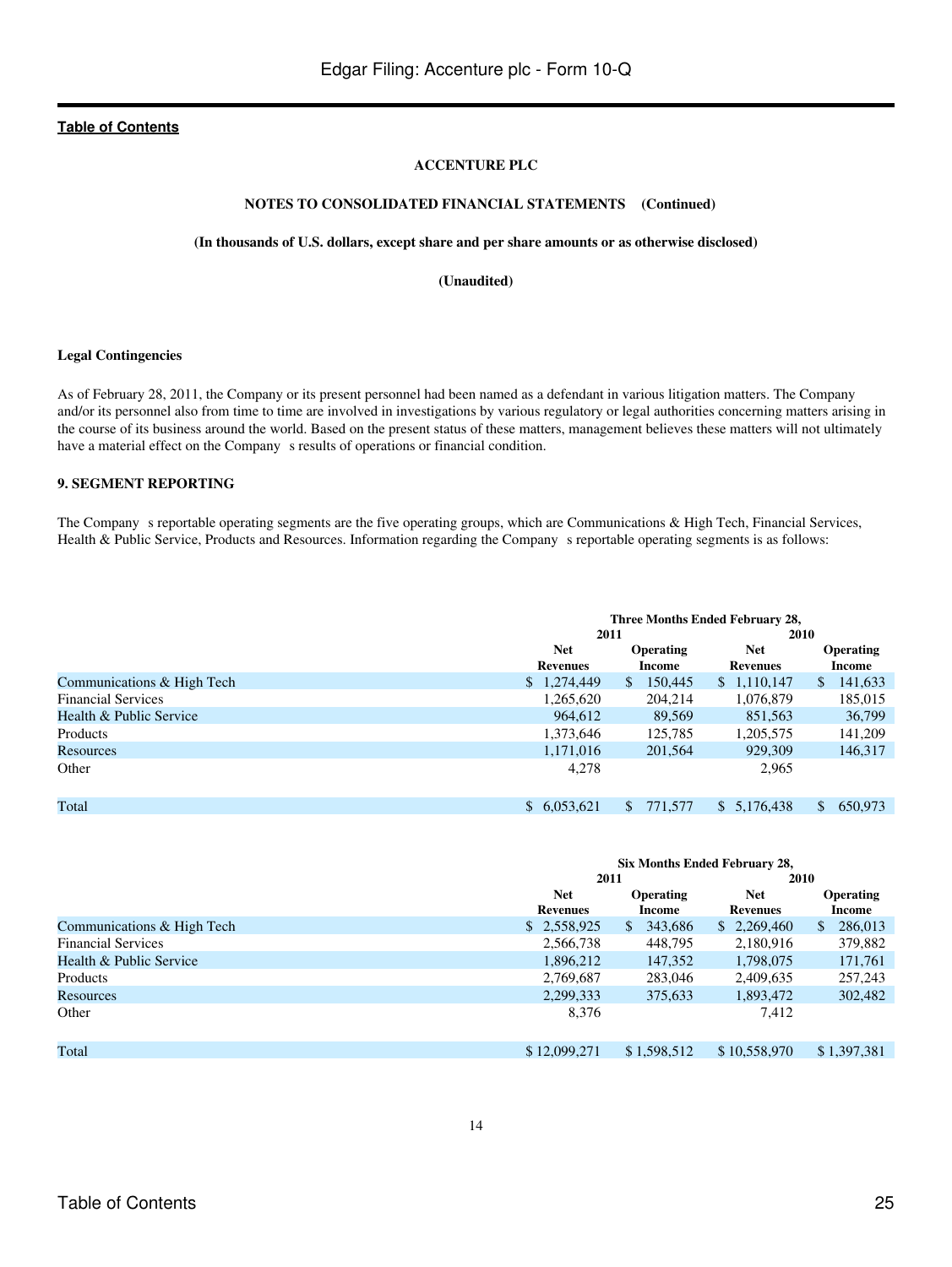#### <span id="page-25-0"></span>**ITEM 2. MANAGEMENT S DISCUSSION AND ANALYSIS OF FINANCIAL CONDITION AND RESULTS OF OPERATIONS**

*The following discussion and analysis should be read in conjunction with our Consolidated Financial Statements and related Notes included elsewhere in this Quarterly Report on Form 10-Q and in our Annual Report on Form 10-K for the year ended August 31, 2010, and with the* information under the heading Management s Discussion and Analysis of Financial Condition and Results of Operations in our Annual Report *on Form 10-K for the year ended August 31, 2010.*

*We use the terms Accenture, we, the Company, our and us in this report to refer to Accenture plc and its subsidiaries. All references to years, unless otherwise noted, refer to our fiscal year, which ends on August 31. For example, a reference to fiscal 2010 means the 12-month period that ended on August 31, 2010. All references to quarters, unless otherwise noted, refer to the quarters of our fiscal year.*

*We use the term in local currency so that certain financial results may be viewed without the impact of foreign currency exchange rate fluctuations, thereby facilitating period-to-period comparisons of business performance. Financial results in local currency are calculated by restating current period activity into U.S. dollars using the comparable prior year period s foreign currency exchange rates. This approach is used for all results where the functional currency is not the U.S. dollar.*

#### **Disclosure Regarding Forward-Looking Statements**

This Quarterly Report on Form 10-Q contains forward-looking statements within the meaning of Section 27A of the Securities Act of 1933 and Section 21E of the Securities Exchange Act of 1934 (the Exchange Act) relating to our operations, results of operations and other matters that are based on our current expectations, estimates, assumptions and projections. Words such as may, will, should, likely, anticipates, expects, intends, plans, projects, believes, estimates and similar expressions are used to identify these forward-looking statements. These statements are not guarantees of future performance and involve risks, uncertainties and assumptions that are difficult to predict. Forward-looking statements are based upon assumptions as to future events that may not prove to be accurate. Actual outcomes and results may differ materially from what is expressed or forecast in these forward-looking statements. Risks, uncertainties and other factors that might cause such differences, some of which could be material, include, but are not limited to:

Our results of operations could be adversely affected by negative or uncertain economic or geopolitical conditions and the effects of these conditions on our clients businesses and levels of business activity.

Our results of operations and ability to grow could be materially negatively affected if we cannot adapt and expand our services and solutions in response to changes in technology and client demand.

The consulting and outsourcing markets are highly competitive, and we might not be able to compete effectively.

Our work with government clients exposes us to additional risks inherent in the government contracting environment, including risks related to the U.S. federal budget.

Our business could be adversely affected if our clients are not satisfied with our services.

Our results of operations could be materially adversely affected if our clients terminate their contracts with us.

Outsourcing services are a significant part of our business and subject us to additional operational and financial risk.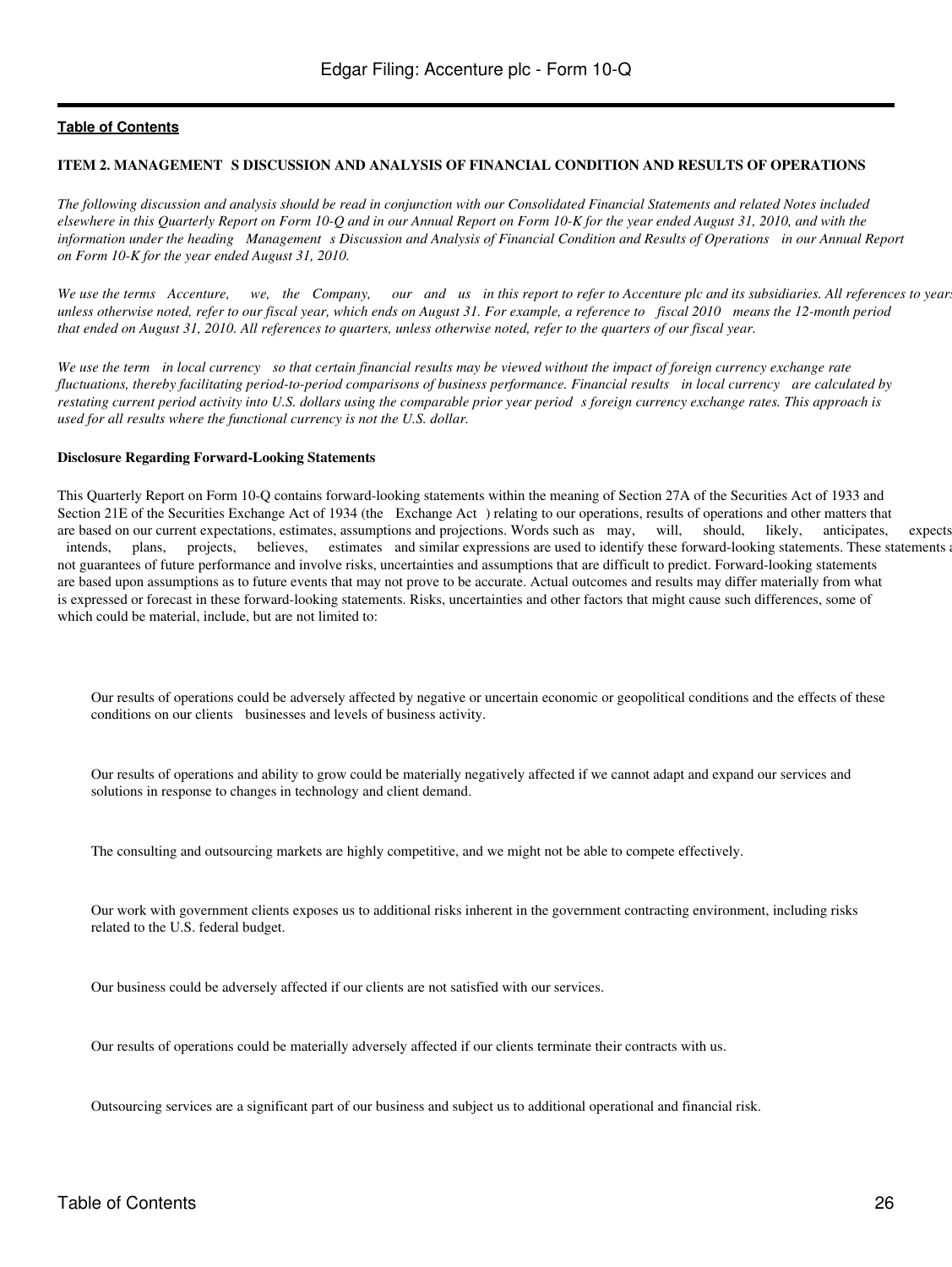Our results of operations could materially suffer if we are not able to obtain favorable pricing.

If we are unable to keep our supply of skills and resources in balance with client demand around the world, our business, the utilization rate of our professionals and our results of operations may be materially adversely affected.

Our business could be materially adversely affected if we incur legal liability in connection with providing our services and solutions.

If our pricing estimates do not accurately anticipate the cost and complexity of performing our work, then our contracts could be unprofitable.

Many of our contracts include performance payments that link some of our fees to the attainment of performance or business targets. This could increase the variability of our revenues and margins.

Our ability to attract and retain business may depend on our reputation in the marketplace.

Our alliance relationships may not be successful or may change, which could adversely affect our results of operations.

Our Global Delivery Network is increasingly concentrated in India and the Philippines, which may expose us to operational risks.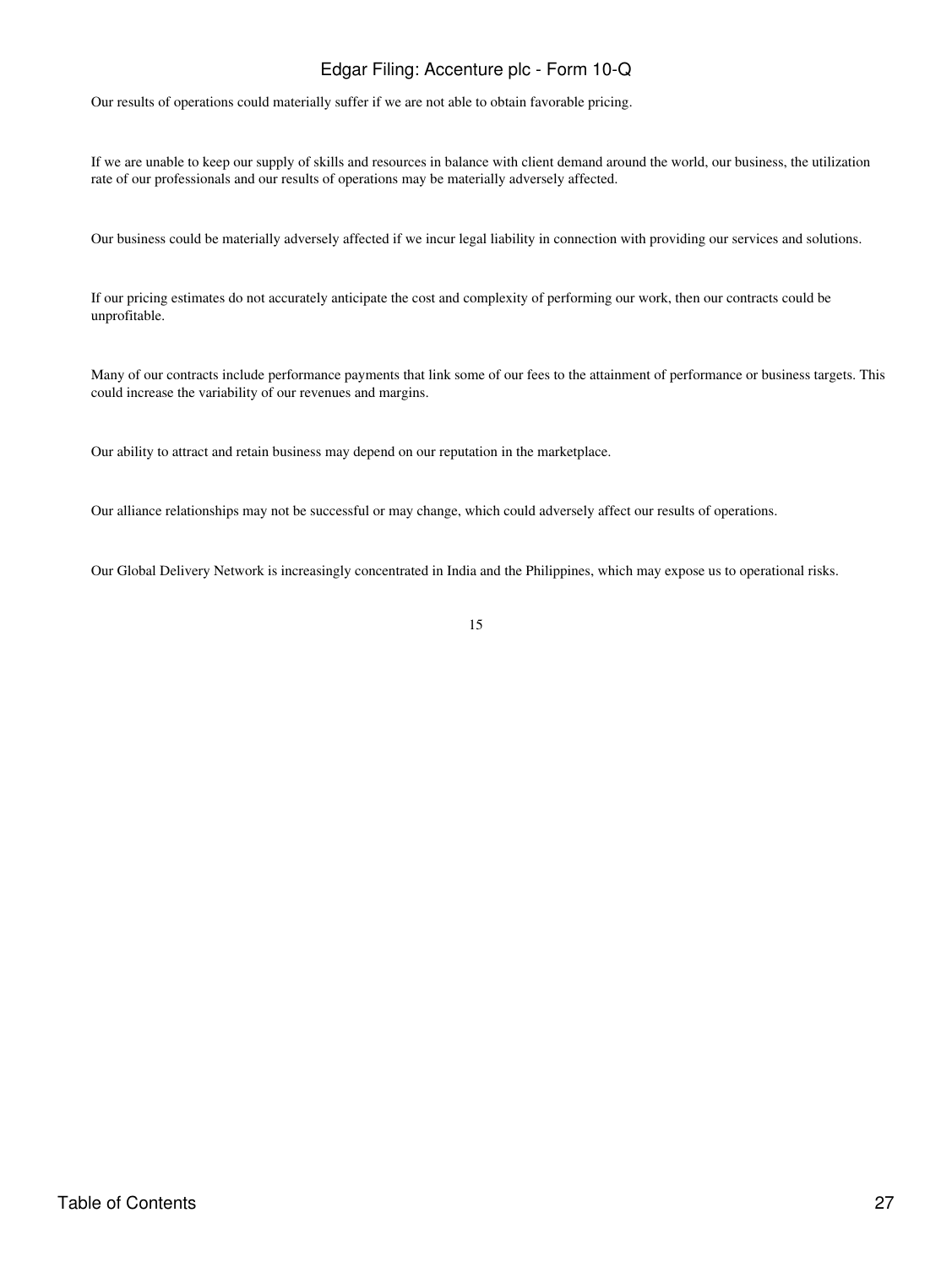As a result of our geographically diverse operations and our growth strategy to continue geographic expansion, we are more susceptible to certain risks.

Revenues, revenue growth and earnings in U.S. dollars may be lower if the U.S. dollar strengthens against other currencies, particularly the Euro and British pound.

We could have liability or our reputation could be damaged if we fail to protect client data and Accenture data or information systems as obligated by law or contract or if our information systems are breached.

We could be subject to liabilities or damage our relationships with clients if our subcontractors or the third parties with whom we partner cannot meet their commitments on time or at all.

Our services or solutions could infringe upon the intellectual property rights of others or we might lose our ability to utilize the intellectual property of others.

We have only a limited ability to protect our intellectual property rights, which are important to our success.

Changes in our level of taxes, and audits, investigations and tax proceedings, could have a material adverse effect on our results of operations and financial condition.

Our profitability could suffer if our cost-management strategies are unsuccessful.

If we are unable to collect our receivables or unbilled services, our results of operations, financial condition and cash flows could be adversely affected.

We may be subject to criticism, negative publicity and legislative or regulatory action related to our incorporation in Ireland.

If we are unable to manage the organizational challenges associated with our size, we might be unable to achieve our business objectives.

We may not be successful at identifying, acquiring or integrating other businesses.

Consolidation in the industries that we serve could adversely affect our business.

Our share price and results of operations could fluctuate and be difficult to predict.

Our share price could be adversely affected if we are unable to maintain effective internal controls.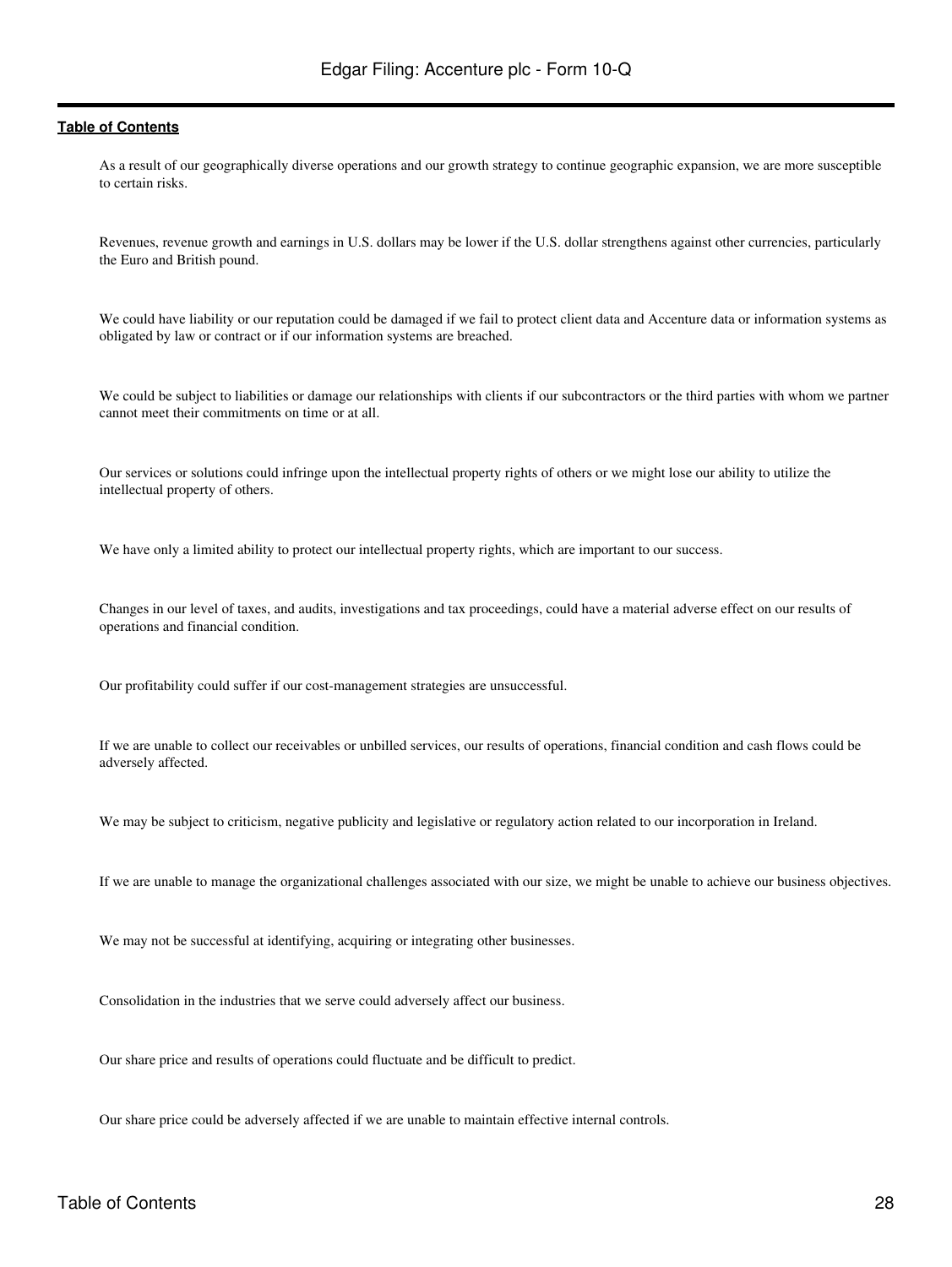We are incorporated in Ireland and a significant portion of our assets are located outside the United States. As a result, it might not be possible for shareholders to enforce civil liability provisions of the federal or state securities laws of the United States.

Irish law differs from the laws in effect in the United States and might afford less protection to shareholders.

We might be unable to access additional capital on favorable terms or at all. If we raise equity capital, it may dilute our shareholders ownership interest in us.

For a more detailed discussion of these factors, see the information under the heading Risk Factors in our Annual Report on Form 10-K for the year ended August 31, 2010. We undertake no obligation to update or revise any forward-looking statements.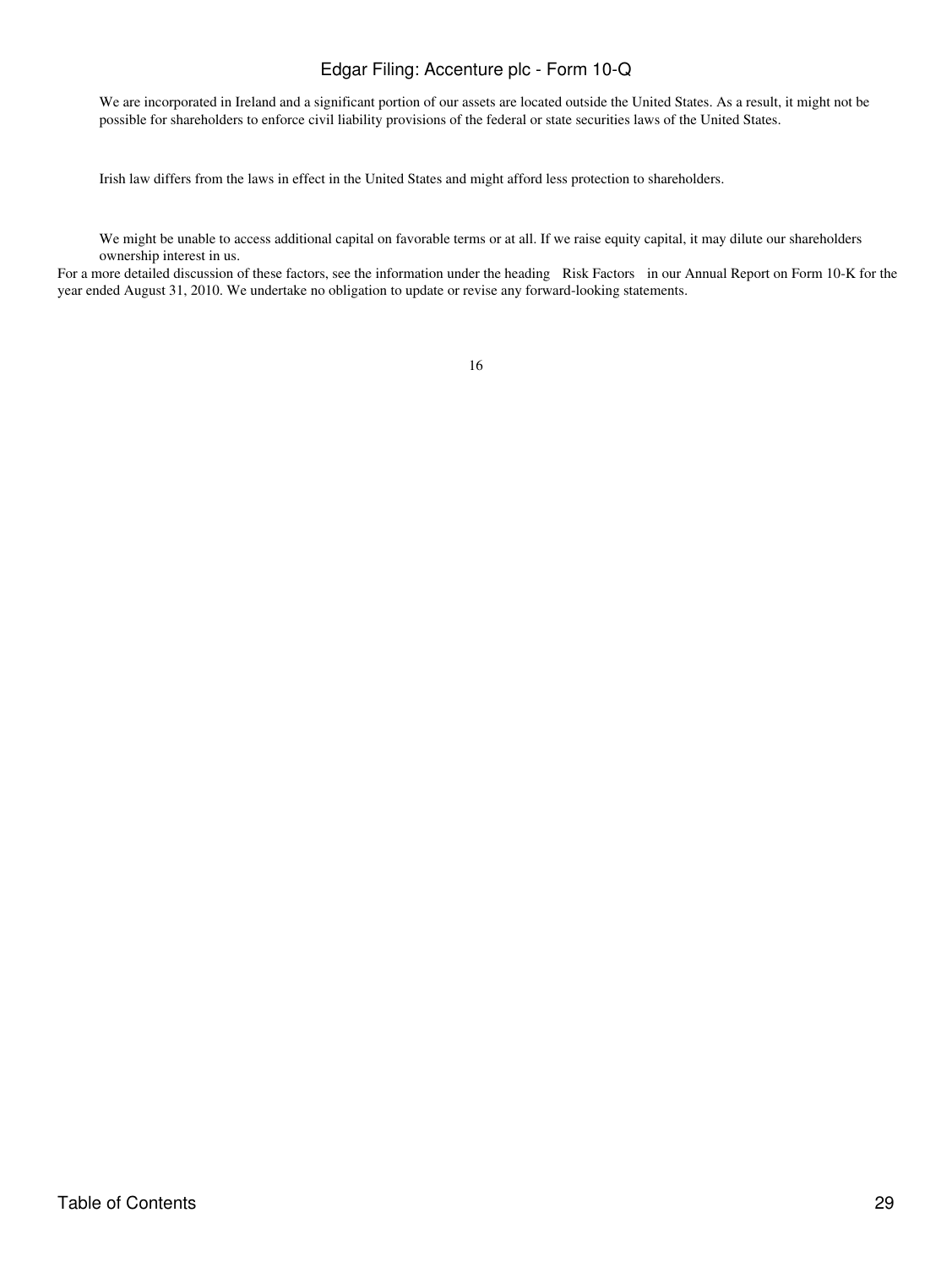#### **Overview**

Our results of operations are affected by economic conditions, including macroeconomic conditions, credit market conditions and levels of business confidence. Revenues are driven by the ability of our executives to secure new contracts and to deliver solutions and services that add value relevant to our clients current needs and challenges. The level of revenues we achieve is based on our ability to deliver market-leading service offerings and to deploy skilled teams of professionals quickly and on a global basis.

Revenues before reimbursements (net revenues) for the second quarter of fiscal 2011 were \$6.05 billion, compared with \$5.18 billion for the second quarter of fiscal 2010, an increase of 17% in U.S. dollars and 18% in local currency. Net revenues for the six months ended February 28, 2011 were \$12.10 billion, compared with \$10.56 billion for the six months ended February 28, 2010, an increase of 15% in U.S. dollars and 16% in local currency. This very strong growth in the first half of fiscal 2011 contrasts with a 10% local currency revenue decline in the first half of fiscal 2010, compared to the first half of fiscal 2009. The first half of fiscal 2010 reflected the most significant negative impact of the economic downturn. All of our operating groups experienced quarterly year-over-year revenue growth in local currency in the second quarter of fiscal 2011, with very strong growth in Resources and Financial Services. Overall market demand for our services has improved and, based on new contract bookings over the last several quarters, we expect growth to continue in most areas of our business, although moderating, particularly in outsourcing, from the very strong year-over-year growth we experienced in the second quarter of fiscal 2011. We also expect the level of growth will vary across segments and geographic regions and between consulting and outsourcing services. There is economic and geopolitical uncertainty in some markets around the world, as well as uncertainty due to recent events in Japan. Our ability to manage any potential impact to client demand patterns resulting from these uncertainties will be a driver of our performance.

In our consulting business, net revenues for the second quarter of fiscal 2011 were \$3.51 billion, compared with \$2.93 billion for the second quarter of fiscal 2010, an increase of 20% in both U.S. dollars and local currency. Consulting net revenues for the six months ended February 28, 2011 were \$7.08 billion, compared with \$6.05 billion for the six months ended February 28, 2010, an increase of 17% in U.S. dollars and 18% in local currency. All five operating groups experienced quarterly year-over-year consulting revenue growth in the second quarter, with very strong growth in Resources and Products. In our consulting business overall, clients continue to focus on initiatives designed to deliver cost savings and performance improvement, have also initiated projects to grow and transform their businesses and continue to use a phased approach to contracting work. We continue to provide a greater proportion of systems integration consulting through use of lower-cost resources in our Global Delivery Network. This trend has resulted in work volume growing faster than revenues, and we expect this to continue in the medium term. In addition, pricing continues to be affected by a competitive business environment.

In our outsourcing business, net revenues for the second quarter of fiscal 2011 were \$2.54 billion, compared with \$2.24 billion for the second quarter of fiscal 2010, an increase of 13% in U.S. dollars and 15% local currency. Outsourcing net revenues for the six months ended February 28, 2011 were \$5.02 billion, compared with \$4.51 billion for the six months ended February 28, 2010, an increase of 11% in U.S. dollars and 13% in local currency. All five operating groups experienced quarterly year-over-year outsourcing revenue growth in the second quarter, with significant growth in Financial Services and Communications and High Tech. We continue to experience higher volumes, scope and geographic expansions and new work at existing clients. In addition, clients continue to be focused on projects that will reduce IT and business costs, and we are launching more projects in these areas.

As we are a global company, our revenues are denominated in multiple currencies and may be significantly affected by currency exchange-rate fluctuations. If the U.S. dollar weakens against other currencies, resulting in favorable currency translation, our revenues and revenue growth in U.S. dollars may be higher. If the U.S. dollar strengthens against other currencies, resulting in unfavorable currency translation, our revenues and revenue growth in U.S. dollars may be lower. When compared to the first half of fiscal 2010, the U.S. dollar strengthened against many currencies in the first half of fiscal 2011. This resulted in unfavorable currency translation and U.S. dollar revenue results that were approximately 1% lower than our results in local currency for both the second quarter and first half of fiscal 2011. Assuming that exchange rates stay within recent ranges for the remainder of fiscal 2011, we estimate the foreign-exchange impact to our full fiscal 2011 revenue growth will be approximately 2% higher growth in U.S. dollars than our growth in local currency.

The primary categories of operating expenses include cost of services, sales and marketing and general and administrative costs. Cost of services is primarily driven by the cost of client-service personnel, which consists mainly of compensation, sub-contractor and other personnel costs, and non-payroll outsourcing costs. Cost of services as a percentage of revenues is driven by the prices we obtain for our solutions and services, the utilization of our client-service personnel and the level of non-payroll costs associated with new outsourcing contracts. Utilization primarily represents the percentage of our consulting professionals time spent on billable work. Utilization for the second quarter of fiscal 2011 was approximately 86% and within our target range. This level of utilization reflects continued strong demand for resources in our Global Delivery Network and in most countries. We continue to hire to meet current and projected future demand.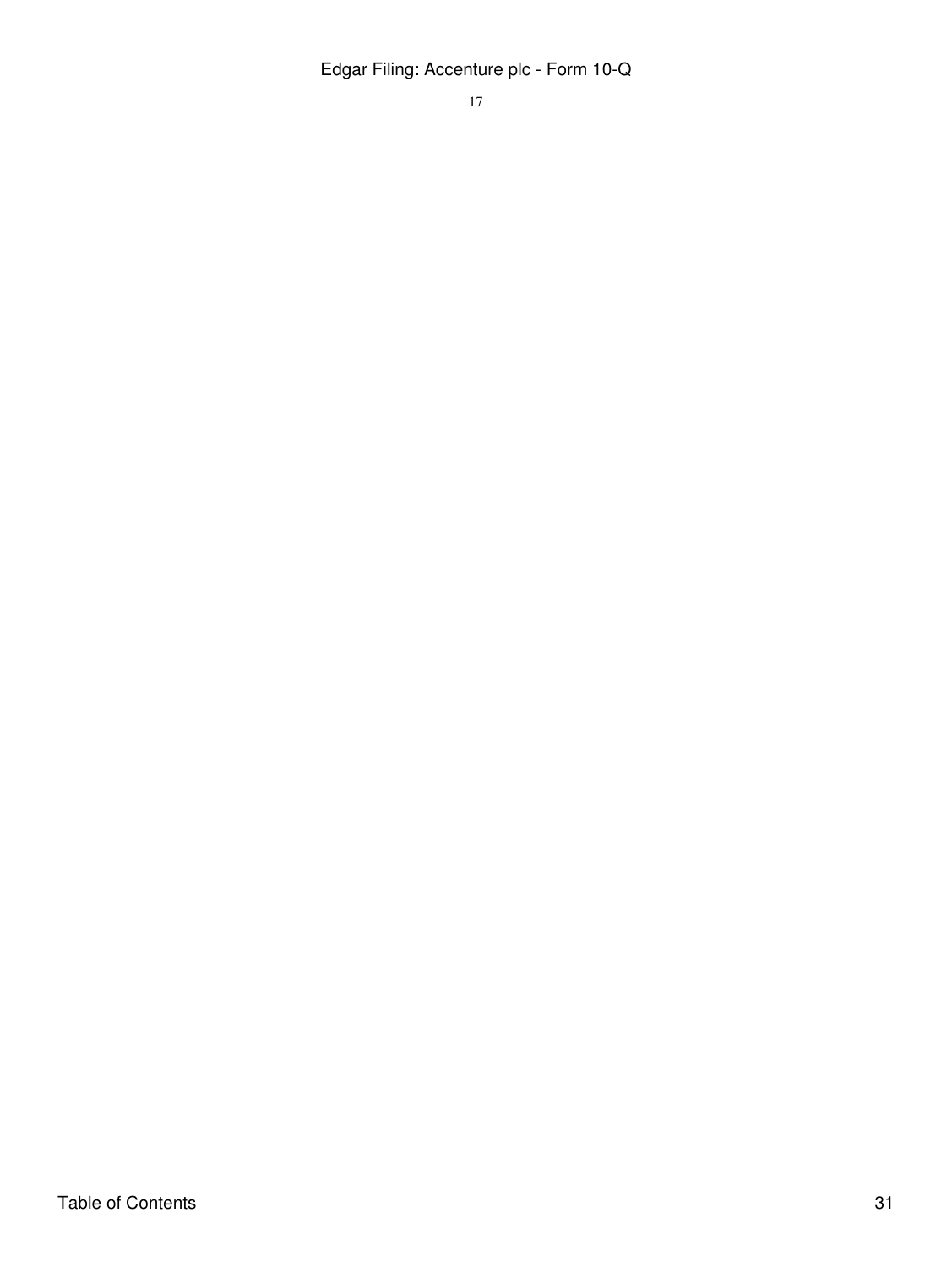We proactively plan and manage the size and composition of our workforce and take actions as needed to address changes in the anticipated demand for our services, given that payroll costs are the most significant portion of our operating expenses. Based on current and projected future demand, we have increased our headcount, the majority of which serve our clients, to approximately 215,000 as of February 28, 2011, compared with approximately 211,000 as of November 30, 2010 and 181,000 as of February 28, 2010. This 19% year-over-year increase in our headcount reflects an overall increase in demand for our services, including those delivered through our Global Delivery Network in lower-cost locations. Annualized attrition, excluding involuntary terminations, for the second quarter of fiscal 2011 was 14%, compared with 15% in both the first quarter of fiscal 2011 and the second quarter of fiscal 2010. We adjust levels of new hiring, evaluate voluntary attrition and use involuntary terminations as means to keep our supply of skills and resources in balance with client demand. In addition, we also adjust compensation in certain skill sets and geographies in order to attract and retain appropriate numbers of qualified employees, and we may need to continue to adjust compensation in the future. Compensation increases for fiscal 2011, which for the majority of our personnel were effective September 1, 2010, were higher than in the prior fiscal year. As in prior fiscal years, we strive to adjust pricing and/or the mix of resources to reduce the impact of compensation increases on our gross margin. Our ability to grow our revenues and increase our margins could be adversely affected if we are unable to hire sufficient employees with the skills and background where they are needed, manage attrition, recover increases in compensation and/or effectively assimilate and utilize new employees.

Gross margin (Net revenues less Cost of services before reimbursable expenses as a percentage of Net revenues) for the second quarter of fiscal 2011 was 31.7%, compared with 32.7% for the second quarter of fiscal 2010. Gross margin for the six months ended February 28, 2011 was 31.9%, compared with 32.9% for the six months ended February 28, 2010. Our contract profitability for the first half of fiscal 2011 was lower than the same period in fiscal 2010, particularly in consulting, as we continue our efforts to absorb higher annual compensation increases and subcontractor costs with improved pricing and a more efficient resource mix. Gross margin also includes the impact of higher recruiting and training costs from the addition of a larger number of new employees to meet demand.

Sales and marketing and general and administrative costs as a percentage of net revenues were 18.9% for the second quarter of fiscal 2011, compared with 20.0% for the second quarter of fiscal 2010. Sales and marketing and general and administrative costs as a percentage of net revenues were 18.7% for the six months ended February 28, 2011, compared with 19.6% for the six months ended February 28, 2010. Sales and marketing is driven primarily by compensation costs for business-development activities, investment in offerings, and marketing- and advertising-related activities. General and administrative costs primarily include costs for non-client-facing personnel, information systems and office space. We continuously monitor these costs and implement cost-management actions, as appropriate, to maintain or lower these costs as a percentage of revenues. These actions include performing a greater proportion of these activities in lower-cost locations. The decrease in general and administrative costs as percentage of net revenues was due to management of these costs at a growth rate lower than that of net revenues, as well as a reduction in the bad debt reserve in the first quarter of fiscal 2011. Our margins could be adversely affected if our cost-management actions are not sufficient to maintain sales and marketing and general and administrative costs at or below current levels as a percentage of net revenues.

Operating income for the second quarter of fiscal 2011 was \$772 million, compared with \$651 million for the second quarter of fiscal 2010. Operating income for the six months ended February 28, 2011 was \$1,599 million, compared with \$1,397 million for the six months ended February 28, 2010. Operating margin (Operating income as a percentage of Net revenues) for the second quarter of fiscal 2011 was 12.7%, compared with 12.6% for the second quarter of fiscal 2010. Operating margin for the six months ended February 28, 2011 was 13.2%, flat with the six months ended February 28, 2010.

Our Operating income and Earnings per share are also affected by currency exchange-rate fluctuations on revenues and costs. Most of our costs are incurred in the same currency as the related net revenues. Where practical, we also seek to manage foreign currency exposure for costs not incurred in the same currency as the related net revenues by using currency protection provisions in our customer contracts and through our hedging programs. We estimate that the aggregate percentage impact of foreign exchange rates on our operating expenses is similar to that disclosed for net revenues.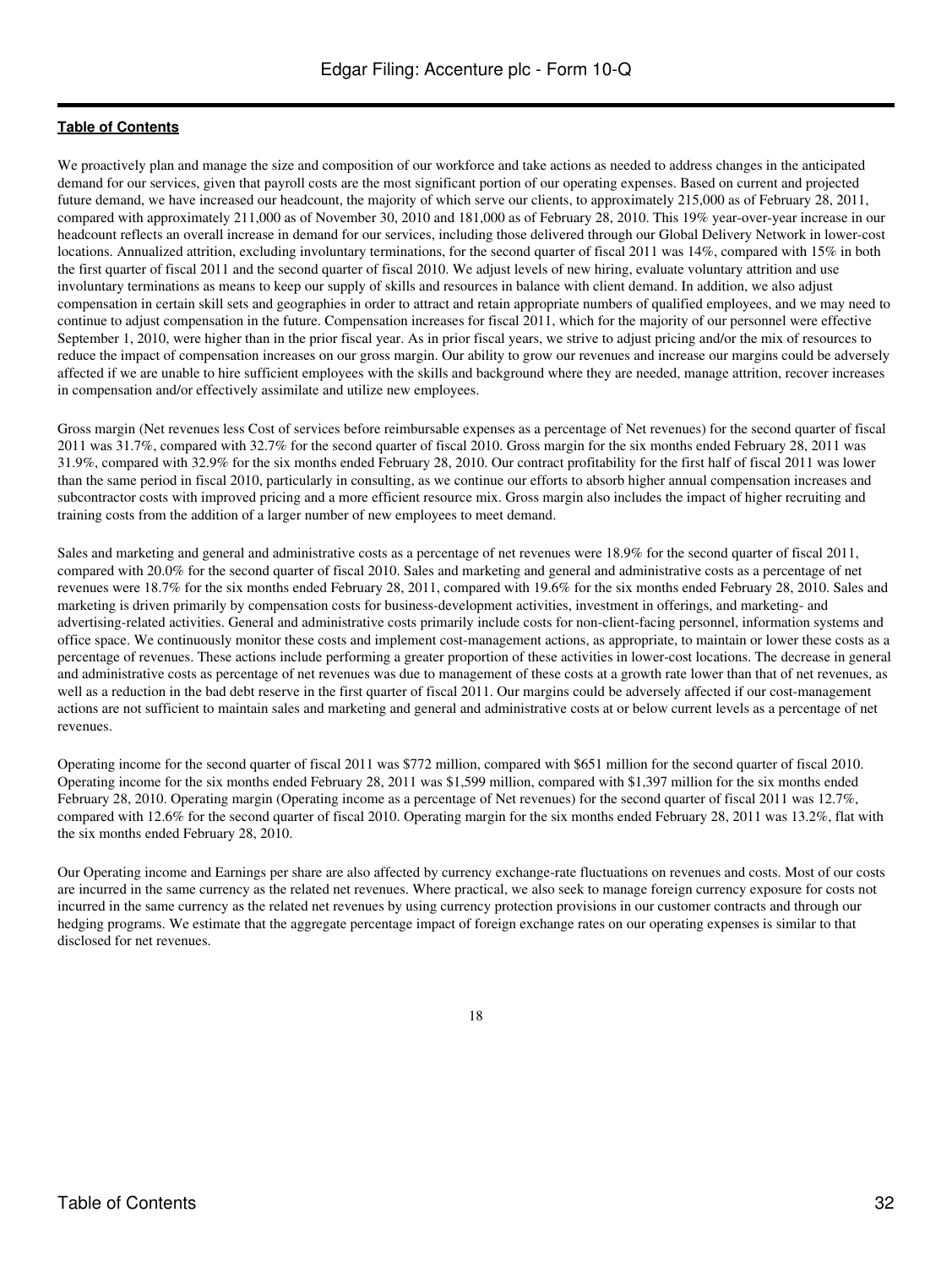#### **Bookings and Backlog**

New contract bookings for the second quarter of fiscal 2011 were \$6.98 billion, with consulting bookings of \$3.80 billion and outsourcing bookings of \$3.18 billion. New contract bookings for the six months ended February 28, 2011 were \$13.29 billion, with consulting bookings of \$7.53 billion and outsourcing bookings of \$5.77 billion.

We provide information regarding our new contract bookings because we believe doing so provides useful trend information regarding changes in the volume of our new business over time. However, new bookings can vary significantly quarter to quarter depending in part on the timing of the signing of a small number of large outsourcing contracts. Clients continue to seek flexibility by using a phased approach to contracting consulting work, which is resulting in smaller initial total contract values than in the past. Information regarding our new bookings is not comparable to, nor should it be substituted for, an analysis of our revenues over time. There are no third-party standards or requirements governing the calculation of bookings. New contract bookings involve estimates and judgments regarding new contracts as well as renewals, extensions and changes to existing contracts. We do not update our new bookings for material subsequent terminations or reductions related to bookings originally recorded in prior fiscal years. New contract bookings are recorded using then-existing foreign currency exchange rates and are not subsequently adjusted for foreign currency exchange rate fluctuations.

The majority of our contracts are terminable by the client on short notice and some without notice. Accordingly, we do not believe it is appropriate to characterize bookings attributable to these contracts as backlog. Normally, if a client terminates a project, the client remains obligated to pay for commitments we have made to third parties in connection with the project, services performed and reimbursable expenses incurred by us through the date of termination.

### **Revenues by Segment/Operating Group**

Our five reportable operating segments are our operating groups, which are Communications & High Tech, Financial Services, Health & Public Service, Products and Resources. Operating groups are managed on the basis of net revenues because our management believes net revenues are a better indicator of operating group performance than revenues. In addition to reporting net revenues by operating group, we also report net revenues by two types of work: consulting and outsourcing, which represent the services sold by our operating groups. Consulting net revenues, which include management and technology consulting and systems integration, reflect a finite, distinct project or set of projects with a defined outcome and typically a defined set of specific deliverables. Outsourcing net revenues typically reflect ongoing, repeatable services or capabilities provided to transition, run and/or manage operations of client systems or business functions.

From time to time, our operating groups work together to sell and implement certain contracts. The resulting revenues and costs from these contracts may be apportioned among the participating operating groups. Generally, operating expenses for each operating group have similar characteristics and are subject to the same factors, pressures and challenges. However, the economic environment and its effects on the industries served by our operating groups affect revenues and operating expenses within our operating groups to differing degrees. The mix between consulting and outsourcing is not uniform among our operating groups. Local currency fluctuations also tend to affect our operating groups differently, depending on the geographic concentrations and locations of their businesses.

While we provide discussion about our results of operations below, we cannot measure how much of our revenue growth in a particular period is attributable to changes in price or volume. Management does not track standard measures of unit or rate volume. Instead, our measures of volume and price are extremely complex, as each of our services contracts is unique, reflecting a customized mix of specific services that does not fit into standard comparability measurements. Pricing for our services is a function of the nature of each service to be provided, the skills required and outcome sought, as well as estimated cost, risk, contract terms and other factors.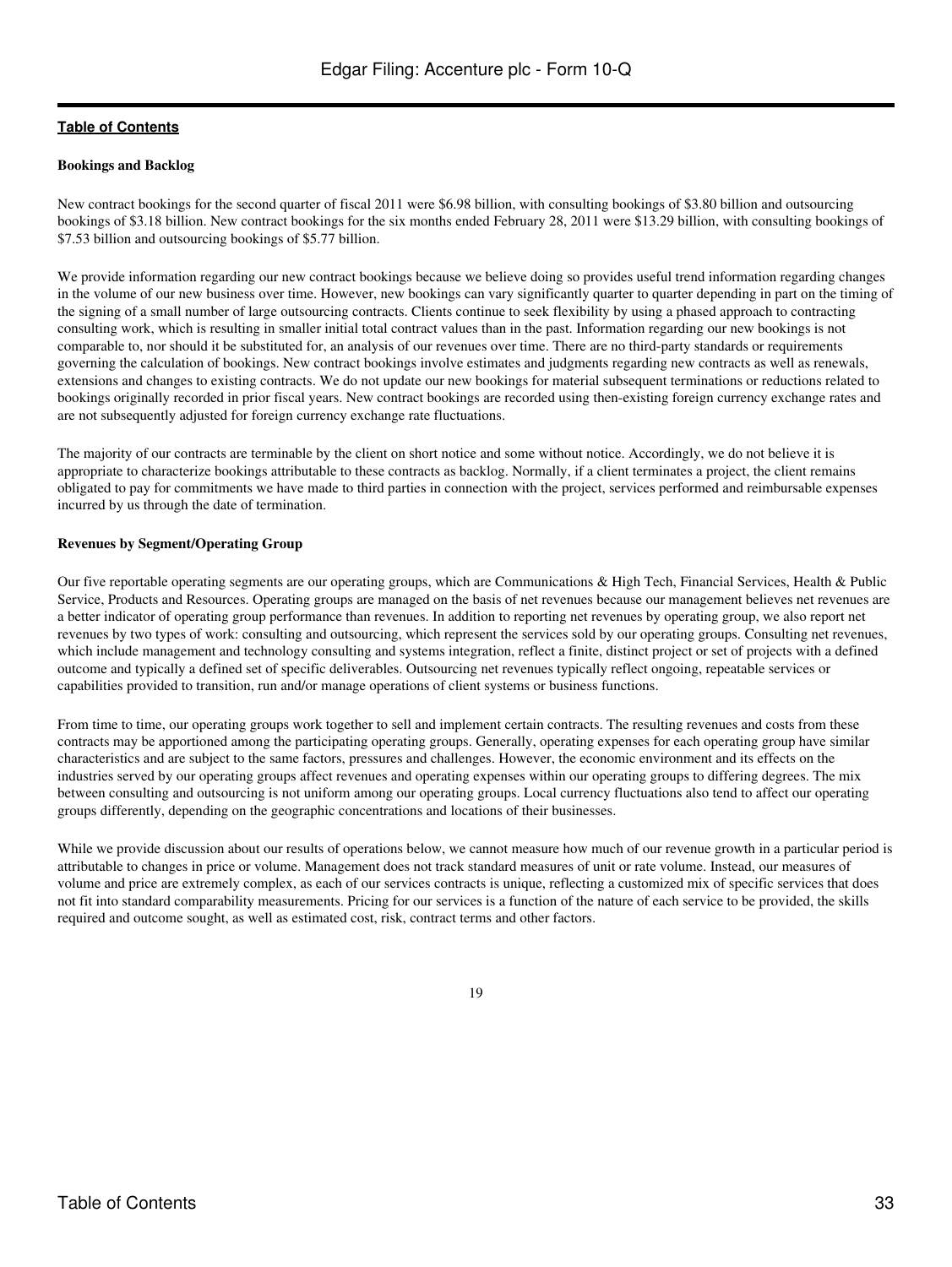#### **Results of Operations for the Three Months Ended February 28, 2011 Compared to the Three Months Ended February 28, 2010**

Net revenues (by operating group, geographic region and type of work) and reimbursements were as follows:

|                               |                |                                                              | Percent             | Percent                  | <b>Percent of Total Net Revenues</b><br>for the Three Months |      |
|-------------------------------|----------------|--------------------------------------------------------------|---------------------|--------------------------|--------------------------------------------------------------|------|
|                               |                | <b>Three Months Ended</b><br>February 28,<br><b>Increase</b> |                     | <b>Increase</b><br>Local | <b>Ended</b><br>February 28,                                 |      |
|                               | 2011           | 2010<br>(in millions of U.S. dollars)                        | <b>U.S. dollars</b> | <b>Currency</b>          | 2011                                                         | 2010 |
| <b>OPERATING GROUPS</b>       |                |                                                              |                     |                          |                                                              |      |
| Communications & High Tech    | \$1,274        | \$1,110                                                      | 15%                 | 16%                      | 21%                                                          | 21%  |
| <b>Financial Services</b>     | 1.266          | 1.077                                                        | 18                  | 20                       | 21                                                           | 21   |
| Health & Public Service       | 965            | 852                                                          | 13                  | 14                       | 16                                                           | 17   |
| Products                      | 1,374          | 1,206                                                        | 14                  | 15                       | 23                                                           | 23   |
| Resources                     | 1,171          | 929                                                          | 26                  | 25                       | 19                                                           | 18   |
| Other                         | $\overline{4}$ | 3                                                            | n/m                 | n/m                      |                                                              |      |
|                               |                |                                                              |                     |                          |                                                              |      |
| <b>TOTAL NET REVENUES (1)</b> | 6,054          | 5,176                                                        | 17%                 | 18%                      | 100%                                                         | 100% |
| Reimbursements                | 443            | 361                                                          | 22                  |                          |                                                              |      |
| <b>TOTAL REVENUES (1)</b>     | \$6,496        | \$5,538                                                      | 17%                 |                          |                                                              |      |
| <b>GEOGRAPHIC REGIONS</b>     |                |                                                              |                     |                          |                                                              |      |
| Americas                      | \$2,675        | \$2,203                                                      | 21%                 | 20%                      | 44%                                                          | 43%  |
| EMEA(2)                       | 2,592          | 2,386                                                        | 9                   | 14                       | 43                                                           | 46   |
| Asia Pacific                  | 787            | 587                                                          | 34                  | 25                       | 13                                                           | 11   |
| <b>TOTAL NET REVENUES</b>     | \$6,054        | \$5,176                                                      | 17%                 | 18%                      | 100%                                                         | 100% |
| <b>TYPE OF WORK</b>           |                |                                                              |                     |                          |                                                              |      |
| Consulting                    | \$ 3,509       | \$2,932                                                      | 20%                 | 20%                      | 58%                                                          | 57%  |
| Outsourcing                   | 2,544          | 2,244                                                        | 13                  | 15                       | 42                                                           | 43   |
| <b>TOTAL NET REVENUES (1)</b> | \$6,054        | \$5,176                                                      | 17%                 | 18%                      | 100%                                                         | 100% |

n/m = not meaningful

(1) May not total due to rounding.

(2) EMEA includes Europe, the Middle East and Africa. *Net Revenues*

#### *Operating Groups*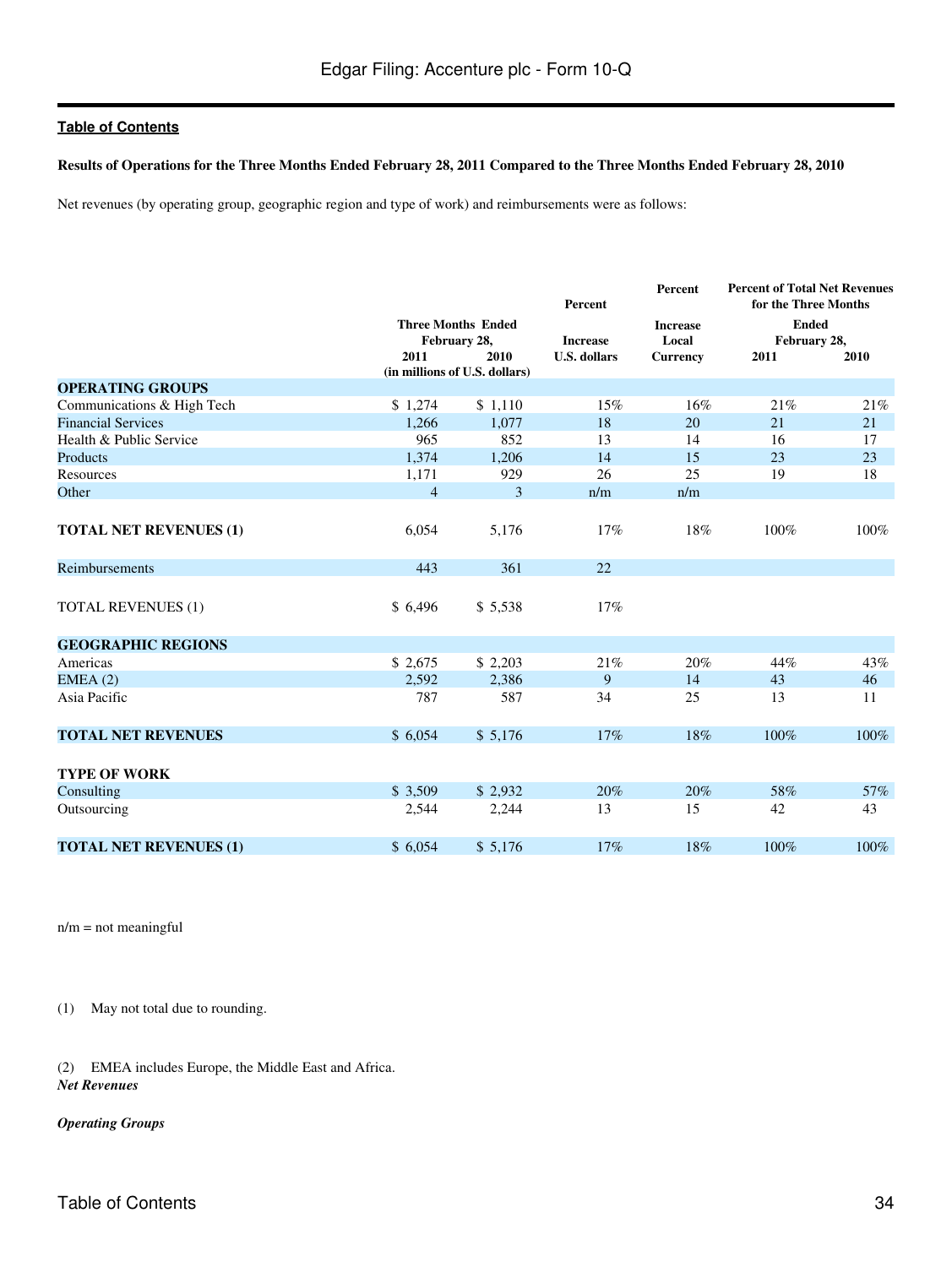The following net revenues by operating group commentary discusses local currency net revenue changes for the second quarter of fiscal 2011 compared to the second quarter of fiscal 2010.

Communications & High Tech net revenues increased 16% in local currency. Consulting revenues reflected strong growth, driven by growth across all industry groups in EMEA and Americas. Outsourcing revenues increased significantly, driven by growth across all geographic regions and industry groups, with the exception of Electronics & High Tech in EMEA.

Financial Services net revenues increased 20% in local currency. Consulting revenues increased significantly, driven by growth in Banking and Insurance in EMEA and all industry groups in Americas, partially offset by a decline in Banking in Asia Pacific. Outsourcing revenues increased significantly, driven by growth across all industry groups in EMEA and Americas.

Health & Public Service net revenues increased 14% in local currency. Consulting revenues reflected growth in Americas, with significant growth in Health, partially offset by a decline in Public Service in EMEA. The increase in consulting revenues was significantly impacted by a delivery inefficiency on a consulting contract in Public Service in Americas in the second quarter of fiscal 2010, which negatively affected revenues in that quarter. Outsourcing revenues increased due to growth in Americas, including significant growth in Health, and also reflected revenues recognized upon favorable resolution of billing holdbacks on certain contracts with United States government agencies. In addition, the uncertainty and challenges in the public sector, particularly in the United States, the United Kingdom and several other countries, continue to have a significant impact on demand in our public service business. This had a negative impact on our revenues and new contract bookings in our Public Service business during the first half of fiscal 2011, and we expect this trend to continue.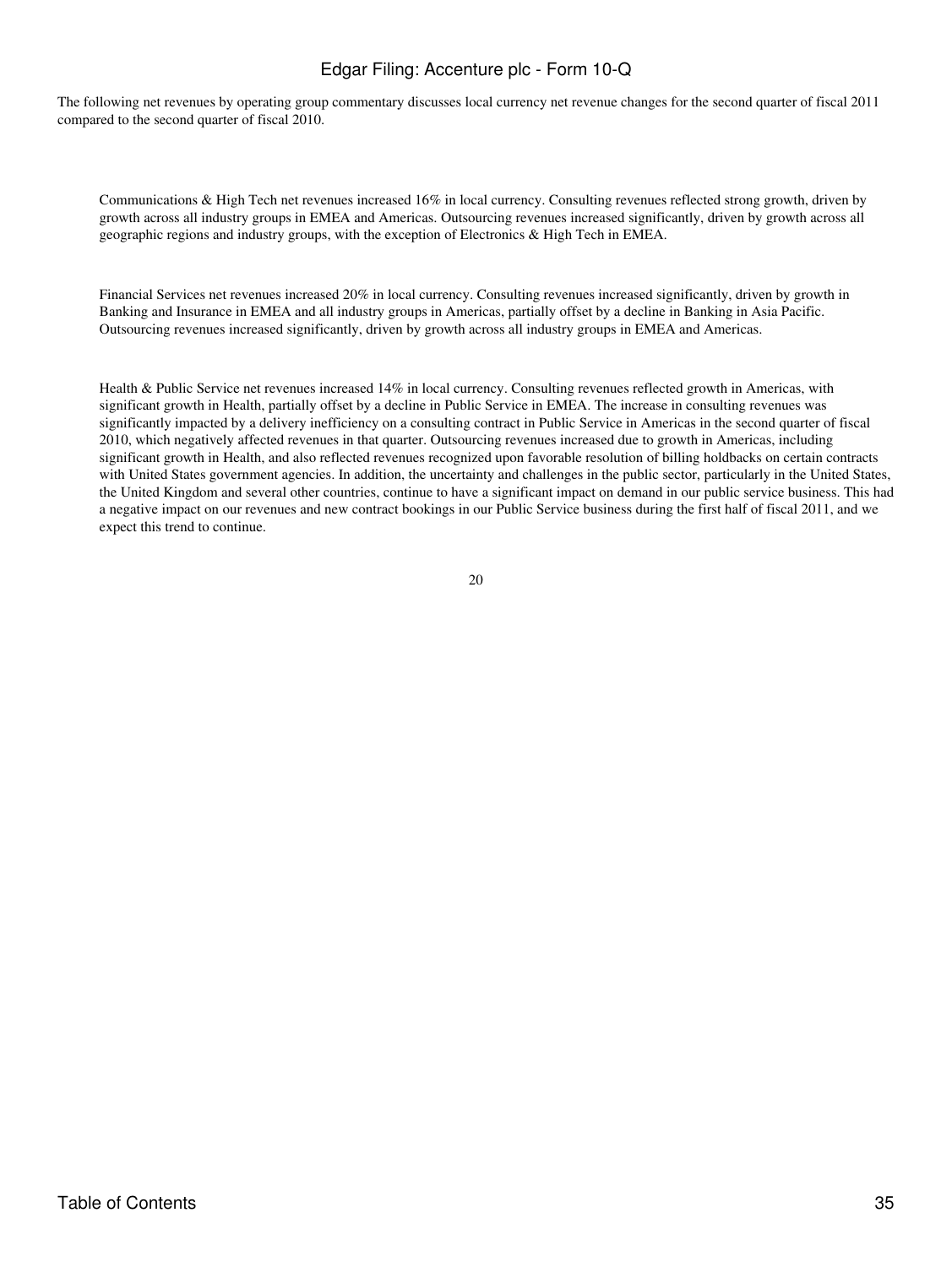Products net revenues increased 15% in local currency. Consulting revenues increased significantly, driven by growth across all geographic regions and most industry groups. Outsourcing revenues increased, driven by growth across all geographic regions and most industry groups, led by Retail in Americas.

Resources net revenues increased 25% in local currency. Consulting revenues reflected very significant growth, driven by growth across all geographic regions and industry groups, led by Natural Resources. Outsourcing revenues increased, led by growth in Natural Resources and Energy in Americas and Utilities in EMEA.

#### *Geographic Regions*

Americas net revenues increased 20% in local currency, led by the United States, Brazil and Canada.

EMEA net revenues increased 14% in local currency. We experienced growth in local currency in most countries in EMEA, led by the United Kingdom, France, Germany, Italy, Austria, South Africa, Switzerland and Norway.

Asia Pacific net revenues increased 25% in local currency, led by Japan, Singapore, Australia and China. *Operating Expenses*

Operating expenses for the second quarter of fiscal 2011 were \$5,725 million, an increase of \$838 million, or 17%, over the second quarter of fiscal 2010, and decreased as a percentage of revenues to 88.1% from 88.2% during this period. Operating expenses before reimbursable expenses for the second quarter of fiscal 2011 were \$5,282 million, an increase of \$757 million, or 17%, over the second quarter of fiscal 2010, and decreased as a percentage of net revenues to 87.3% from 87.4% during this period.

#### *Cost of Services*

Cost of services for the second quarter of fiscal 2011 was \$4,579 million, an increase of \$732 million, or 19%, over the second quarter of fiscal 2010, and increased as a percentage of revenues to 70.5% from 69.5% over this period. Cost of services before reimbursable expenses for the second quarter of fiscal 2011 was \$4,136 million, an increase of \$650 million, or 19%, over the second quarter of fiscal 2010, and increased as a percentage of net revenues to 68.3% from 67.3% over this period. Gross margin for the second quarter of fiscal 2011 decreased to 31.7% from 32.7% during this period. Our contract profitability for the second quarter of fiscal 2011 was lower than the same period in fiscal 2010, particularly in consulting, as we continue our efforts to absorb higher annual compensation increases and subcontractor costs with improved pricing and a more efficient resource mix. Gross margin also includes the impact of higher recruiting and training costs from the addition of a larger number of new employees to meet demand.

#### *Sales and Marketing*

Sales and marketing expense for the second quarter of fiscal 2011 was \$710 million, an increase of \$86 million, or 14%, over the second quarter of fiscal 2010, and decreased as a percentage of net revenues to 11.7% from 12.0% during this period.

#### *General and Administrative Costs*

General and administrative costs for the second quarter of fiscal 2011 were \$435 million, an increase of 22 million, or 5%, over the second quarter of fiscal 2010, and decreased as a percentage of net revenues to 7.2% from 8.0% during this period. The decrease as a percentage of net revenues was primarily due to management of these costs at a growth rate lower than that of net revenues.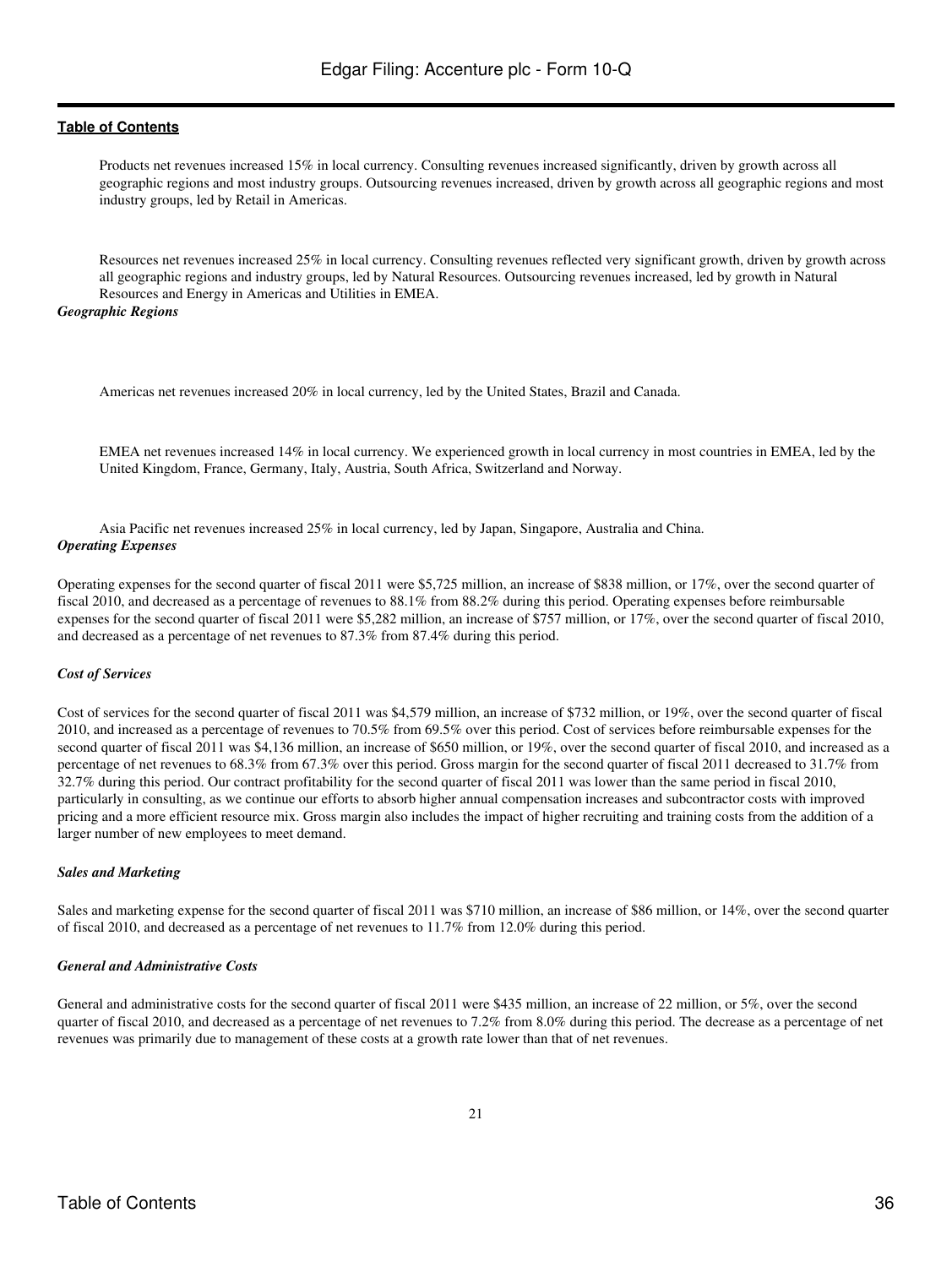#### *Operating Income and Operating Margin*

Operating income for the second quarter of fiscal 2011 was \$772 million, an increase of \$121 million, or 19%, over the second quarter of fiscal 2010, and increased as percentage of net revenues to 12.7% from 12.6% over this period. Operating income and operating margin for each of the operating groups were as follows:

|                            | Three Months Ended February 28, |                            |                               |                                   |              |                                     |
|----------------------------|---------------------------------|----------------------------|-------------------------------|-----------------------------------|--------------|-------------------------------------|
|                            |                                 | 2011                       |                               | <b>2010</b>                       |              |                                     |
|                            | <b>Operating</b><br>Income      | <b>Operating</b><br>Margin | <b>Operating</b><br>Income    | <b>Operating</b><br><b>Margin</b> |              | <b>Increase</b><br>$(Decrease)$ (1) |
|                            |                                 |                            | (in millions of U.S. dollars) |                                   |              |                                     |
| Communications & High Tech | \$150                           | $12\%$                     | \$142                         | $13\%$                            | $\mathbb{S}$ | 9                                   |
| <b>Financial Services</b>  | 204                             | 16                         | 185                           | 17                                |              | 19                                  |
| Health & Public Service    | 90                              | 9                          | 37                            | 4                                 |              | 53                                  |
| Products                   | 126                             | 9                          | 141                           | 12                                |              | (15)                                |
| Resources                  | 202                             | 17                         | 146                           | 16                                |              | 55                                  |
|                            |                                 |                            |                               |                                   |              |                                     |
| Total                      | \$772                           | $12.7\%$                   | \$651                         | 12.6%                             | S            | 121                                 |

### (1) May not total due to rounding.

We estimate that the aggregate percentage impact of foreign currency exchange rates on our Operating income during the second quarter of fiscal 2011 was similar to that disclosed for Net revenues. During the second quarter of fiscal 2011, each operating group benefitted from our management of General and administrative costs at a growth rate lower than that of our net revenues. In addition, each operating group experienced higher recruiting and training costs from the addition of a larger number of new employees to meet demand. The commentary below provides additional insight into operating group performance and operating margin for the second quarter of fiscal 2011, compared with the second quarter of fiscal 2010, exclusive of these impacts.

Communications & High Tech operating income increased, primarily due to revenue growth, partially offset by lower consulting contract profitability and higher selling costs as a percentage of net revenues.

Financial Services operating income increased, driven by revenue growth, partially offset by lower contract profitability.

Health & Public Service operating income increased, primarily due to revenue growth, including revenues recognized upon favorable resolution of billing holdbacks on certain contracts with United States government agencies, partially offset by lower consulting and outsourcing contract profitability. Fiscal 2010 operating income included the negative impact of inefficient delivery on a contract in Public Service in Americas.

Products operating income decreased. Revenue growth was more than offset by lower contract profitability, as we have not yet fully recovered higher cost increases through pricing for our services. Products operating results in both periods were also impacted by expected lower margins on certain contracts.

Resources operating income increased, driven by significant consulting revenue growth. *Interest Income*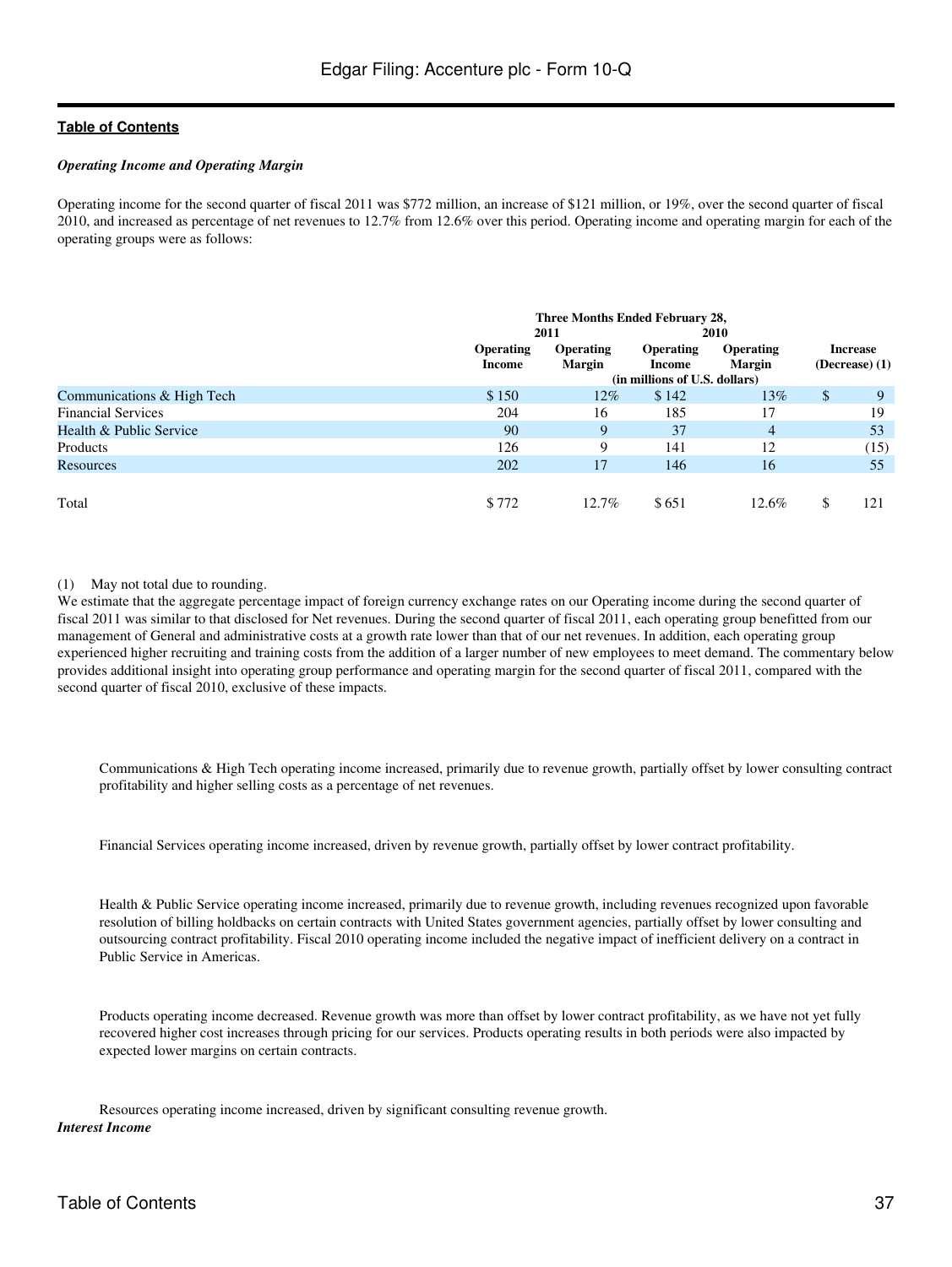Interest income for the second quarter of fiscal 2011 was \$10 million, an increase of \$3 million, or 41%, over the second quarter of fiscal 2010. The increase was primarily due to higher interest rates and cash balances.

# *Other Expense, net*

Other expense, net for the second quarter of fiscal 2011 was \$3 million, a decrease of \$11 million from the second quarter of fiscal 2010. The change was driven by lower net foreign currency exchange losses during the second quarter of fiscal 2011.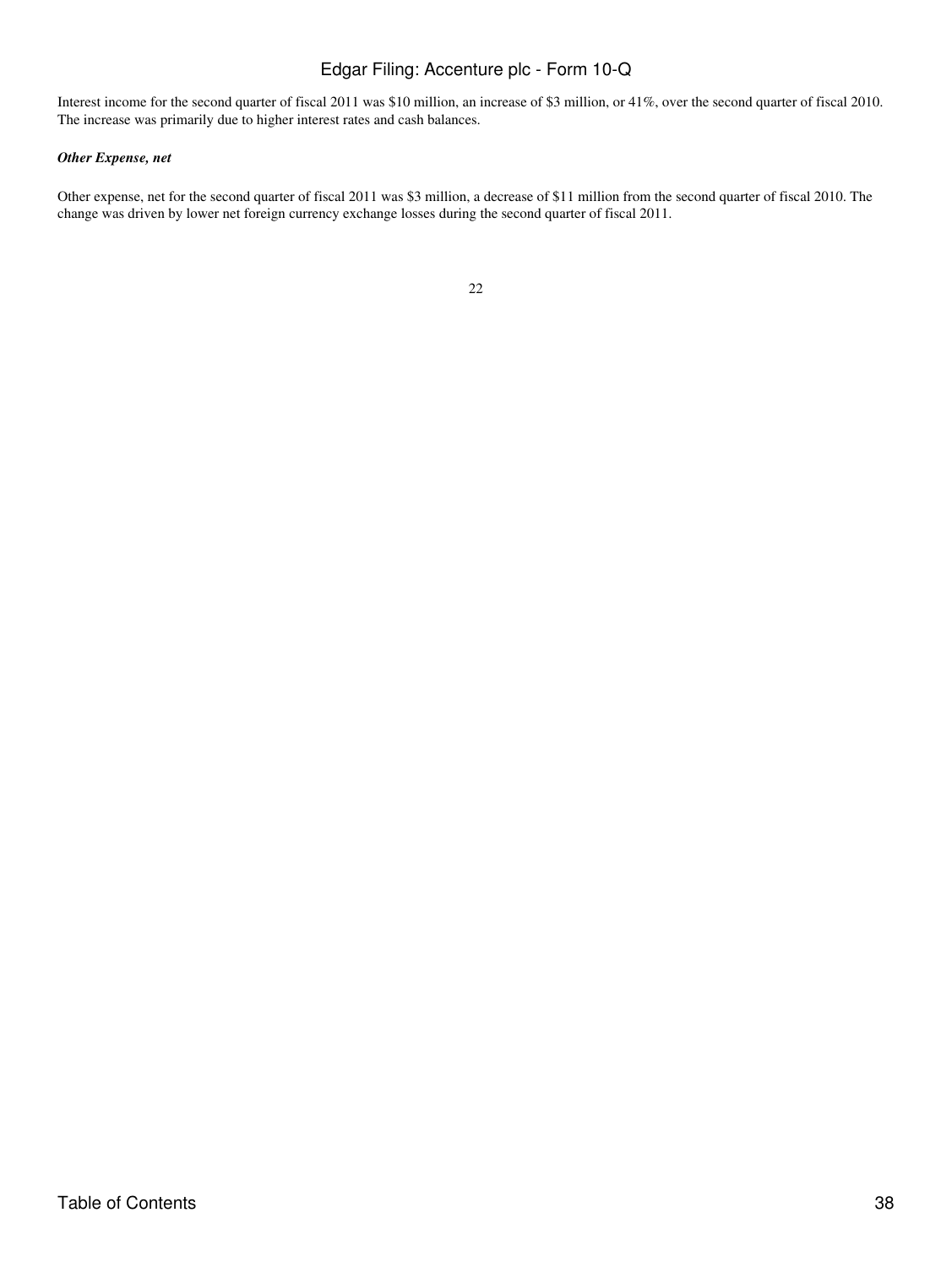#### *Provision for Income Taxes*

The effective tax rate for the second quarter of fiscal 2011 was 26.9%, compared with 27.8% for the second quarter of fiscal 2010. The effective tax rate is lower in the second quarter of fiscal 2011 due to a number of factors that impact our geographic mix of income.

Our provision for income taxes is based on many factors and subject to volatility year to year. We expect the fiscal 2011 annual effective tax rate to be in the range of 28% to 29%. The fiscal 2010 annual effective tax rate was 29.3%.

#### *Net Income Attributable to Noncontrolling Interests*

Net income attributable to noncontrolling interests for the second quarter of fiscal 2011 was \$63 million, an increase of \$1 million, or 1%, over the second quarter of fiscal 2010. The increase was due to higher Net income of \$104 million, offset by a reduction in the Accenture SCA Class I common shares and Accenture Canada Holdings Inc. exchangeable shares average noncontrolling ownership interest to 10% for the second quarter of fiscal 2011 from 13% for the second quarter of fiscal 2010.

#### *Earnings Per Share*

Diluted earnings per share were \$0.75 for the second quarter of fiscal 2011, compared with \$0.60 for the second quarter of fiscal 2010. The \$0.15 increase in our earnings per share was primarily due to increases of \$0.11 from higher revenues and operating results in local currency, \$0.03 from lower weighted average shares outstanding, \$0.01 from a lower effective tax rate and \$0.01 from higher non-operating income, compared with the second quarter of fiscal 2010. These increases were partially offset by a decrease of \$0.01 from unfavorable foreign currency exchange rates, compared with the second quarter of fiscal 2010. For information regarding our earnings per share calculations, see Note 2 (Earnings Per Share) to our Consolidated Financial Statements under Item 1, Financial Statements.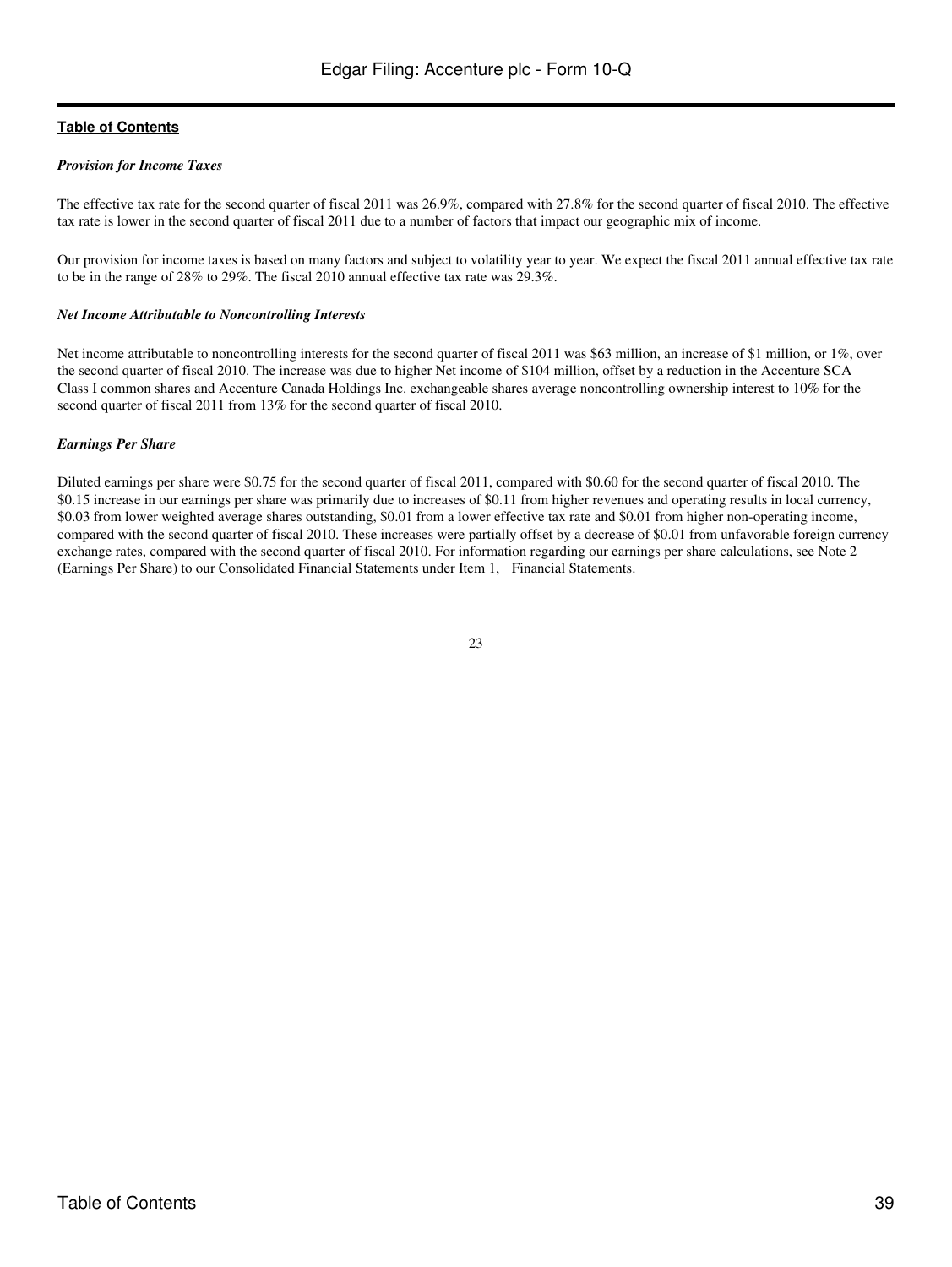#### **Results of Operations for the Six Months Ended February 28, 2011 Compared to the Six Months Ended February 28, 2010**

Net revenues (by operating group, geographic region and type of work) and reimbursements were as follows:

|                               |          |                                         |                     | Percent                  | Percent of Total Net Revenues for the   |      |  |
|-------------------------------|----------|-----------------------------------------|---------------------|--------------------------|-----------------------------------------|------|--|
|                               |          | <b>Six Months Ended</b><br>February 28, |                     | <b>Increase</b><br>Local | <b>Six Months Ended</b><br>February 28, |      |  |
|                               | 2011     | 2010<br>(in millions of U.S. dollars)   | <b>U.S. dollars</b> | <b>Currency</b>          | 2011                                    | 2010 |  |
| <b>OPERATING GROUPS</b>       |          |                                         |                     |                          |                                         |      |  |
| Communications & High Tech    | \$2,559  | \$2,269                                 | 13%                 | 14%                      | 21%                                     | 21%  |  |
| <b>Financial Services</b>     | 2,567    | 2,181                                   | 18                  | 20                       | 21                                      | 21   |  |
| Health & Public Service       | 1,896    | 1,798                                   | 5                   | 6                        | 16                                      | 17   |  |
| Products                      | 2,770    | 2,410                                   | 15                  | 16                       | 23                                      | 23   |  |
| Resources                     | 2,299    | 1,893                                   | 21                  | 21                       | 19                                      | 18   |  |
| Other                         | 8        | $\overline{7}$                          | n/m                 | n/m                      |                                         |      |  |
|                               |          |                                         |                     |                          |                                         |      |  |
| <b>TOTAL NET REVENUES (1)</b> | 12,099   | 10,559                                  | 15%                 | 16%                      | 100%                                    | 100% |  |
| Reimbursements                | 875      | 727                                     | 20                  |                          |                                         |      |  |
| <b>TOTAL REVENUES</b>         | \$12,974 | \$11,286                                | 15%                 |                          |                                         |      |  |
| <b>GEOGRAPHIC REGIONS</b>     |          |                                         |                     |                          |                                         |      |  |
| Americas                      | \$5,309  | \$4,432                                 | 20%                 | 19%                      | 44%                                     | 42%  |  |
| <b>EMEA</b>                   | 5.229    | 4.937                                   | 6                   | 12                       | 43                                      | 47   |  |
| Asia Pacific                  | 1,561    | 1,190                                   | 31                  | 22                       | 13                                      | 11   |  |
| <b>TOTAL NET REVENUES</b>     | \$12,099 | \$10,559                                | 15%                 | 16%                      | 100%                                    | 100% |  |
| <b>TYPE OF WORK</b>           |          |                                         |                     |                          |                                         |      |  |
| Consulting                    | \$7,077  | \$6.052                                 | 17%                 | 18%                      | 58%                                     | 57%  |  |
| Outsourcing                   | 5,022    | 4,507                                   | 11                  | 13                       | 42                                      | 43   |  |
| <b>TOTAL NET REVENUES</b>     | \$12,099 | \$10,559                                | 15%                 | 16%                      | 100%                                    | 100% |  |

 $n/m = not meaningful$ 

(1) May not total due to rounding. *Net Revenues*

The following net revenues by operating group commentary discusses local currency net revenue changes for the six months ended February 28, 2011 compared to the six months ended February 28, 2010.

*Operating Groups*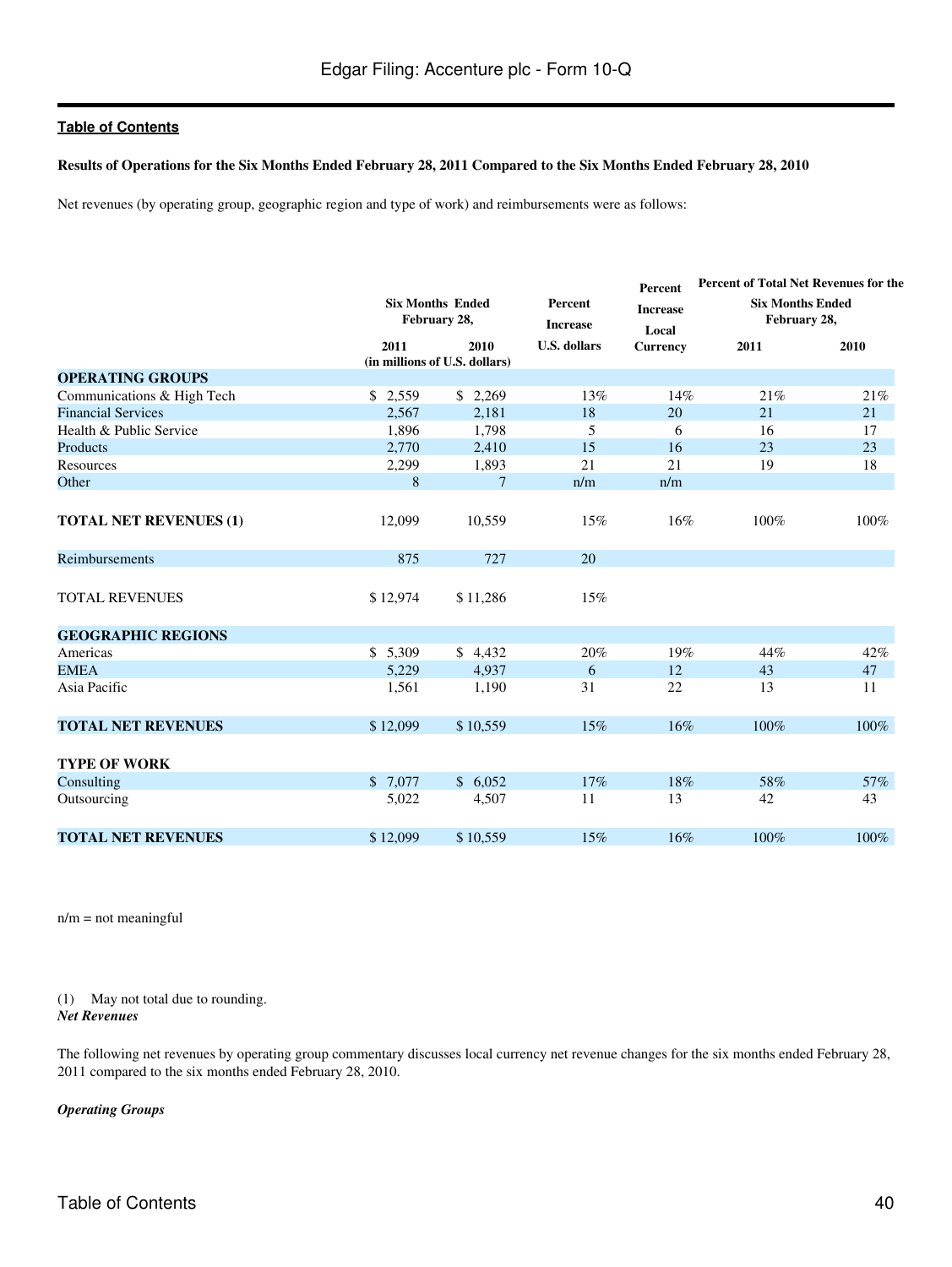Communications & High Tech net revenues increased 14% in local currency. Consulting revenues reflected strong growth, driven by growth across all industry groups and geographic regions, led by Americas. Outsourcing revenues reflected strong growth, driven by growth across all geographic regions and industry groups, with the exception of Electronics & High Tech in EMEA.

Financial Services net revenues increased 20% in local currency. Consulting revenues increased significantly, driven by growth in Banking in EMEA and all industry groups in Americas, partially offset by a decline in Banking in Asia Pacific. Outsourcing revenues increased significantly, driven by growth across all industry groups in EMEA and Americas.

Health & Public Service net revenues increased 6% in local currency. Consulting revenues reflected growth in Americas, with significant growth in Health, partially offset by a decline in Public Service in EMEA. The increase in consulting revenues was significantly impacted by a delivery inefficiency on a consulting contract in Public Service in Americas in the first half of fiscal 2010, which negatively affected revenues in that period. Outsourcing revenues increased due to growth in Americas and also reflected revenues recognized upon favorable resolution of billing holdbacks on certain contracts with United States government agencies. In addition, the uncertainty and challenges in the public sector, particularly in the United States, the United Kingdom and several other countries, continue to have a significant impact on demand in our public service business. This had a negative impact on our revenues and new contract bookings in our Public Service business during the first half of fiscal 2011, and we expect this trend to continue.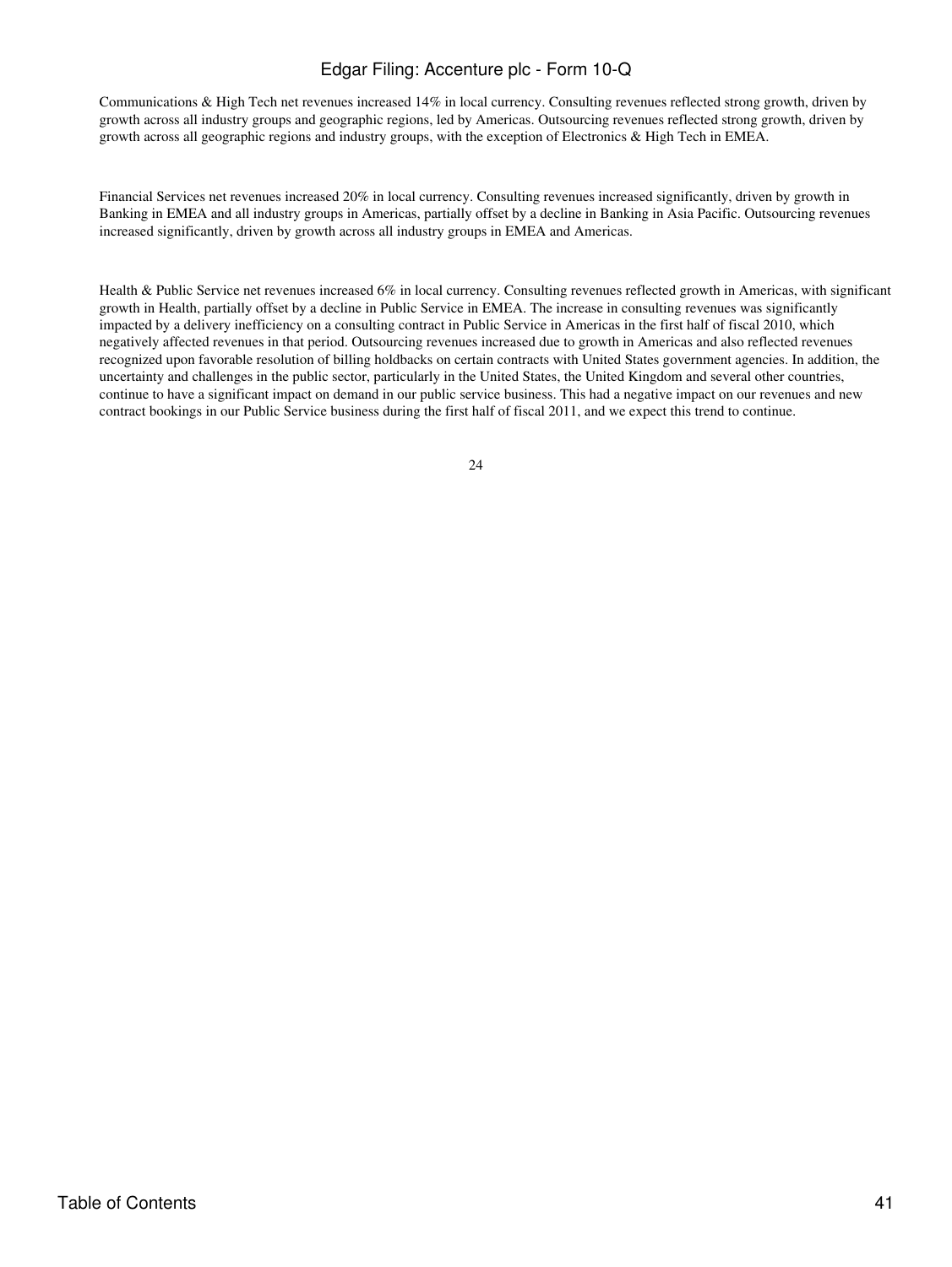Products net revenues increased 16% in local currency. Consulting revenues increased significantly, driven by growth across all geographic regions and industry groups, led by Consumer Goods & Services and Retail. Outsourcing revenues increased, driven by growth across all geographic regions and most industry groups, led by Retail.

Resources net revenues increased 21% in local currency. Consulting revenues reflected very significant growth, driven by growth in Americas and Asia Pacific and in most industry groups, led by Natural Resources. Outsourcing revenues reflected strong growth, driven by growth in Utilities and Energy in EMEA and Energy and Natural Resources in Americas.

#### *Geographic Regions*

Americas net revenues increased 19% in local currency, led by the United States, Brazil and Canada.

EMEA net revenues increased 12% in local currency. We experienced growth in local currency in most countries in EMEA, led by the United Kingdom, France, Italy, Germany, South Africa, Switzerland and Finland.

Asia Pacific net revenues increased 22% in local currency, led by Japan, Singapore, Australia and India. *Operating Expenses*

Operating expenses for the six months ended February 28, 2011 were \$11,376 million, an increase of \$1,488 million, or 15%, over the six months ended February 28, 2010, and increased as a percentage of revenues to 87.7% from 87.6% over this period. Operating expenses before reimbursable expenses for the six months ended February 28, 2011 were \$10,501 million, an increase of \$1,339 million, or 15%, over the six months ended February 28, 2010 and as a percentage of net revenues was 86.8% in both periods.

#### *Cost of Services*

Cost of services for the six months ended February 28, 2011 was \$9,113 million, an increase of \$1,302 million, or 17%, over the six months ended February 28, 2010, and increased as a percentage of revenues to 70.2% from 69.2% over this period. Cost of services before reimbursable expenses for the six months ended February 28, 2011 was \$8,238 million, an increase of \$1,153 million, or 16%, over the six months ended February 28, 2010, and increased as a percentage of net revenues to 68.1% from 67.1% over this period. Gross margin for the six months ended February 28, 2011 decreased to 31.9% from 32.9% during this period. Our contract profitability for the first half of fiscal 2011 was lower than the same period in fiscal 2010, particularly in consulting, as we continue our efforts to absorb higher annual compensation increases and subcontractor costs with improved pricing and a more efficient resource mix. Gross margin also includes the impact of higher recruiting and training costs from the addition of a larger number of new employees to meet demand.

#### *Sales and Marketing*

Sales and marketing expense for the six months ended February 28, 2011 was \$1,441 million, an increase of \$196 million, or 16%, over the six months ended February 28, 2010, and increased as a percentage of net revenues to 11.9% from 11.8% over this period.

#### *General and Administrative Costs*

General and administrative costs for the six months ended February 28, 2011 were \$821 million, a decrease of \$4 million, or 1%, from the six months ended February 28, 2010, and decreased as a percentage of net revenues to 6.8% from 7.8% during this period. The decrease as a percentage of net revenues was primarily due to management of these costs at a growth rate lower than that of net revenues, as well as a reduction in the allowance for client receivables and unbilled services due to better than expected bad debt experience.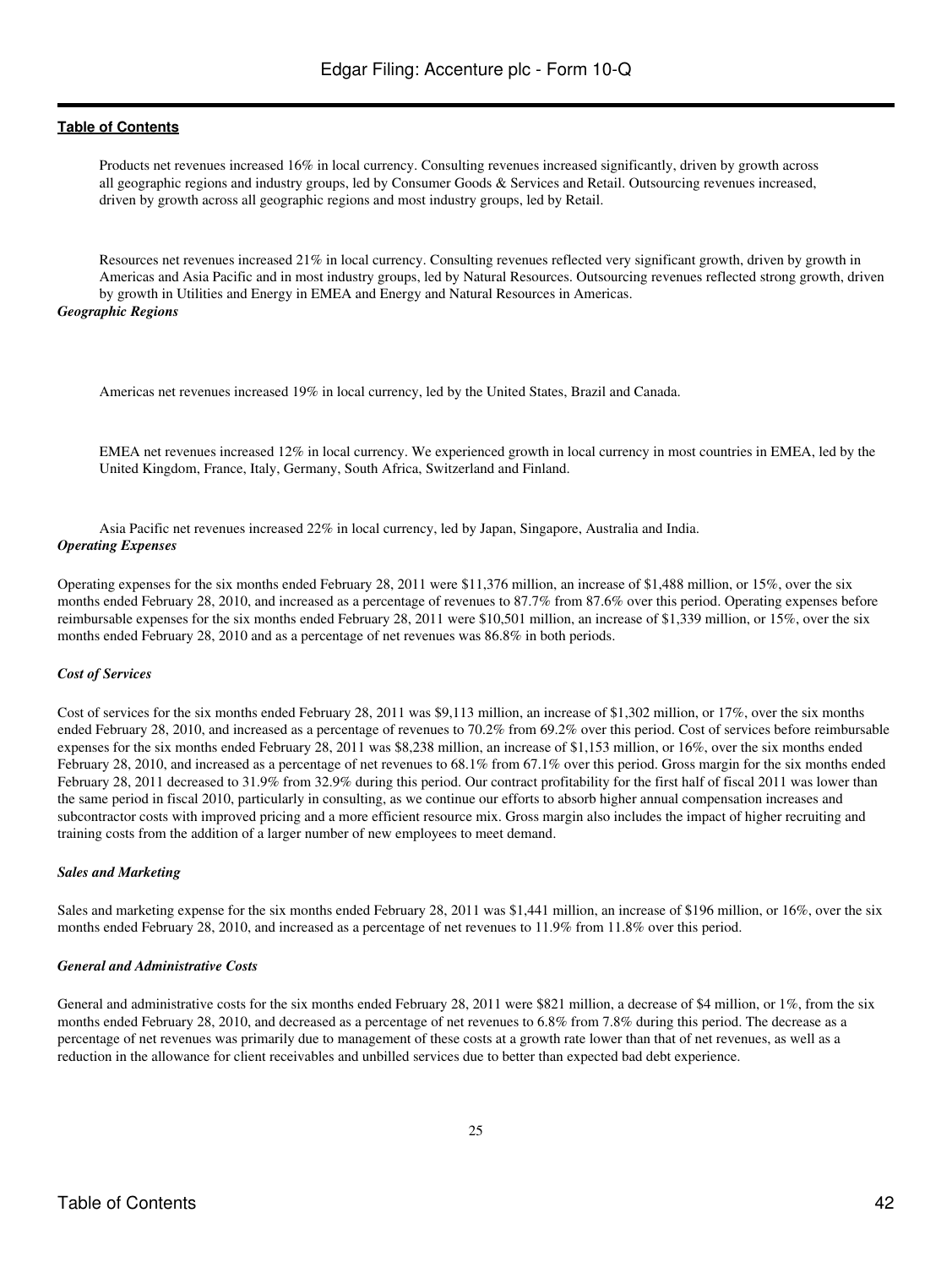#### *Operating Income and Operating Margin*

Operating income for the six months ended February 28, 2011 was \$1,599 million, an increase of \$201 million, or 14%, over the six months ended February 28, 2010, and as a percentage of net revenues was 13.2% in both periods. Operating income and operating margin for each of the operating groups were as follows:

|                            | Six Months Ended February 28, |                                   |                               |                            |              |                                     |
|----------------------------|-------------------------------|-----------------------------------|-------------------------------|----------------------------|--------------|-------------------------------------|
|                            |                               | 2011                              |                               | 2010                       |              |                                     |
|                            | <b>Operating</b><br>Income    | <b>Operating</b><br><b>Margin</b> | <b>Operating</b><br>Income    | Operating<br><b>Margin</b> |              | <b>Increase</b><br>$(Decrease)$ (1) |
|                            |                               |                                   | (in millions of U.S. dollars) |                            |              |                                     |
| Communications & High Tech | 344<br><sup>\$</sup>          | 13%                               | 286<br>$\mathbb{S}$           | 13%                        | $\mathbb{S}$ | 58                                  |
| <b>Financial Services</b>  | 449                           | 17                                | 380                           | 17                         |              | 69                                  |
| Health & Public Service    | 147                           | 8                                 | 172                           | 10                         |              | (24)                                |
| Products                   | 283                           | 10                                | 257                           | 11                         |              | 26                                  |
| Resources                  | 376                           | 16                                | 302                           | 16                         |              | 73                                  |
|                            |                               |                                   |                               |                            |              |                                     |
| Total $(1)$                | \$1,599                       | 13.2%                             | \$1,397                       | 13.2%                      | \$.          | 201                                 |

### (1) May not total due to rounding.

We estimate that the aggregate percentage impact of foreign currency exchange rates on our Operating income during the six months ended February 28, 2011 was similar to that disclosed for Net revenues. During the six months ended February 28, 2011, each operating group benefitted from our management of General and administrative costs at a growth rate lower than that of our net revenues, as well as a reduction in the bad debt reserve in the first quarter of fiscal 2011. In addition, each operating group experienced higher recruiting and training costs from the addition of a larger number of new employees to meet demand. The commentary below provides additional insight into operating group performance and operating margin for the six months ended February 28, 2011, compared with the six months ended February 28, 2010, exclusive of these impacts.

Communications & High Tech operating income increased, primarily due to revenue growth, partially offset by lower consulting contract profitability and higher selling costs as a percentage of net revenues.

Financial Services operating income increased, driven by revenue growth, partially offset by lower contract profitability.

Health & Public Service operating income decreased. Revenue growth, including revenues recognized upon favorable resolution of billing holdbacks on certain contracts with United States government agencies, was more than offset by lower consulting and outsourcing contract profitability and higher selling costs as a percentage of net revenues. Fiscal 2010 operating income included the negative impact of inefficient delivery on a contract in Public Service in Americas.

Products operating income increased, primarily driven by revenue growth, partially offset by lower contract profitability, as we have not yet fully recovered higher cost increases through pricing for our services. Products operating results in both periods were also impacted by expected lower margins on certain contracts.

Resources operating income increased, driven by significant consulting revenue growth, partially offset by lower consulting contract profitability.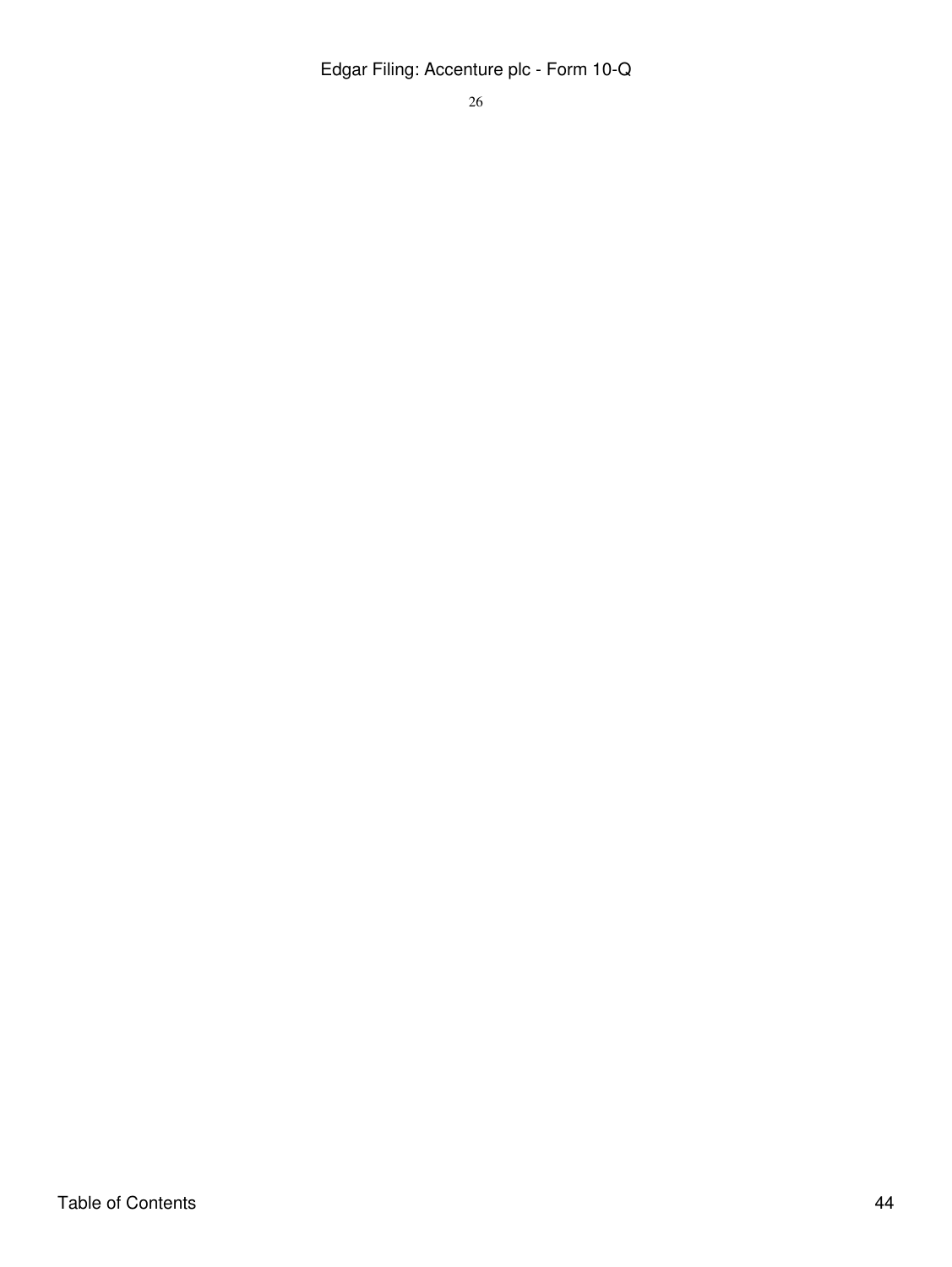#### *Interest Income*

Interest income for the six months ended February 28, 2011 was \$19 million, an increase of \$5 million, or 38%, over the six months ended February 28, 2010. The increase was primarily due to higher interest rates and cash balances.

#### *Other Income (Expense), net*

Other income (expense), net for the six months ended February 28, 2011 was \$10 million, an increase of \$18 million over the six months ended February 28, 2010. The change was driven by net foreign exchange gains during the six months ended February 28, 2011, compared with net foreign exchange losses during the six months ended February 28, 2010.

#### *Provision for Income Taxes*

The effective tax rate for the six months ended February 28, 2011 was 27.6%, compared with 29.2% for the six months ended February 28, 2010. The effective tax rate is lower in the six months ended February 28, 2011 due to a number of factors that impact our geographic mix of income.

Our provision for income taxes is based on many factors and subject to volatility year to year. We expect the fiscal 2011 annual effective tax rate to be in the range of 28% to 29%. The fiscal 2010 annual effective tax rate was 29.3%.

#### *Net Income Attributable to Noncontrolling Interests*

Net income attributable to noncontrolling interests for the six months ended February 28, 2011 was \$134 million, a decrease of \$9 million, or 6%, from the six months ended February 28, 2010. The decrease was due to a reduction in the Accenture SCA Class I common shares and Accenture Canada Holdings Inc. exchangeable shares average noncontrolling ownership interest to 10% for the six months ended February 28, 2011 from 14% for the six months ended February 28, 2010, partially offset by an increase in Net income of \$185 million.

### *Earnings Per Share*

Diluted earnings per share were \$1.56 for the six months ended February 28, 2011, compared with \$1.27 for the six months ended February 28, 2010. The \$0.29 increase in our earnings per share was primarily due to increases of \$0.20 from higher revenues and operating results in local currency, \$0.06 from lower weighted average shares outstanding, \$0.03 from a lower effective tax rate and \$0.02 from higher non-operating income, compared with the six months ended February 28, 2010. These increases were partially offset by a decrease of \$0.02 from unfavorable foreign currency exchange rates, compared with the six months ended February 28, 2010. For information regarding our earnings per share calculations, see Note 2 (Earnings Per Share) to our Consolidated Financial Statements under Item 1, Financial Statements.

#### **Liquidity and Capital Resources**

Our primary sources of liquidity are cash flows from operations, available cash reserves and debt capacity available under various credit facilities. In addition, we could raise additional funds through public or private debt or equity financings. We may use our available or additional funds to:

take advantage of opportunities, including more rapid expansion;

acquire complementary businesses or technologies;

develop new services and solutions; or

facilitate purchases, redemptions and exchanges of Accenture shares.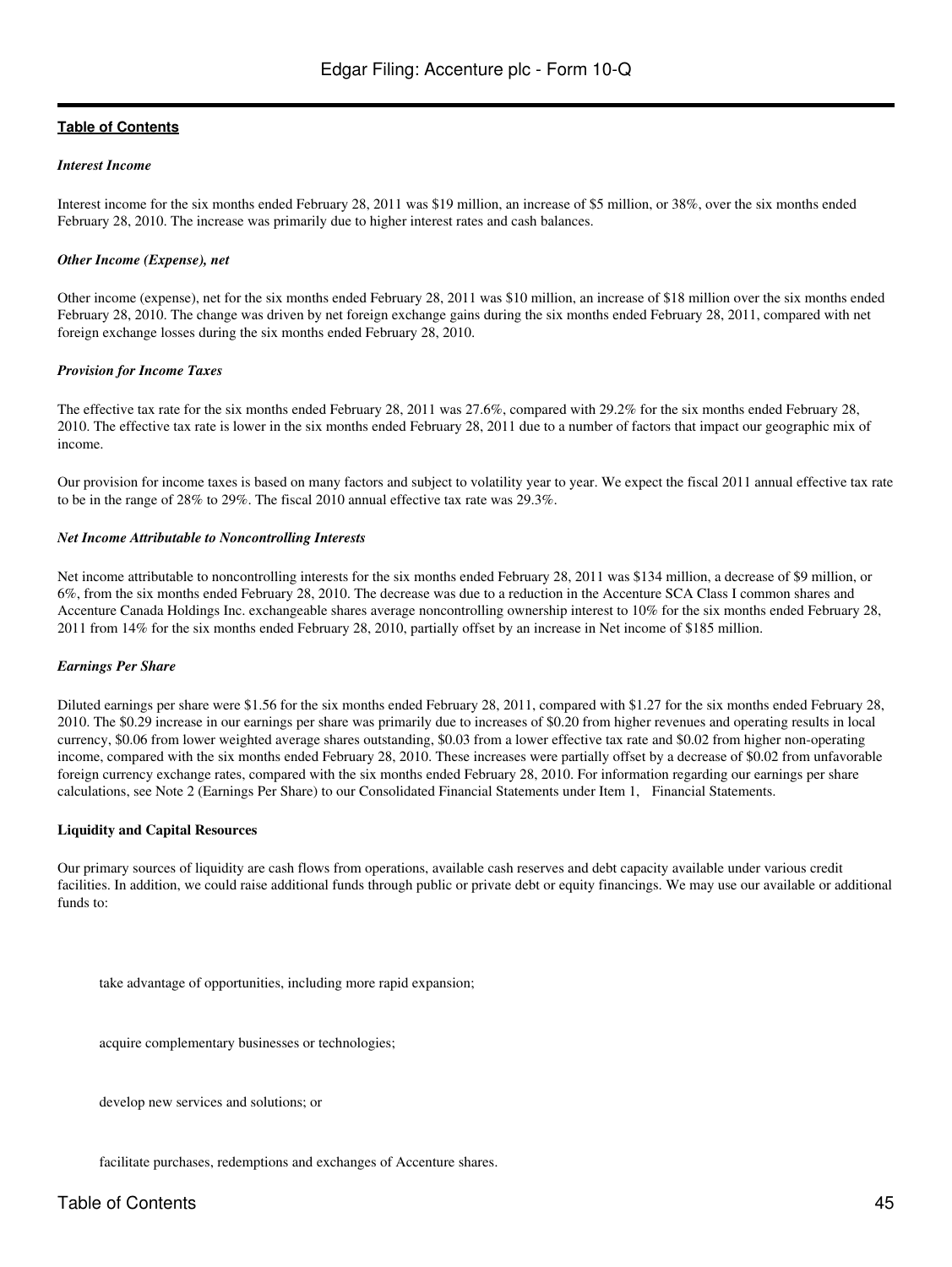As of February 28, 2011, cash and cash equivalents was \$4.7 billion, compared with \$4.8 billion as of August 31, 2010.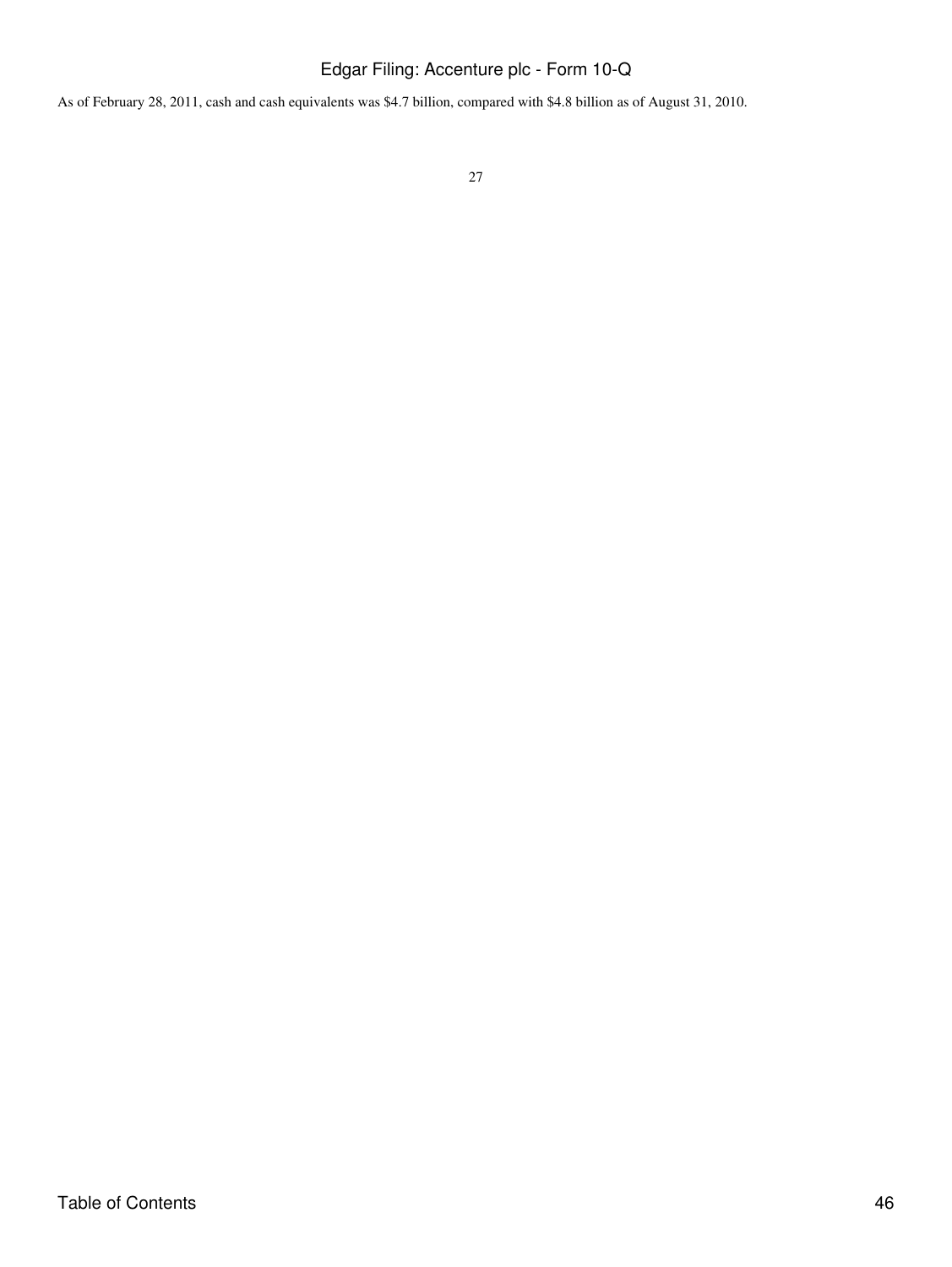Cash flows from operating, investing and financing activities, as reflected in our Consolidated Cash Flows Statements, are summarized in the following table:

|                                                              |         | <b>Six Months Ended</b><br>February 28, |  |              |  |
|--------------------------------------------------------------|---------|-----------------------------------------|--|--------------|--|
|                                                              | 2011    | 2010                                    |  | Change $(1)$ |  |
|                                                              |         | (in millions of U.S. dollars)           |  |              |  |
| Net cash provided by (used in):                              |         |                                         |  |              |  |
| Operating activities                                         | \$ 708  | \$<br>879                               |  | (172)        |  |
| Investing activities                                         | (270)   | (77)                                    |  | (193)        |  |
| Financing activities                                         | (750)   | (1,175)                                 |  | 424          |  |
| Effect of exchange rate changes on cash and cash equivalents | 153     | (54)                                    |  | 207          |  |
|                                                              |         |                                         |  |              |  |
| Net decrease in cash and cash equivalents (1)                | \$(161) | (427)                                   |  | 266          |  |

#### (1) May not total due to rounding.

*Operating activities*. The \$172 million decrease in cash provided by operating activities was primarily due to an increase in net client balances (receivables from clients, current and non-current unbilled services and deferred revenues) and changes in other operating assets and liabilities, partially offset by higher net income.

*Investing activities.* The \$193 million increase in cash used was primarily due to increases in spending on business acquisitions and purchases of property and equipment.

*Financing activities.* The \$424 million decrease in cash used was primarily due to lower cash dividends paid as a result of our transition to semi-annual dividend payments and decreases in net purchases of shares. For additional information, see Note 6 (Shareholders Equity) to our Consolidated Financial Statements under Item 1, Financial Statements.

We believe that our available cash balances and the cash flows expected to be generated from operations will be sufficient to satisfy our current and planned working capital and investment needs for the next twelve months. We also believe that our longer-term working capital and other general corporate funding requirements will be satisfied through cash flows from operations and, to the extent necessary, from our borrowing facilities and future financial market activities.

### *Borrowing Facilities*

As of February 28, 2011, we had the following borrowing facilities, including the issuance of letters of credit, to support general working capital purposes:

|                                                                            | Facility<br>Amount | <b>Borrowings</b><br>Under<br><b>Facilities</b><br>(in millions of U.S. dollars) |
|----------------------------------------------------------------------------|--------------------|----------------------------------------------------------------------------------|
| Syndicated loan facility                                                   | 1,200              | Ф                                                                                |
| Separate, uncommitted, unsecured multicurrency revolving credit facilities | 433                |                                                                                  |
| Local guaranteed and non-guaranteed lines of credit                        | 159                |                                                                                  |
| Total                                                                      | 1.792              |                                                                                  |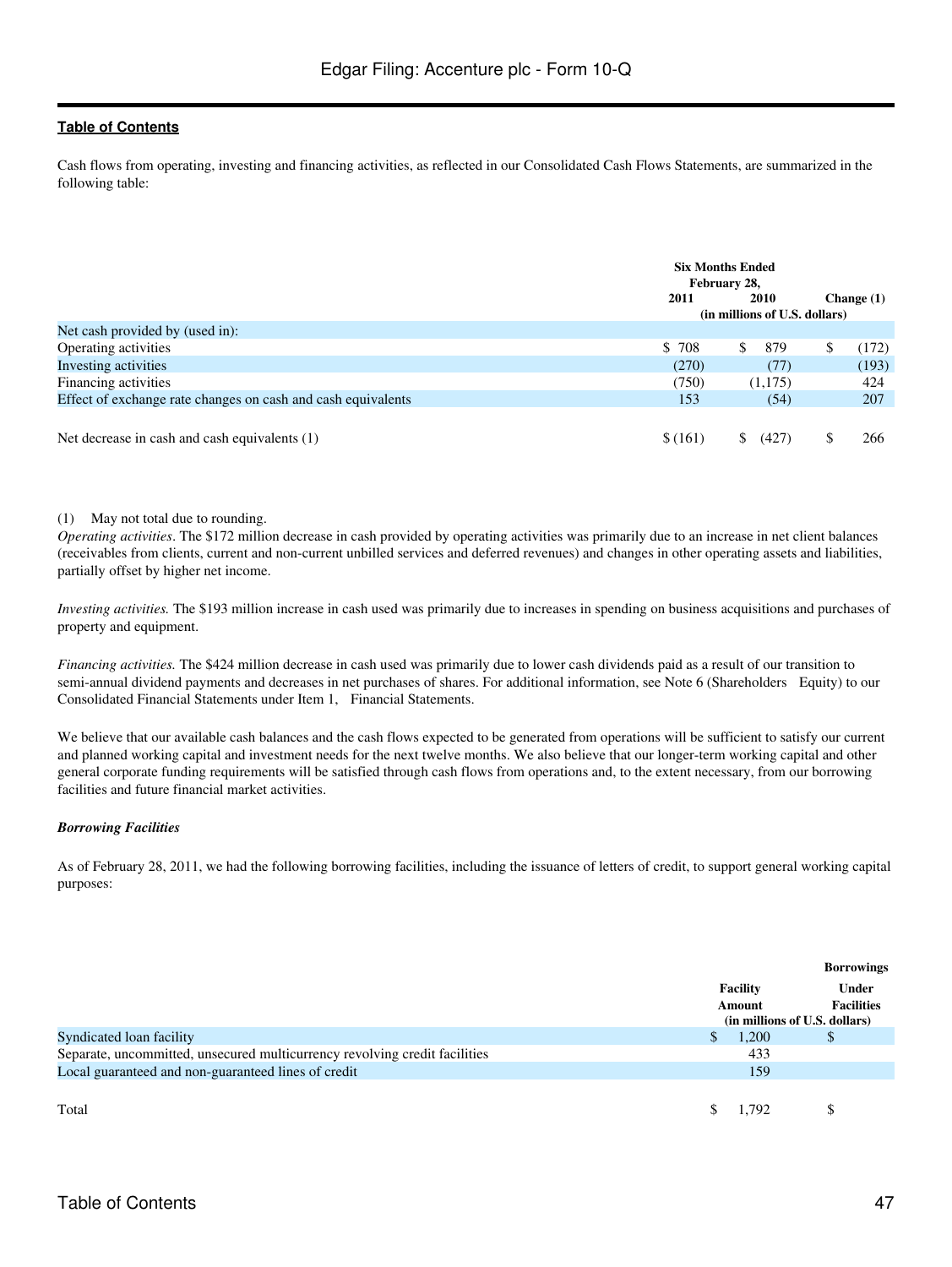Under the borrowing facilities described above, we had an aggregate of \$171 million of letters of credit outstanding as of February 28, 2011. In addition, we had total outstanding debt of \$5 million as of February 28, 2011.

#### *Share Purchases and Redemptions*

The Board of Directors of Accenture plc has authorized funding for our publicly announced open-market share purchase program for acquiring Accenture plc Class A ordinary shares and for purchases and redemptions of Accenture plc Class A ordinary shares, Accenture SCA Class I common shares and Accenture Canada Holdings Inc. exchangeable shares held by our current and former senior executives and their permitted transferees. As of February 28, 2011, our aggregate available authorization was \$2,355 million for our publicly announced open-market share purchase and these other share purchase programs.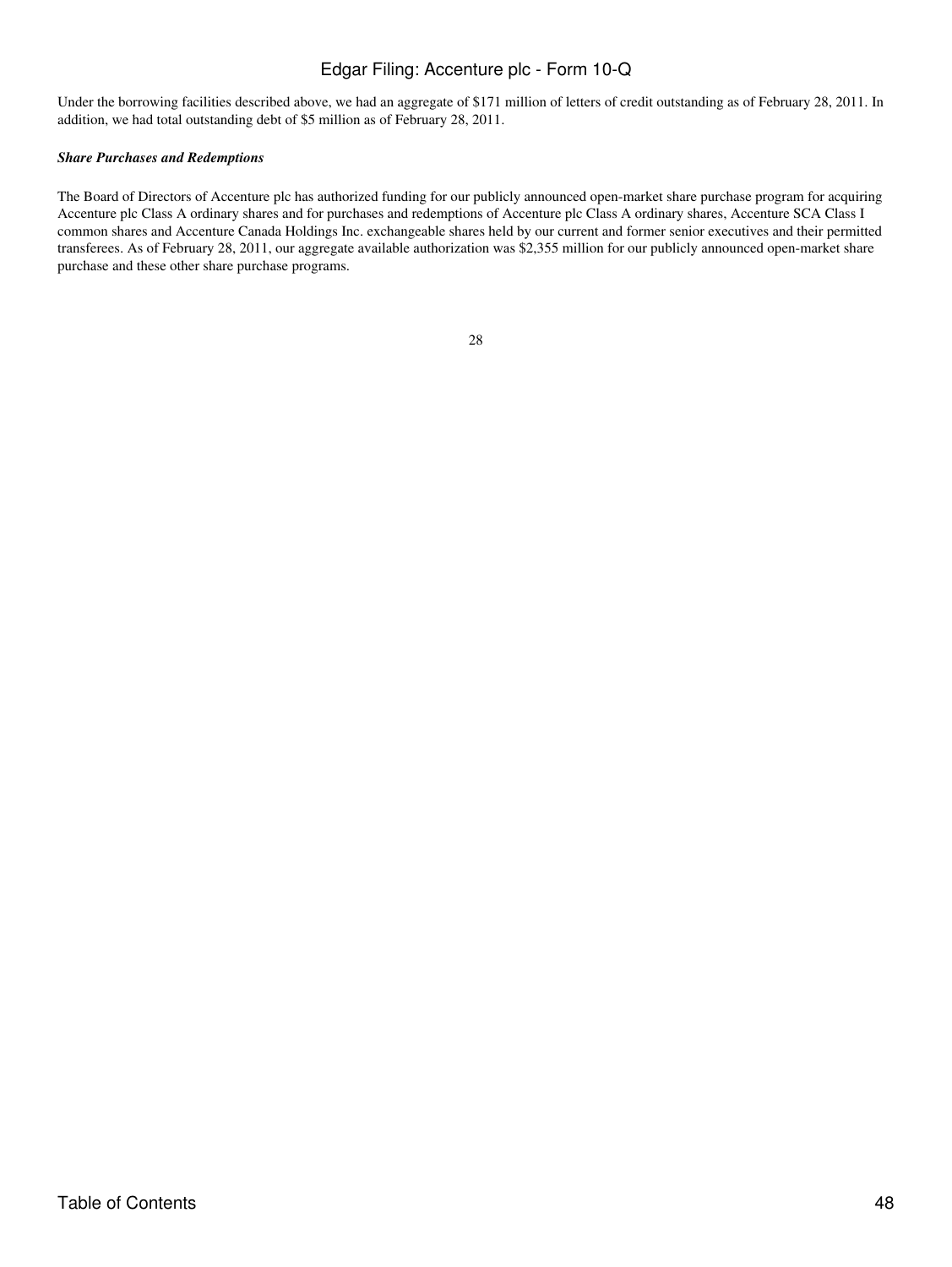Our share purchase activity during the six months ended February 28, 2011 was as follows:

|                                 |                                                        |              |                                                                                       | <b>Accenture SCA Class I</b>                        |  |        |
|---------------------------------|--------------------------------------------------------|--------------|---------------------------------------------------------------------------------------|-----------------------------------------------------|--|--------|
|                                 | <b>Accenture plc Class A</b><br><b>Ordinary Shares</b> |              | <b>Common Shares and Accenture Canada</b><br><b>Holdings Inc. Exchangeable Shares</b> |                                                     |  |        |
|                                 | <b>Shares</b>                                          |              | Amount                                                                                | <b>Shares</b>                                       |  | Amount |
|                                 |                                                        |              |                                                                                       | (in millions of U.S. dollars, except share amounts) |  |        |
| Open-market share purchases (1) | 3.327.800                                              | $\mathbb{S}$ | 135                                                                                   |                                                     |  |        |
| Other share purchase programs   |                                                        |              |                                                                                       | 9,279,435                                           |  | 430    |
| Other purchases (2)             | 5,649,785                                              |              | 232                                                                                   |                                                     |  |        |
|                                 |                                                        |              |                                                                                       |                                                     |  |        |
| Total                           | 8,977,585                                              |              | 367                                                                                   | 9,279,435                                           |  | 430    |

- (1) We conduct a publicly announced, open-market share purchase program for Accenture plc Class A ordinary shares. These shares are held as treasury shares by Accenture plc and may be utilized to provide for select employee benefits, such as equity awards to our employees.
- (2) During the first half of fiscal 2011, as authorized under our various employee equity share plans, we acquired Accenture plc Class A ordinary shares primarily via share withholding for payroll tax obligations due from employees and former employees in connection with the delivery of Accenture plc Class A ordinary shares under those plans. These purchases of shares in connection with employee share plans do not affect our aggregate available authorization for our publicly announced open-market share purchase and the other share purchase programs.

We intend to continue to use a significant portion of cash generated from operations for share repurchases during fiscal 2011. The number of shares ultimately repurchased under our open-market share purchase program may vary depending on numerous factors, including, without limitation, share price and other market conditions, our ongoing capital allocation planning, the levels of cash and debt balances, other demands for cash, such as acquisition activity, general economic and/or business conditions, and board and management discretion. Additionally, as these factors may change over the course of the year, the amount of share repurchase activity during any particular period cannot be predicted, and may fluctuate from time to time. Share repurchases may be made from time to time through open-market purchases, in respect of redemptions of Accenture SCA Class I common shares and Accenture Canada Holdings Inc. exchangeable shares, through the use of Rule 10b5-1 plans and/or by other means. The repurchase program may be accelerated, suspended, delayed or discontinued at any time, without notice.

### *Other Share Redemptions*

During the six months ended February 28, 2011, we issued 4,733,620 Accenture plc Class A ordinary shares upon redemptions of an equivalent number of Accenture SCA Class I common shares pursuant to our registration statement on Form S-3 (the registration statement). The registration statement allows us, at our option, to issue freely tradable Accenture plc Class A ordinary shares in lieu of cash upon redemptions of Accenture SCA Class I common shares held by senior executives, former executives and their permitted transferees.

For a complete description of all share purchase and redemption activity for the second quarter of fiscal 2011, see Part II, Item 2, Unregistered Sales of Equity Securities and Use of Proceeds.

### **Subsequent Development**

On March 23, 2011, the Board of Directors of Accenture plc declared a cash dividend of \$0.45 per share on our Class A ordinary shares for shareholders of record at the close of business on April 15, 2011. Accenture plc will cause Accenture SCA to declare a cash dividend of \$0.45 per share on its Class I common shares for shareholders of record at the close of business on April 12, 2011. Both dividends are payable on May 13, 2011.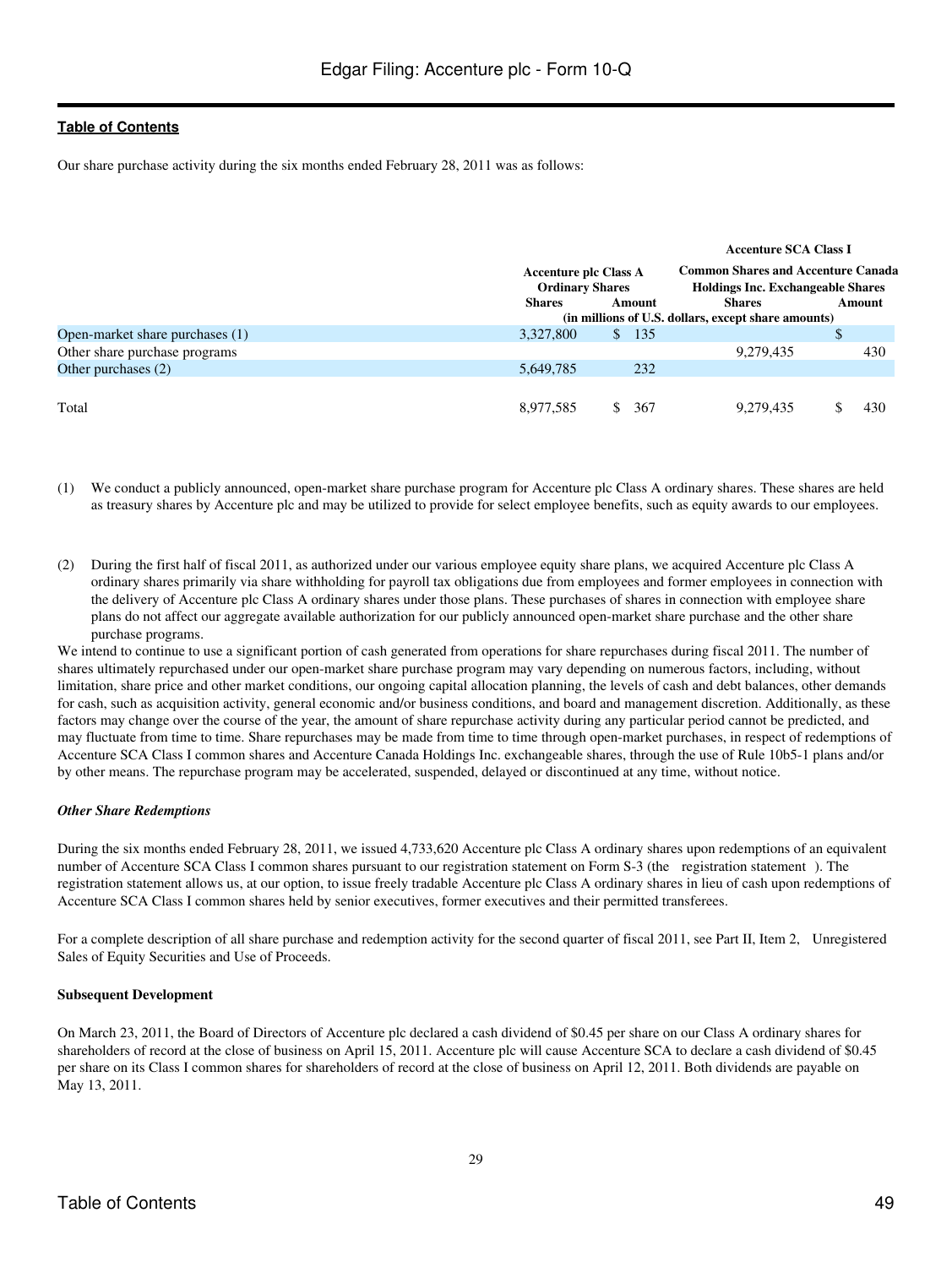#### **Off-Balance Sheet Arrangements**

In the normal course of business and in conjunction with some client engagements, we have entered into contractual arrangements through which we may be obligated to indemnify clients with respect to certain matters. These arrangements with clients can include provisions whereby we have joint and several liability in relation to the performance of certain contractual obligations along with third parties also providing services and products for a specific project. Indemnification provisions are also included in arrangements under which we agree to hold the indemnified party harmless with respect to third party claims related to such matters as title to assets sold or licensed or certain intellectual property rights.

Typically, we have contractual recourse against third parties for certain payments made by us in connection with arrangements where third party nonperformance has given rise to the client s claim. Payments by us under any of the arrangements described above are generally conditioned on the client making a claim which may be disputed by us typically under dispute resolution procedures specified in the particular arrangement. The limitations of liability under these arrangements may be expressly limited or may not be expressly specified in terms of time and/or amount.

For arrangements with unspecified limitations, we cannot reasonably estimate the aggregate maximum potential liability, as it is inherently difficult to predict the maximum potential amount of such payments, due to the conditional nature and unique facts of each particular arrangement.

To date, we have not been required to make any significant payment under any of the arrangements described above. For further discussion of these transactions, see Note 8 (Commitments and Contingencies) to our Consolidated Financial Statements under Item 1, Financial Statements.

#### **Recently Adopted Accounting Pronouncements**

In September 2010, we adopted guidance issued by the Financial Accounting Standards Board (FASB) on revenue recognition guidance for arrangements with multiple deliverables. The guidance: eliminates the residual method of allocation in previous guidance; requires that arrangement considerations be allocated at the inception of the arrangement to all deliverables using the relative selling price; and requires a vendor to use estimates of a selling price developed in a manner that is consistent with that used to determine the price to sell the deliverable on a standalone basis for all deliverables that meet the remaining separation criteria when vendor-specific objective evidence and third-party evidence, respectively, do not exist as estimates of selling price. The adoption of this guidance did not have a material impact on our Consolidated Financial Statements under Item 1, Financial Statements.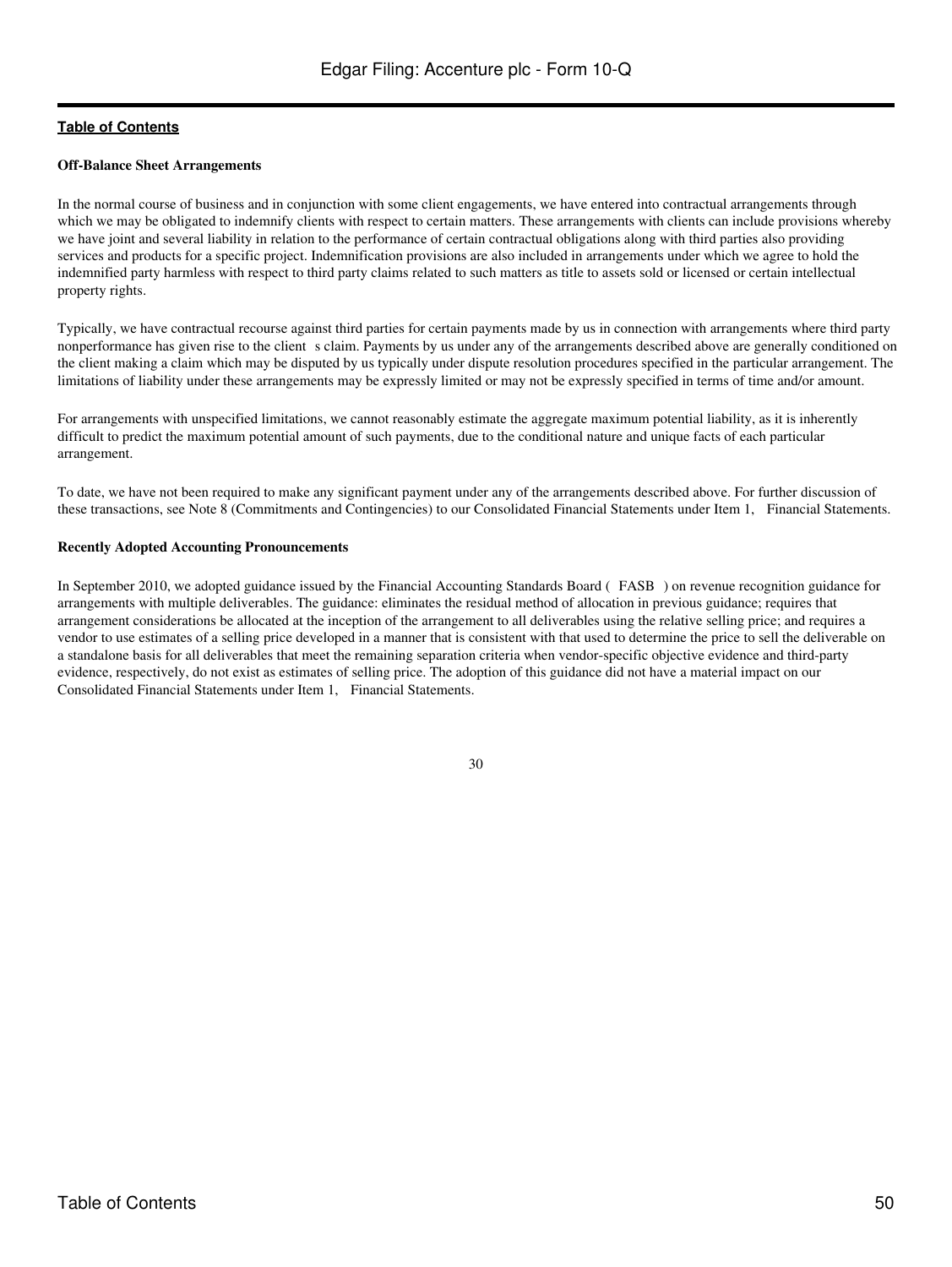#### <span id="page-50-0"></span>**ITEM 3. QUANTITATIVE AND QUALITATIVE DISCLOSURES ABOUT MARKET RISK**

During the six months ended February 28, 2011, there were no material changes in our market risk exposure. For a discussion of our market risk associated with foreign currency risk, interest rate risk and equity price risk as of August 31, 2010, see Quantitative and Qualitative Disclosures about Market Risk in Part II, Item 7A, of our Annual Report on Form 10-K for the year ended August 31, 2010.

#### <span id="page-50-1"></span>**ITEM 4. CONTROLS AND PROCEDURES**

#### **Evaluation of Disclosure Controls and Procedures**

An evaluation was performed under the supervision and with the participation of our management, including our principal executive officer and our principal financial officer, of the effectiveness of our disclosure controls and procedures (as defined in Rule 13a-15(e) under the Exchange Act) as of the end of the period covered by this report. Any controls and procedures, no matter how well designed and operated, can provide only reasonable assurance of achieving the desired control objectives. Based on that evaluation, the principal executive officer and the principal financial officer of Accenture plc have concluded that, as of the end of the period covered by this report, our disclosure controls and procedures are effective at the reasonable assurance level.

#### **Changes in Internal Control Over Financial Reporting**

There has been no change in our internal control over financial reporting that occurred during the second quarter of fiscal 2011 that has materially affected, or is reasonably likely to materially affect, our internal control over financial reporting.

# <span id="page-50-2"></span>**PART II OTHER INFORMATION**

#### <span id="page-50-3"></span>**ITEM 1. LEGAL PROCEEDINGS**

We are involved in a number of judicial and arbitration proceedings concerning matters arising in the ordinary course of our business. We and/or our personnel also from time to time are involved in investigations by various regulatory or legal authorities concerning matters arising in the course of our business around the world. We do not expect that any of these matters, individually or in the aggregate, will have a material impact on our results of operations or financial condition.

As previously reported, in April 2007, the U.S. Department of Justice (the DOJ) intervened in a civil qui tam action previously filed under seal by two private individuals in the U.S. District Court for the Eastern District of Arkansas against Accenture and several of its indirect subsidiaries. The complaint as amended alleges that, in connection with work we undertook for the U.S. federal government, we received payments, resale revenue or other benefits as a result of, or otherwise acted improperly in connection with, alliance agreements we maintain with technology vendors and others in violation of our contracts with the U.S. government and/or applicable law or regulations. Similar suits were brought against other companies in our industry. The suit alleges that these amounts and relationships were not disclosed to the government in violation of the Federal False Claims Act and the Anti-Kickback Act, among other statutes. The DOJ complaint seeks various remedies including treble damages, statutory penalties and disgorgement of profits. While the complaint does not allege damages with specificity, the amount sought by the DOJ will depend on the theories it pursues, and could be significant. The suit could lead to other related proceedings and actions by various agencies of the U.S. government, including potential suspension or debarment proceedings. We intend to defend such matters vigorously and do not believe they will have a material impact on our results of operations or financial condition.

We currently maintain the types and amounts of insurance customary in the industries and countries in which we operate, including coverage for professional liability, general liability and management liability. We consider our insurance coverage to be adequate both as to the risks and amounts for the businesses we conduct.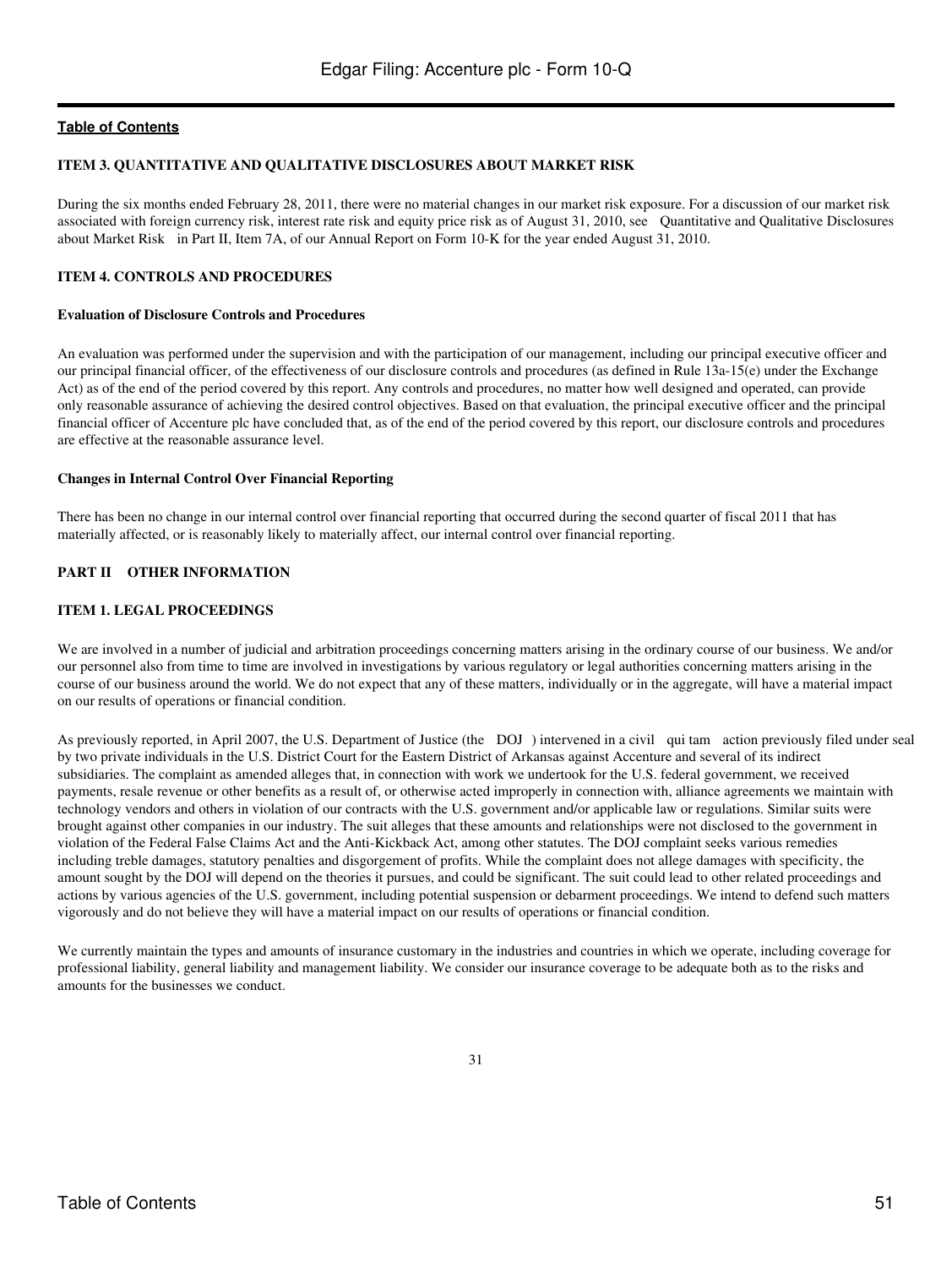### <span id="page-51-0"></span>**ITEM 1A. RISK FACTORS**

For a discussion of our potential risks and uncertainties, see the information under the heading Risk Factors in our Annual Report on Form 10-K for the year ended August 31, 2010. There have been no material changes to risk factors disclosed in our Annual Report on Form 10-K for the year ended August 31, 2010.

#### <span id="page-51-1"></span>**ITEM 2. UNREGISTERED SALES OF EQUITY SECURITIES AND USE OF PROCEEDS**

#### **Purchases and redemptions of Accenture plc Class A ordinary shares and Class X ordinary shares**

The following table provides information relating to our purchases of Accenture plc Class A ordinary shares and redemptions of Accenture plc Class X ordinary shares during the second quarter of fiscal 2011.

| Period                                  | <b>Total Number of</b><br><b>Shares</b><br><b>Purchased</b> |              | <b>Average Price Paid</b><br>per Share $(1)$ | <b>Total Number</b><br>of<br><b>Shares Purchased as</b><br><b>Part of Publicly</b><br>Announced<br><b>Plans</b> or<br>Programs (2) | <b>Approximate Dollar Value of</b><br><b>Shares that May</b><br><b>Yet Be</b><br><b>Purchased Under</b><br><b>Publicly</b><br><b>Announced Plans</b><br>or<br>Programs $(3)$<br>(in millions of U.S.<br>dollars) |  |
|-----------------------------------------|-------------------------------------------------------------|--------------|----------------------------------------------|------------------------------------------------------------------------------------------------------------------------------------|------------------------------------------------------------------------------------------------------------------------------------------------------------------------------------------------------------------|--|
| December 1, 2010 December 31, 2010      |                                                             |              |                                              |                                                                                                                                    |                                                                                                                                                                                                                  |  |
| Class A ordinary shares                 | 558,680                                                     | \$           | 43.47                                        | 139,100                                                                                                                            | \$<br>2,432                                                                                                                                                                                                      |  |
| Class X ordinary shares                 | 944,901                                                     | \$           | 0.0000225                                    |                                                                                                                                    |                                                                                                                                                                                                                  |  |
| <b>January 1, 2011 January 31, 2011</b> |                                                             |              |                                              |                                                                                                                                    |                                                                                                                                                                                                                  |  |
| Class A ordinary shares                 | 343,169                                                     | \$           | 48.18                                        |                                                                                                                                    | \$<br>2,379                                                                                                                                                                                                      |  |
| Class X ordinary shares                 | 1,637,126                                                   | \$           | 0.0000225                                    |                                                                                                                                    |                                                                                                                                                                                                                  |  |
| February 1, 2011 February 28, 2011      |                                                             |              |                                              |                                                                                                                                    |                                                                                                                                                                                                                  |  |
| Class A ordinary shares                 | 547,094                                                     | \$           | 49.53                                        |                                                                                                                                    | \$<br>2,355                                                                                                                                                                                                      |  |
| Class X ordinary shares                 | 1,296,044                                                   | $\mathbb{S}$ | 0.0000225                                    |                                                                                                                                    |                                                                                                                                                                                                                  |  |
| <b>Total</b>                            |                                                             |              |                                              |                                                                                                                                    |                                                                                                                                                                                                                  |  |
| Class A ordinary shares $(4)$           | 1,448,943                                                   | \$           | 46.87                                        | 139,100                                                                                                                            |                                                                                                                                                                                                                  |  |
| Class X ordinary shares $(5)$           | 3,878,071                                                   | \$           | 0.0000225                                    |                                                                                                                                    |                                                                                                                                                                                                                  |  |

- (1) Average price per share reflects the total cash outlay for the period, divided by the number of shares acquired, including those acquired by purchase or redemption and any acquired by means of employee forfeiture.
- (2) Since August 2001, the Board of Directors of Accenture plc has authorized and periodically confirmed a publicly announced open-market share purchase program for acquiring Accenture plc Class A ordinary shares. During the second quarter of fiscal 2011, we purchased 139,100 Accenture plc Class A ordinary shares under this program for an aggregate price of \$6.1 million. The open-market purchase program does not have an expiration date.
- (3) As of February 28, 2011, our aggregate available authorization for share purchases and redemptions was \$2,355 million, which management has the discretion to use for either our publicly announced open-market share purchase program or the other share purchase programs. Since August 2001 and as of February 28, 2011, the Board of Directors of Accenture plc has authorized an aggregate of \$15.1 billion for purchases and redemptions of Accenture plc Class A ordinary shares, Accenture SCA Class I common shares or Accenture Canada Holdings Inc. exchangeable shares.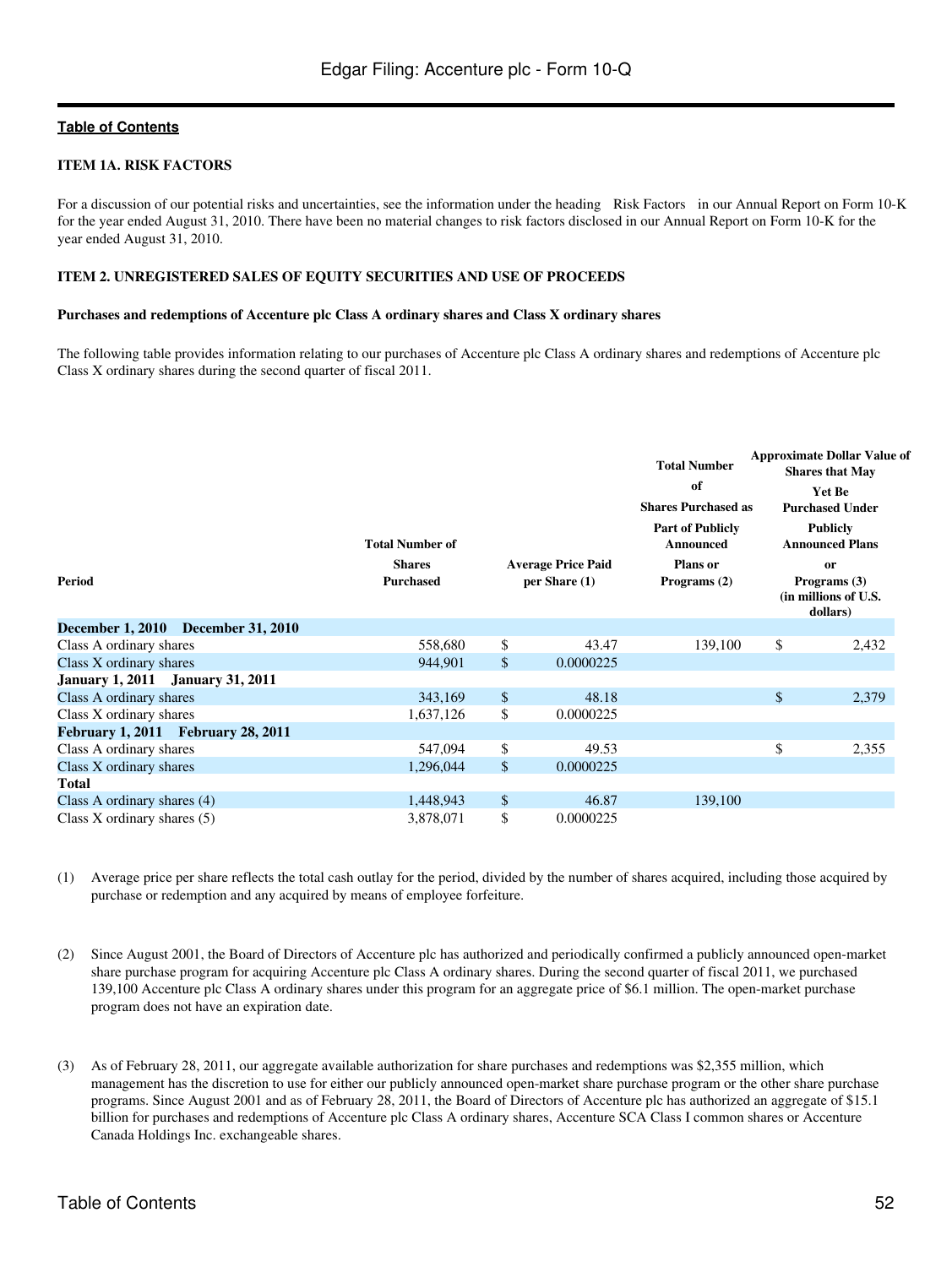- (4) During the second quarter of fiscal 2011, Accenture purchased 1,309,843 Accenture plc Class A ordinary shares in transactions unrelated to publicly announced share plans or programs. These transactions primarily consisted of acquisitions of Accenture plc Class A ordinary shares via share withholding for payroll tax obligations due from employees and former employees in connection with the delivery of Accenture plc Class A ordinary shares under our various employee equity share plans. These purchases of shares in connection with employee share plans do not affect our aggregate available authorization for our publicly announced open-market share purchase and the other share purchase programs.
- (5) During the second quarter of fiscal 2011, we redeemed 3,878,071 Accenture plc Class X ordinary shares pursuant to our articles of association. Accenture plc Class X ordinary shares are redeemable at their par value of \$0.0000225 per share.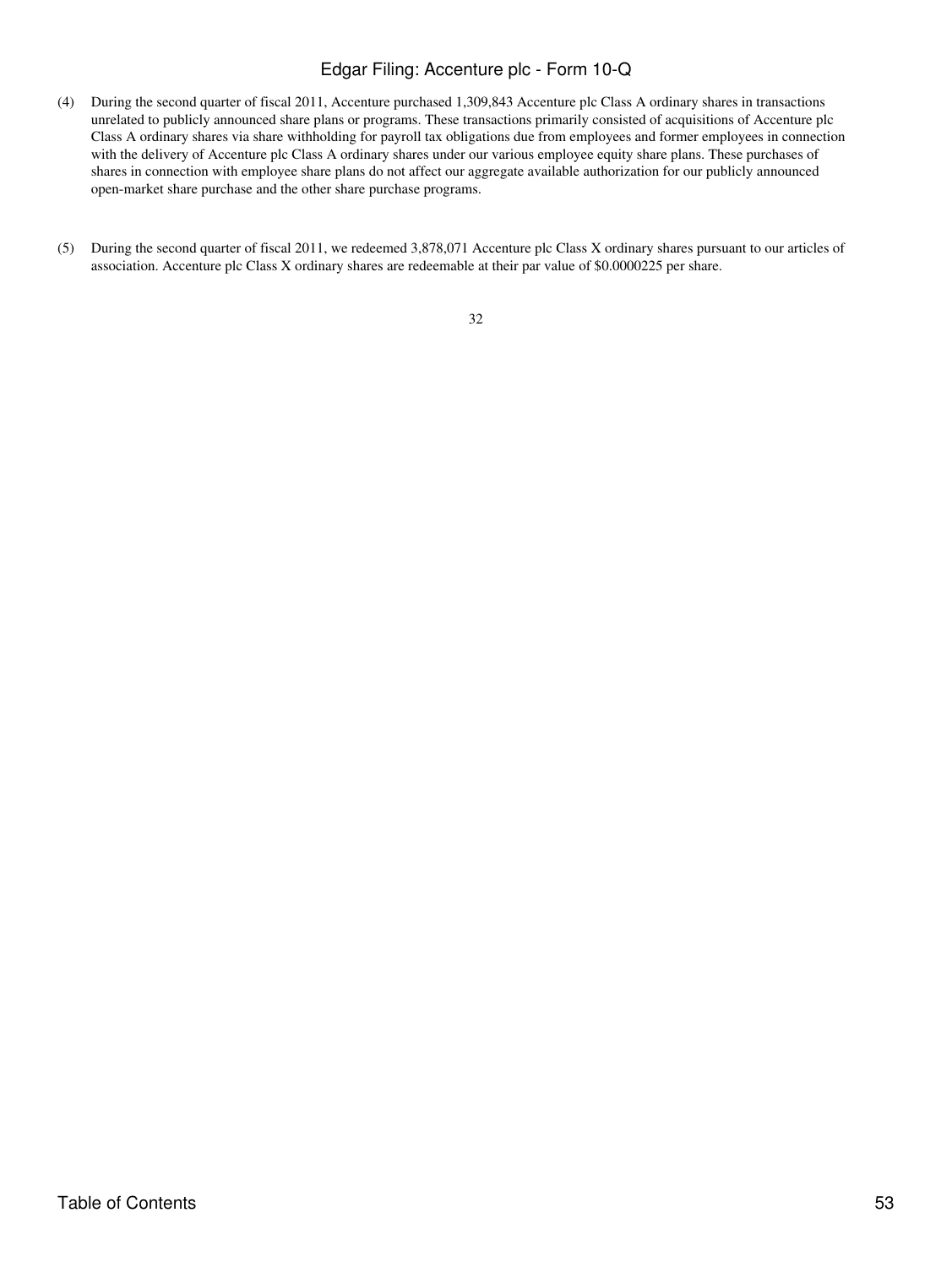#### **Purchases and redemptions of Accenture SCA Class I common shares and Accenture Canada Holdings Inc. exchangeable shares**

The following table provides additional information relating to our purchases and redemptions of Accenture SCA Class I common shares and Accenture Canada Holdings Inc. exchangeable shares for cash during the second quarter of fiscal 2011. We believe that the following table and footnotes provide useful information regarding the share purchase and redemption activity of Accenture. Generally, purchases and redemptions of Accenture SCA Class I common shares and Accenture Canada Holdings Inc. exchangeable shares for cash reduce shares outstanding for purposes of computing diluted earnings per share.

| <b>Period</b>                                       | <b>Total Number of</b><br><b>Shares</b><br>Purchased (1) |                      | <b>Average Price Paid</b><br>per Share (2) | <b>Total Number</b><br>of<br><b>Shares Purchased as</b><br>Part of<br><b>Publicly</b><br>Announced<br><b>Plans</b> or<br><b>Programs</b> | <b>Approximate Dollar Value of</b><br><b>Shares</b> that<br><b>May Yet Be</b><br><b>Purchased</b><br><b>Under Publicly</b><br>Announced<br>Plans or<br>Programs (3)<br>(in millions of<br>U.S. dollars) |
|-----------------------------------------------------|----------------------------------------------------------|----------------------|--------------------------------------------|------------------------------------------------------------------------------------------------------------------------------------------|---------------------------------------------------------------------------------------------------------------------------------------------------------------------------------------------------------|
| <b>Accenture SCA</b>                                |                                                          |                      |                                            |                                                                                                                                          |                                                                                                                                                                                                         |
| <b>December 1, 2010</b><br><b>December 31, 2010</b> |                                                          |                      |                                            |                                                                                                                                          |                                                                                                                                                                                                         |
| Class I common shares                               | 678,404                                                  | $\mathsf{\$}$        | 48.48                                      |                                                                                                                                          |                                                                                                                                                                                                         |
| January 1, 2011 January 31, 2011                    |                                                          |                      |                                            |                                                                                                                                          |                                                                                                                                                                                                         |
| Class I common shares                               | 1,015,231                                                | \$                   | 50.46                                      |                                                                                                                                          |                                                                                                                                                                                                         |
| February 1, 2011 February 28, 2011                  |                                                          |                      |                                            |                                                                                                                                          |                                                                                                                                                                                                         |
| Class I common shares                               | 420.991                                                  | \$                   | 52.49                                      |                                                                                                                                          |                                                                                                                                                                                                         |
| <b>Total</b>                                        |                                                          |                      |                                            |                                                                                                                                          |                                                                                                                                                                                                         |
| Class I common shares                               | 2,114,626                                                | $\sqrt{\frac{2}{5}}$ | 50.23                                      |                                                                                                                                          |                                                                                                                                                                                                         |
| <b>Accenture Canada Holdings Inc.</b>               |                                                          |                      |                                            |                                                                                                                                          |                                                                                                                                                                                                         |
| December 1, 2010 December 31, 2010                  |                                                          |                      |                                            |                                                                                                                                          |                                                                                                                                                                                                         |
| Exchangeable shares                                 | 219                                                      | \$                   | 48.42                                      |                                                                                                                                          |                                                                                                                                                                                                         |
| <b>January 1, 2011</b><br><b>January 31, 2011</b>   |                                                          |                      |                                            |                                                                                                                                          |                                                                                                                                                                                                         |
| Exchangeable shares                                 | 40,924                                                   | \$                   | 49.75                                      |                                                                                                                                          |                                                                                                                                                                                                         |
| February 1, 2011 February 28, 2011                  |                                                          |                      |                                            |                                                                                                                                          |                                                                                                                                                                                                         |
| Exchangeable shares                                 | 25,158                                                   | \$                   | 52.21                                      |                                                                                                                                          |                                                                                                                                                                                                         |
| <b>Total</b>                                        |                                                          |                      |                                            |                                                                                                                                          |                                                                                                                                                                                                         |
| Exchangeable shares                                 | 66,301                                                   | \$                   | 50.68                                      |                                                                                                                                          |                                                                                                                                                                                                         |

- (1) During the second quarter of fiscal 2011, we acquired a total of 2,114,626 Accenture SCA Class I common shares and 66,301 Accenture Canada Holdings Inc. exchangeable shares from current and former senior executives and their permitted transferees. This includes acquisitions by means of purchase or redemption, or employee forfeiture, as applicable. In addition, during the second quarter of fiscal 2011, we issued 2,685,990 Accenture plc Class A ordinary shares upon redemptions of an equivalent number of Accenture SCA Class I common shares pursuant to the registration statement.
- (2) Average price per share reflects the total cash outlay for the period, divided by the number of shares acquired, including those acquired by purchase or redemption and any acquired by means of employee forfeiture.
- (3) As of February 28, 2011, our aggregate available authorization for share purchases and redemptions was \$2,355 million, which management has the discretion to use for either our publicly announced open-market share purchase program or the other share purchase programs. Since August 2001 and as of February 28, 2011, the Board of Directors of Accenture plc has authorized an aggregate of \$15.1 billion for purchases and redemptions of Accenture plc Class A ordinary shares, Accenture SCA Class I common shares or Accenture Canada Holdings Inc. exchangeable shares.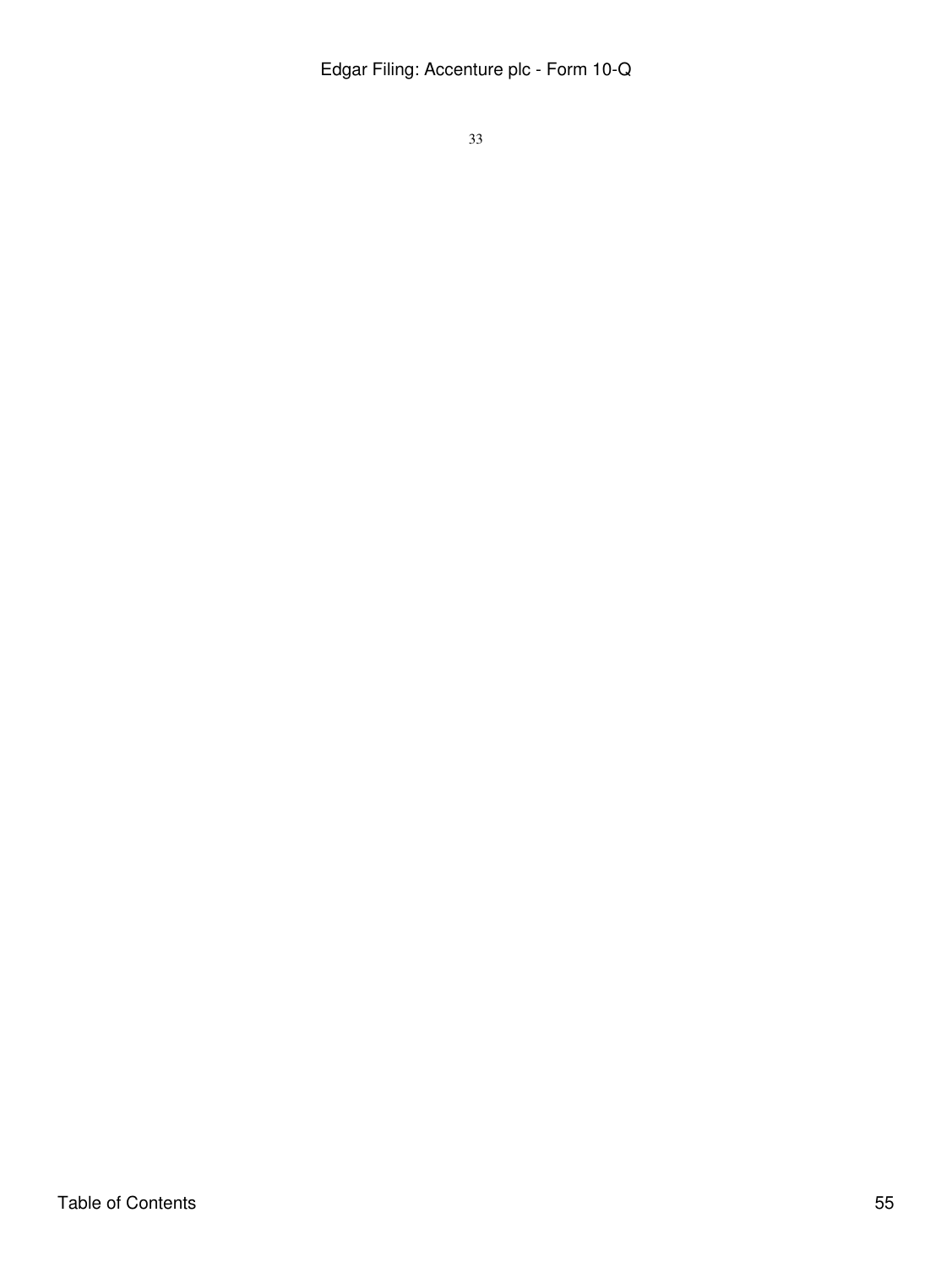### <span id="page-55-0"></span>**ITEM 3. DEFAULTS UPON SENIOR SECURITIES**

None.

# <span id="page-55-1"></span>**ITEM 4. (REMOVED AND RESERVED)**

### <span id="page-55-2"></span>**ITEM 5. OTHER INFORMATION**

(a) None.

(b) None.

# <span id="page-55-3"></span>**ITEM 6. EXHIBITS**

Exhibit Index:

**Exhibit**

| <b>Number</b> | <b>Exhibit</b>                                                                                                                                                                                                                                                                                                                                                                                                                                                                                                                                                                                                                                                                                                                |
|---------------|-------------------------------------------------------------------------------------------------------------------------------------------------------------------------------------------------------------------------------------------------------------------------------------------------------------------------------------------------------------------------------------------------------------------------------------------------------------------------------------------------------------------------------------------------------------------------------------------------------------------------------------------------------------------------------------------------------------------------------|
| 3.1           | Memorandum and Articles of Association of Accenture plc (incorporated by reference to Exhibit 3.1 to Accenture plc s 8-K12B<br>filed on September 1, 2009)                                                                                                                                                                                                                                                                                                                                                                                                                                                                                                                                                                    |
| 10.1          | Form of Articles of Association of Accenture SCA, updated as of November 15, 2010 (incorporated by reference to Exhibit 10.1)<br>to the November 30, 2010 10-O)                                                                                                                                                                                                                                                                                                                                                                                                                                                                                                                                                               |
| 10.2          | Form of Key Executive Performance-Based Award Restricted Share Unit Agreement pursuant to the Accenture plc 2010 Share<br><b>Incentive Plan</b>                                                                                                                                                                                                                                                                                                                                                                                                                                                                                                                                                                               |
| 10.3          | Form of Senior Officer Performance Equity Award Restricted Share Unit Agreement pursuant to the Accenture plc 2010 Share<br><b>Incentive Plan</b>                                                                                                                                                                                                                                                                                                                                                                                                                                                                                                                                                                             |
| 10.4          | Form of Senior Executive Performance Equity Award Restricted Share Unit Agreement pursuant to the Accenture plc 2010 Share<br><b>Incentive Plan</b>                                                                                                                                                                                                                                                                                                                                                                                                                                                                                                                                                                           |
| 10.5          | Form of Voluntary Equity Investment Program Matching Grant Restricted Share Unit Agreement pursuant to the Accenture plc<br>2010 Share Incentive Plan                                                                                                                                                                                                                                                                                                                                                                                                                                                                                                                                                                         |
| 31.1          | Certification of the Chief Executive Officer pursuant to Rule 13a-14(a) or 15d-14(a) of the Securities Exchange Act of 1934, as<br>adopted pursuant to Section 302 of the Sarbanes-Oxley Act of 2002                                                                                                                                                                                                                                                                                                                                                                                                                                                                                                                          |
| 31.2          | Certification of the Chief Financial Officer pursuant to Rule 13a-14(a) or 15d-14(a) of the Securities Exchange Act of 1934, as<br>adopted pursuant to Section 302 of the Sarbanes-Oxley Act of 2002                                                                                                                                                                                                                                                                                                                                                                                                                                                                                                                          |
| 32.1          | Certification of the Chief Executive Officer pursuant to 18 U.S.C. Section 1350, as adopted pursuant to Section 906 of the<br>Sarbanes-Oxley Act of 2002                                                                                                                                                                                                                                                                                                                                                                                                                                                                                                                                                                      |
| 32.2          | Certification of the Chief Financial Officer pursuant to 18 U.S.C. Section 1350, as adopted pursuant to Section 906 of the<br>Sarbanes-Oxley Act of 2002                                                                                                                                                                                                                                                                                                                                                                                                                                                                                                                                                                      |
| 101           | The following financial information from Accenture plc s Quarterly Report on Form 10-Q for the quarterly period ended February<br>28, 2011, formatted in XBRL (eXtensible Business Reporting Language): (i) Consolidated Balance Sheets as of February 28,<br>2011 (Unaudited) and August 31, 2010, (ii) Consolidated Income Statements (Unaudited) for the three and six months ended<br>February 28, 2011 and 2010, (iii) Consolidated Shareholders Equity and Comprehensive Income Statements for the six months<br>ended February 28, 2011 and 2010, (iv) Consolidated Cash Flows Statements (Unaudited) for the six months ended February 28,<br>2011 and 2010, and (iv) the Notes to Consolidated Financial Statements. |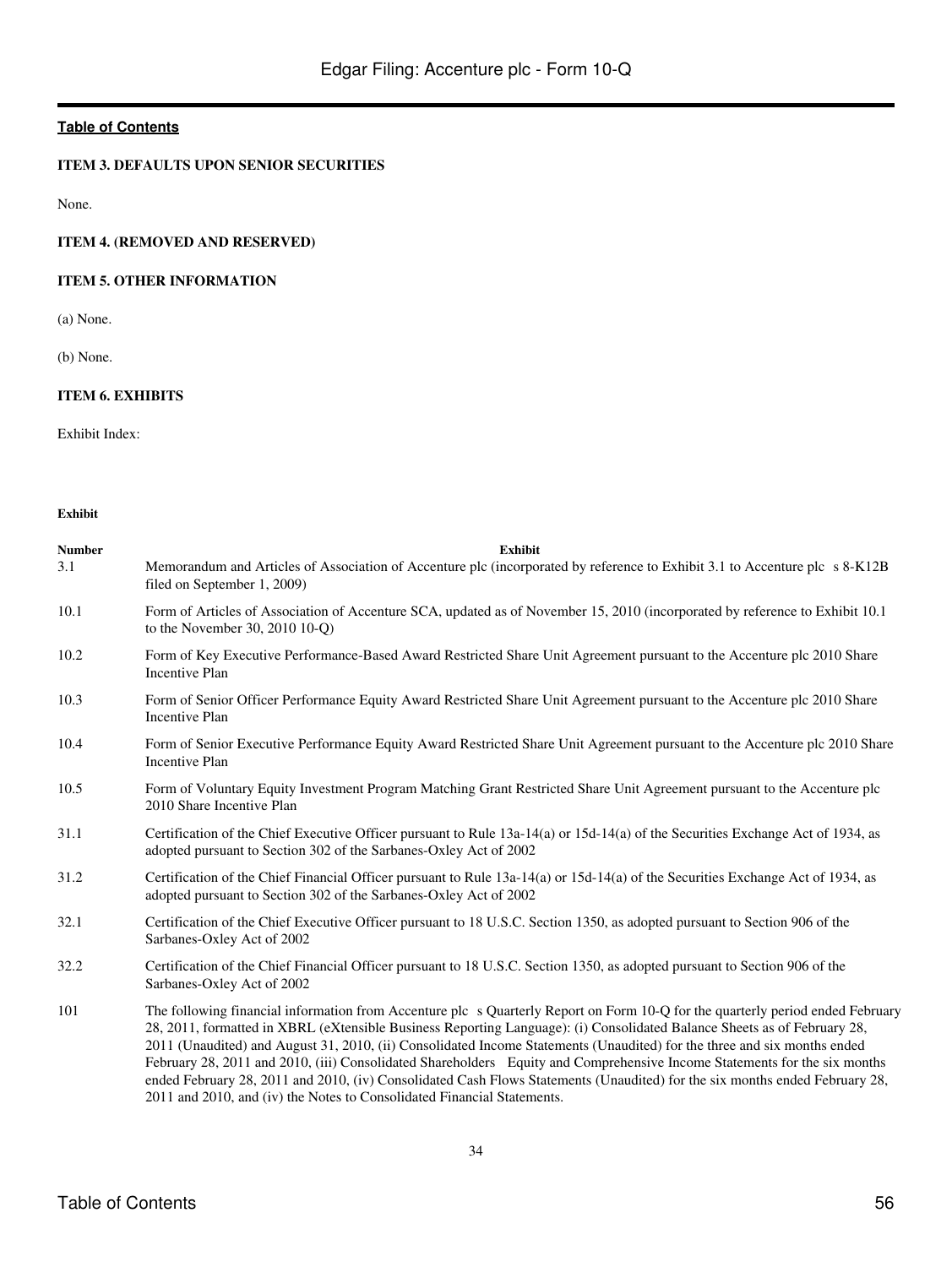#### **SIGNATURES**

<span id="page-56-0"></span>Pursuant to the requirements of the Securities Exchange Act of 1934, the registrant has duly caused this report to be signed on its behalf by the undersigned thereunto duly authorized.

Date: March 25, 2011

ACCENTURE PLC

By: /s/ Pamela J. Craig Name: Pamela J. Craig<br>Title: Chief Financial Chief Financial Officer